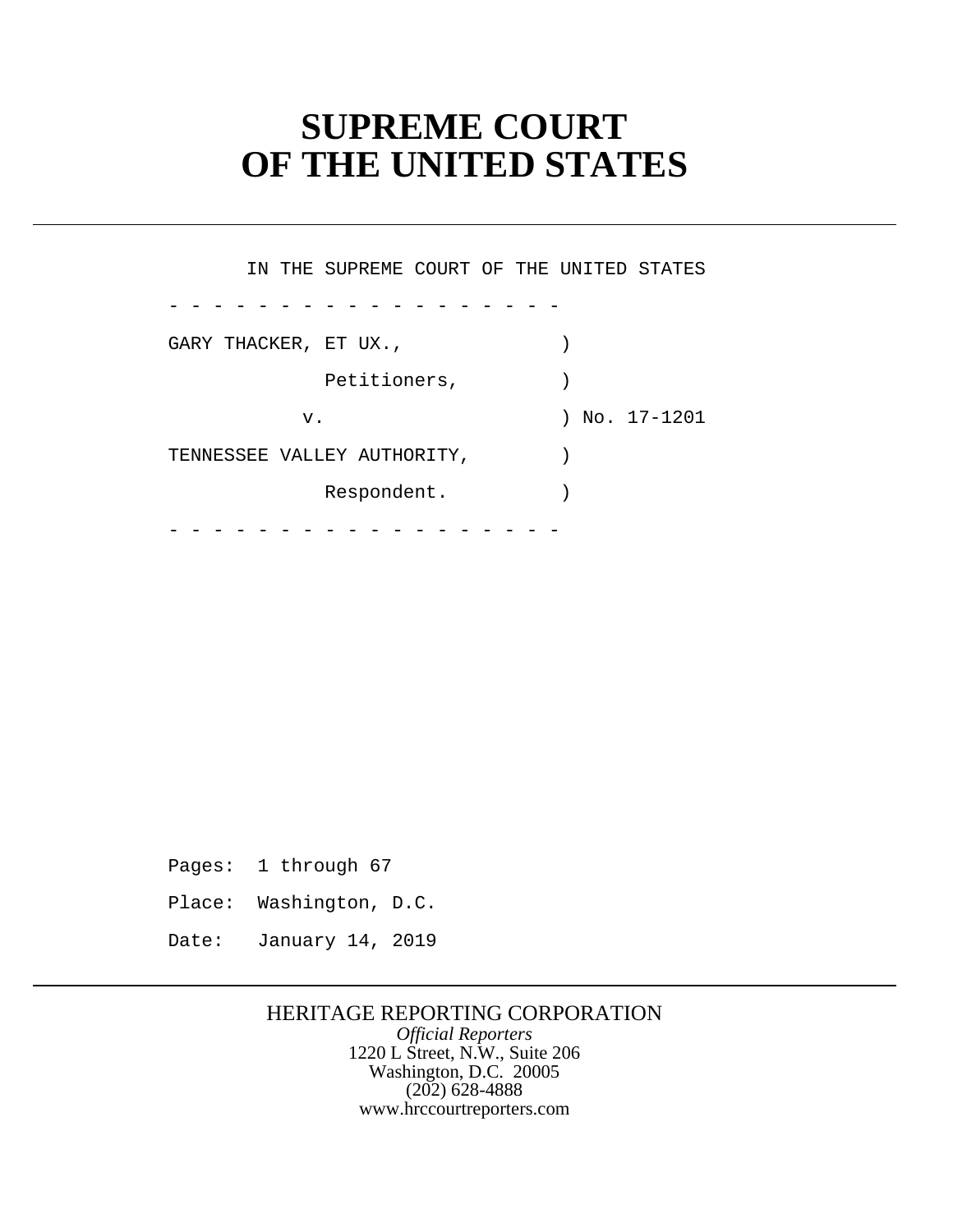1

 1 2 3 4 **5**  $\overline{6}$  7 8 9 10 11 12 13 14 15 16 17 18 19 20 21 22 23 24 25 - - - - - - - - - - - - - - - - - - - - - - - - - - - - - - - - - - - - IN THE SUPREME COURT OF THE UNITED STATES GARY THACKER, ET UX.,  $\qquad \qquad$ Petitioners,  $)$ v. ) No. 17-1201 TENNESSEE VALLEY AUTHORITY,  $|$ Respondent. Washington, D.C. Monday, January 14, 2019 The above-entitled matter came on for oral argument before the Supreme Court of the United States at 10:06 a.m. APPEARANCES: FRANKLIN TAYLOR ROUSE, ESQ., Huntsville, Alabama; on behalf of the Petitioners. ANN O'CONNELL ADAMS, Assistant to the Solicitor General, Department of Justice, Washington D.C.; on behalf of the Respondent.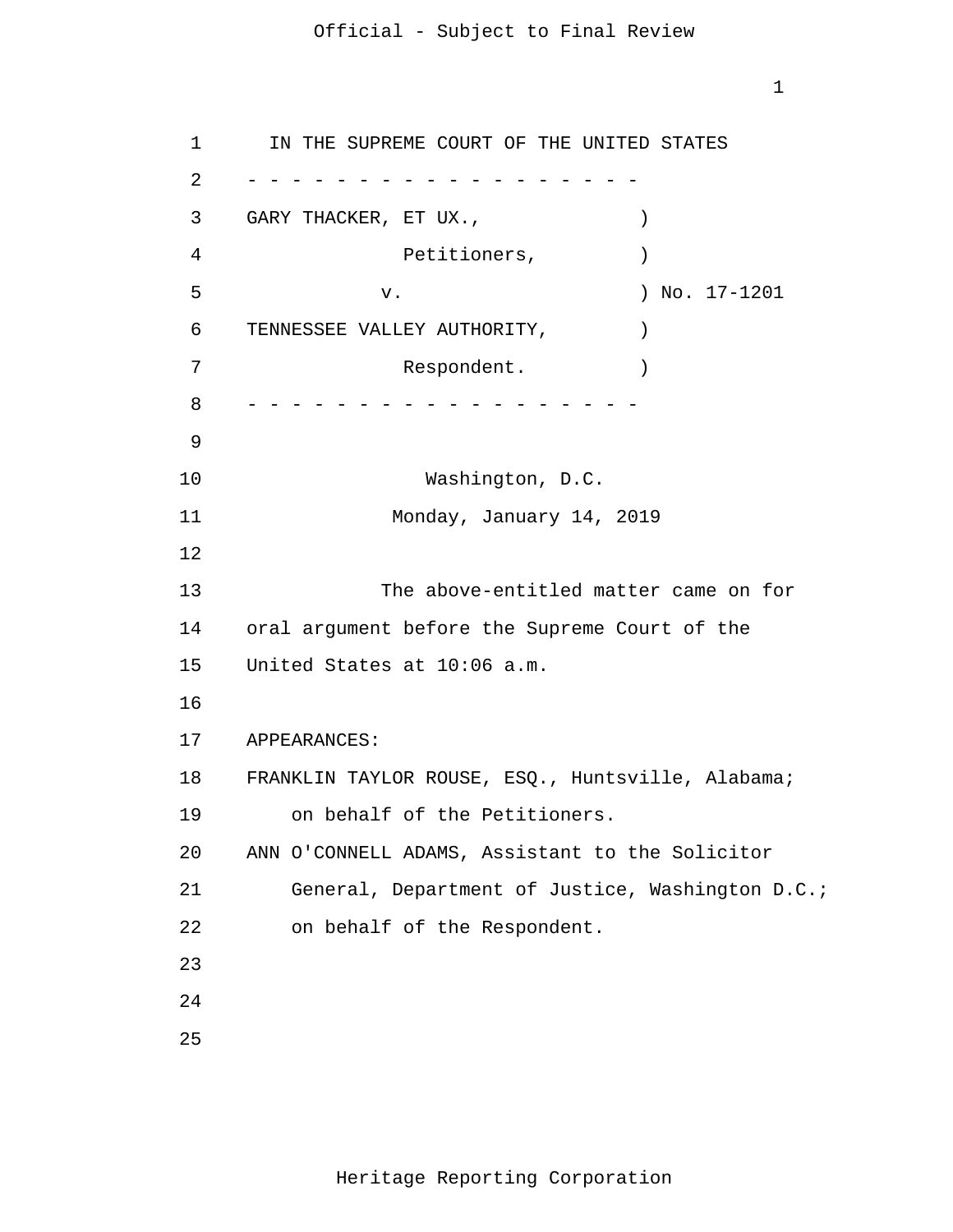| $\mathbf 1$    | CONTENTS                     |       |
|----------------|------------------------------|-------|
| $\overline{a}$ | ORAL ARGUMENT OF:            | PAGE: |
| 3              | FRANKLIN TAYLOR ROUSE, ESQ.  |       |
| $\overline{4}$ | On behalf of the Petitioners | 3     |
| 5              | ORAL ARGUMENT OF:            |       |
| 6              | ANN O'CONNELL ADAMS, ESQ.    |       |
| 7              | On behalf of the Respondent  | 29    |
| 8              | REBUTTAL ARGUMENT OF:        |       |
| 9              | FRANKLIN TAYLOR ROUSE, ESQ.  |       |
| 10             | On behalf of the Petitioners | 64    |
| 11             |                              |       |
| 12             |                              |       |
| 13             |                              |       |
| 14             |                              |       |
| 15             |                              |       |
| 16             |                              |       |
| 17             |                              |       |
| 18             |                              |       |
| 19             |                              |       |
| 20             |                              |       |
| 21             |                              |       |
| 22             |                              |       |
| 23             |                              |       |
| 24             |                              |       |
| 25             |                              |       |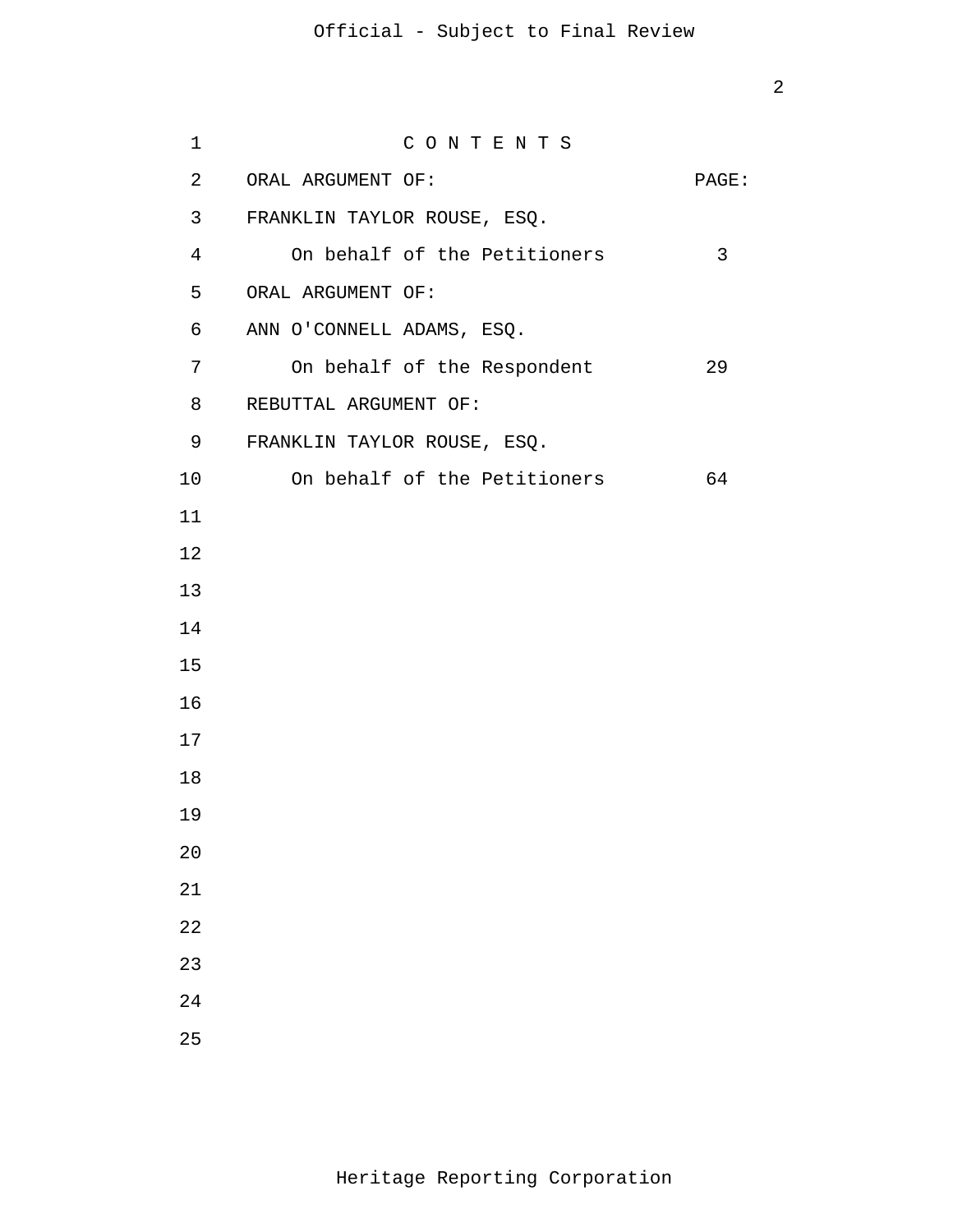1 2 3 4 **5**  $\overline{6}$  7 8 9 10 11 12 13 14 15 16 17 18 19 20 21 22 23 24 25 P R O C E E D I N G S (10:06 a.m.) CHIEF JUSTICE ROBERTS: We'll hear argument first this morning in Case 17-1201, Thacker versus the Tennessee Valley Authority. Mr. Rouse. ORAL ARGUMENT OF FRANKLIN TAYLOR ROUSE ON BEHALF OF THE PETITIONERS MR. ROUSE: Mr. Chief Justice, and may it please the Court: Congress created the Tennessee Valley Authority as a corporation that could sue and be sued. The TVA Act states: Except as otherwise specifically provided in this Act, the corporation may sue and be sued in its corporate name. Nothing in the TVA Act specifically provides the exception that the TVA now urges, immunity for what it calls discretionary work. And for new -- JUSTICE SOTOMAYOR: I'm sorry. Are you denouncing the existence of a core government activity not being immunized? Whether to place a dam or not? MR. ROUSE: No, this -- this --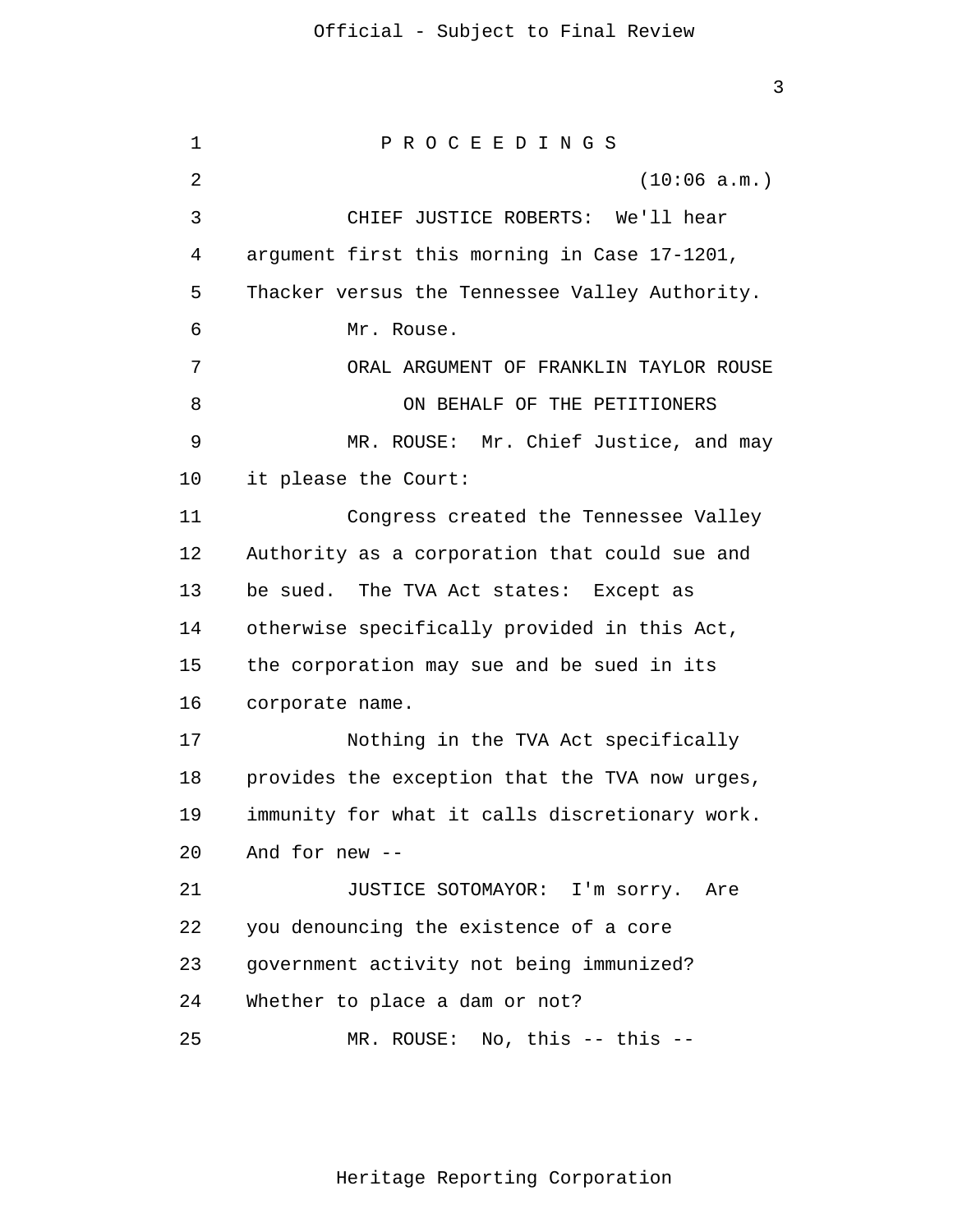1 2 3 4 **5**  $\overline{6}$  7 8 9 10 11 12 13 14 15 16 17 18 19 20 21 22 23 24 there's two totally separate things. Our -- JUSTICE SOTOMAYOR: No, they're basically the same, which is how far does -- if you recognize some core government functions performed by the TVA, how far does that immunity go? Isn't that the question before us? MR. ROUSE: I -- I think so, but I - in -- in this circumstance is -- the conduct at issue is raising a power line out of the water, replacing an electrical conductor. Whatever might be said about deciding where to put a dam or how to -- to manage the flow of the Tennessee River and to change its course or anything like that, it's -- this conduct just does not implicate that. CHIEF JUSTICE ROBERTS: Well, I suppose it depends at what level of generality you describe the conduct. Perhaps you're right if you talk about a particular, you know, cable at a particular place, but if you decide -- if you describe the -- what is at issue is regulating safety along the waterway, then maybe it starts to sound like -- like more the

> 25 exceptions that were talked about in Burr?

> > Heritage Reporting Corporation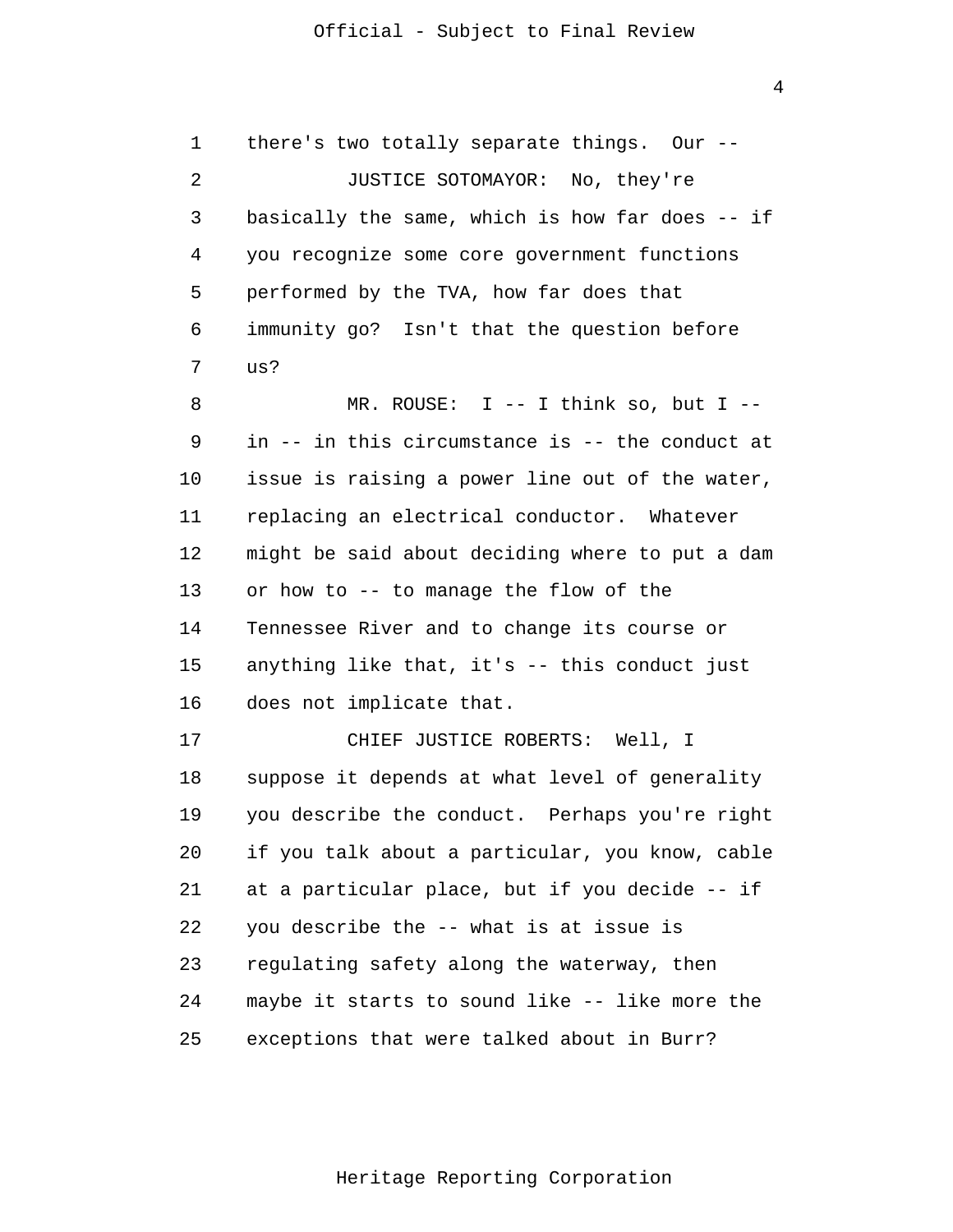1 2 3 4 **5**  $\overline{6}$  7 8 9 10 11 12 13 MR. ROUSE: And that may and would - and I think those exceptions would certainly implicate the Federal Tort Claims Act and the discretionary -- discretionary immunity there. But, under Burr, I think the -- the question begins with the presumption that - that Congress has taken this entity, it has created it; it has not made it a new executive department, but it has said it can sue and be sued in its own name. It has cast it aside and said it can fend for itself. We're allowing it to do its own work. We'll give it some powers, but we're going to withhold others.

> 14 15 16 17 18 19 20 21 22 23 24 And so there's got to be some deference to Congress that Congress took these steps. And to just say, well, it performs some functions, it's governmental, and you start making that distinction is the exact error that we think that the lower courts made here. JUSTICE ALITO: How do you think this is supposed to work? If we just -- if -- if the court just applies Burr, how is -- how is the court supposed to proceed in determining whether there is immunity? Look at the -- make

 25 a case-by-case determination whether the

Heritage Reporting Corporation

 $\overline{5}$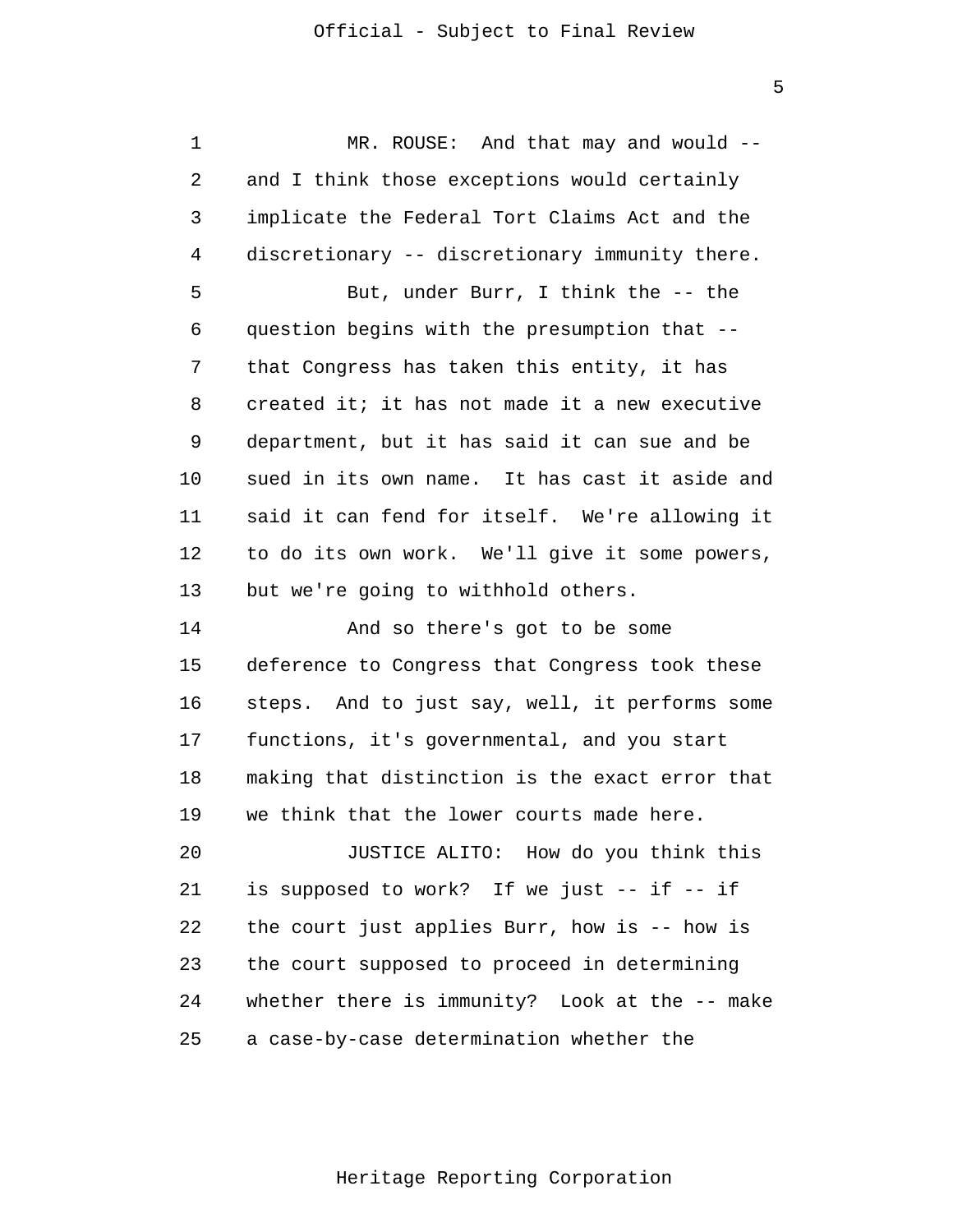1 2 3 4 **5**  $\overline{6}$  7 8 9 10 11 12 13 14 15 16 17 18 19 20 21 22 23 24 25 particular claim in that case falls within the -- the two categories set out in Burr, so is it consistent with the statutory and constitutional scheme, or, more to the point, does -- is it necessary to have immunity to avoid grave interference with the performance of a governmental function? MR. ROUSE: So under -- I think under the test that at least the second prong -- JUSTICE ALITO: Okay. MR. ROUSE: -- certainly looks at the specific conduct at issue, and it says, what proof do you have that immunity here is needed? It must -- it must be clearly shown that it is necessary to prevent some grave interference with the performance of a governmental function. Not just it may be tougher, it may be harder, or you may have to pay normal tort damages, but what grave interference is present here? Whereas -- JUSTICE ALITO: You think this is - this is to be done a case-by-case basis or categorical basis? MR. ROUSE: I think that under the

Heritage Reporting Corporation

 $\overline{6}$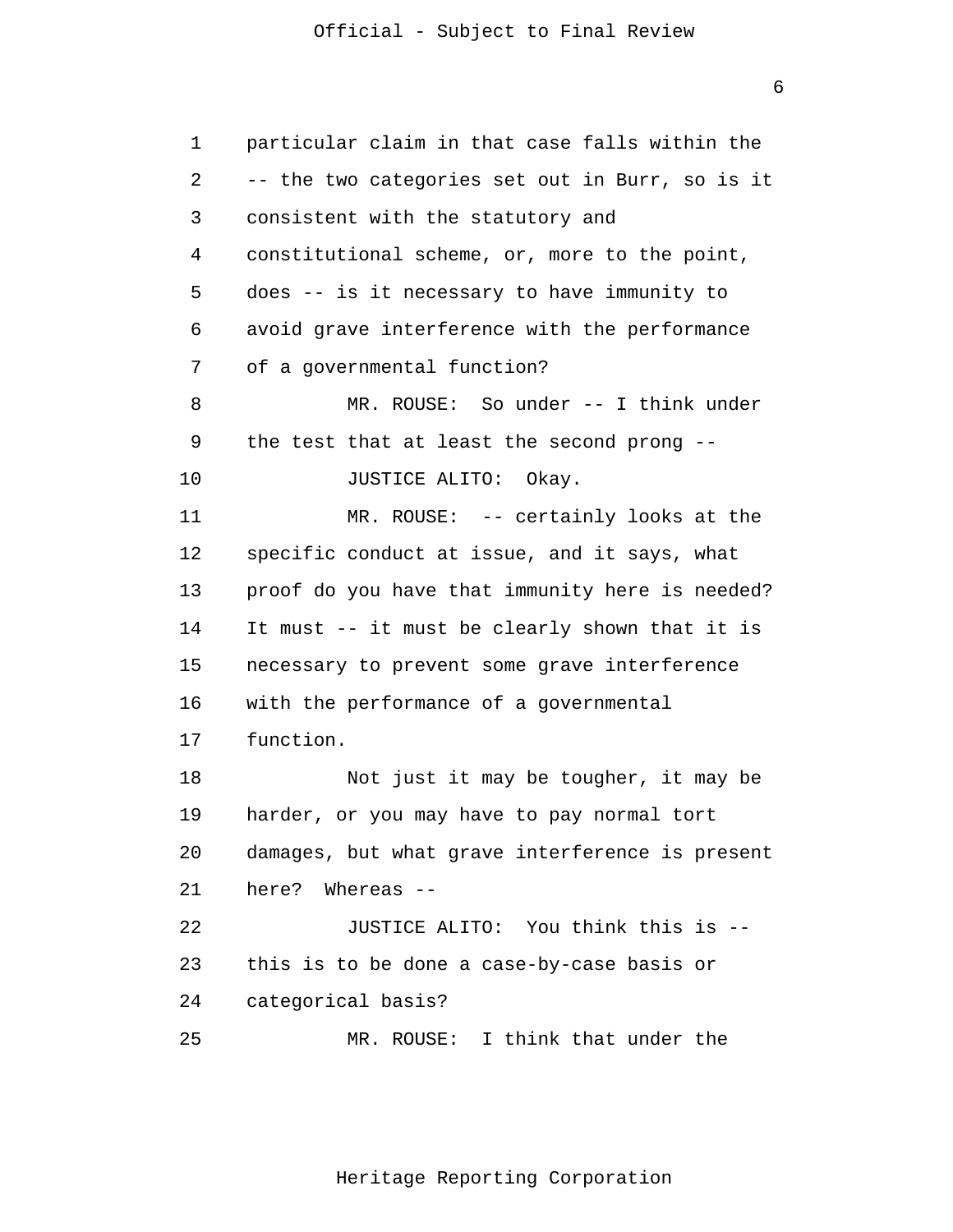7 second prong, a -- a case-by-case basis is going to be the more usual result, but, under the first prong, you're looking at, is this the type of suit that is consistent or inconsistent with the statutory or constitutional scheme? In this circumstance, there's no real argument that this case is inconsistent with the statutory scheme. There's no doubt that liability here will somehow mean the TVA can't do its other functions or anything like that.

> 11 It's not  $-$

1

2

3

4

**5** 

 $\overline{6}$ 

7

8

9

10

 12 13 14 15 16 17 JUSTICE BREYER: I guess there is some -- I guess there is some argument on the other side, and I take it that a main argument that registered in my mind was where Justice Sotomayor started out. And you reply to that and say let's do it on a case-by-case basis.

 18 19 20 21 22 Well, subsequent to Burr, Congress enacted the Federal Tort Claims Act. Under - it contains a discretionary exemption. And there's a well-worked-out body of jurisprudence.

 23 24 25 And so what you're asking us to do is to have each court decide each thing that the TVA and probably 100 other government agencies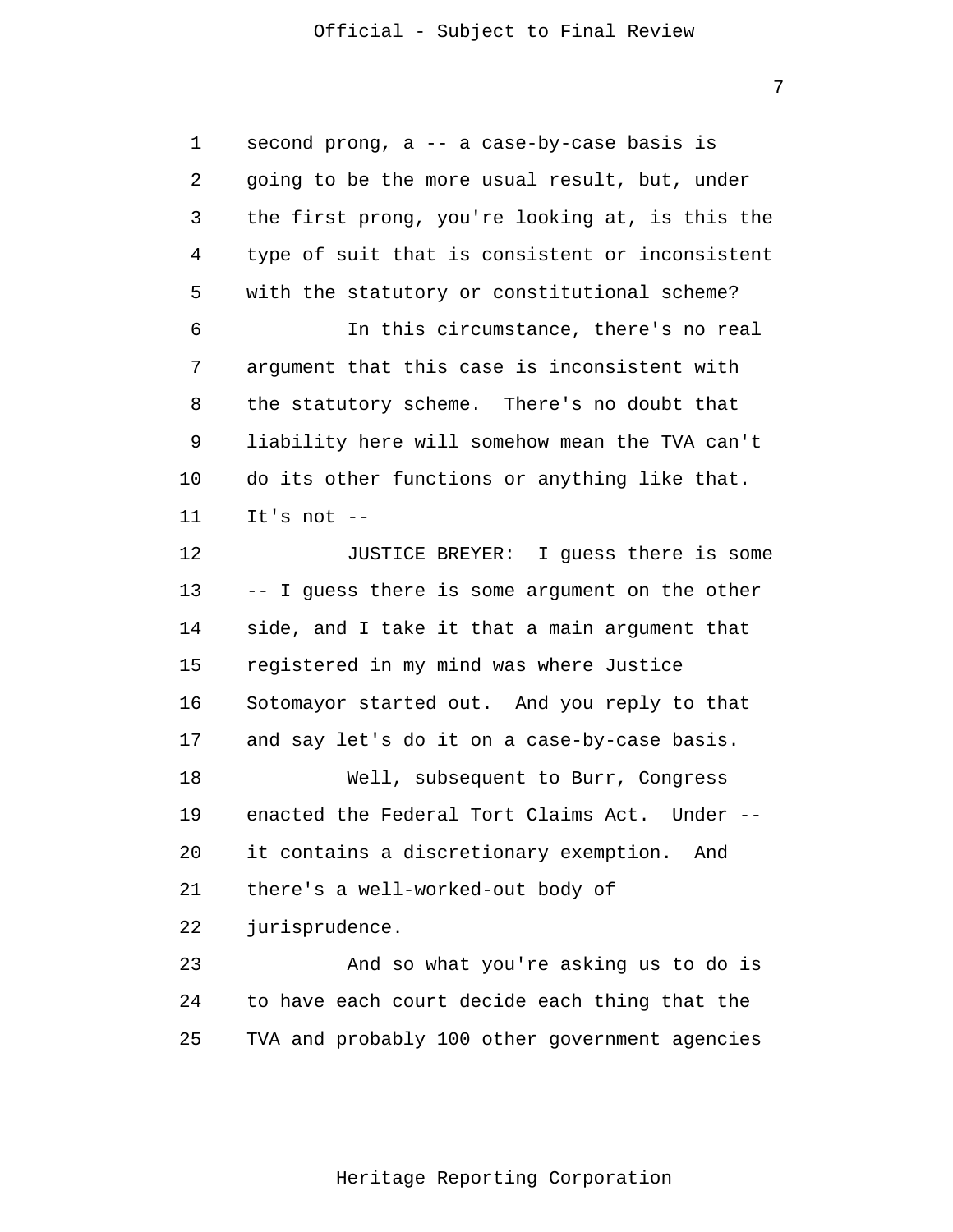| $\mathbf 1$ | with a sue-and-be-sued clause does and decide   |
|-------------|-------------------------------------------------|
| 2           | case by case, which is what you said, whether   |
| 3           | it does or does not fall within the             |
| 4           | discretionary exemption.                        |
| 5           | That seems to me a very complex,                |
| 6           | difficult decision that could end up with       |
| 7           | probably a hundred cases before this Court      |
| 8           | deciding what this different thing, serving the |
| 9           | same purpose, does.                             |
| 10          | Now that, I think, is at least one              |
| 11          | argument that I'd like to hear your response    |
| 12          | to.                                             |
| 13          | The Burr test, we believe,<br>MR. ROUSE:        |
| 14          | is actually much easier to look at for the      |
| 15          | judiciary than the Federal Tort Claims Act      |
| 16          | The Federal Tort Claims Act test looks<br>test. |
| 17          | at the conduct at issue, whether -- it looks at |
| 18          | statutes and internal policies, and then it     |
| 19          | asks the court to say, is this the type of      |
| 20          | conduct that is susceptible to policy analysis? |
| 21          | Is this what --                                 |
| 22          | JUSTICE BREYER: Uh-huh.                         |
| 23          | MR. ROUSE: -- that Congress was                 |
| 24          | trying to protect under the FTCA?               |
| 25          | JUSTICE BREYER: And I take it if we             |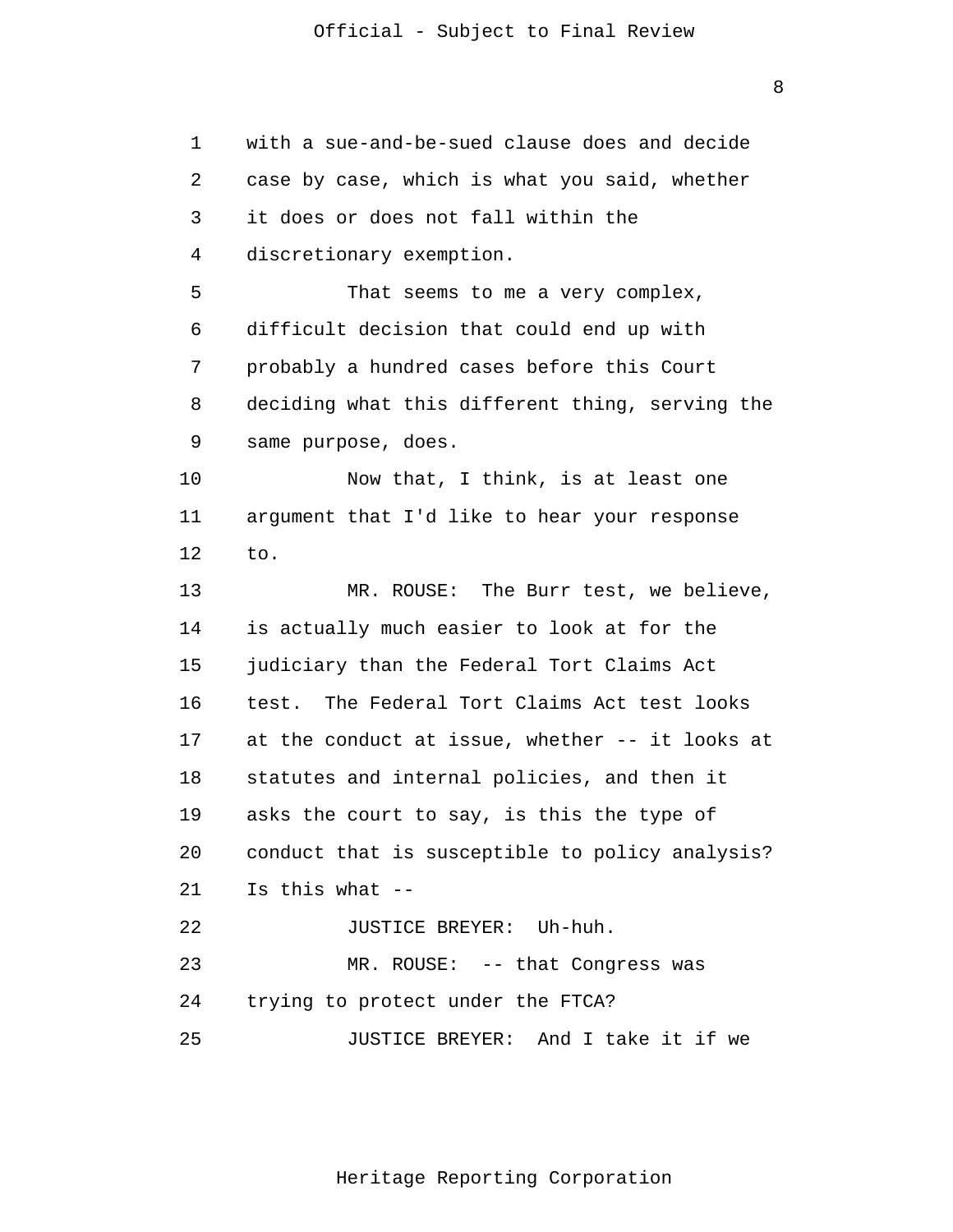1 2 3 4 **5**  $\overline{6}$  7 8 9 10 11 12 13 14 15 16 17 18 19 20 21 22 23 24 25 apply Burr, we have to go case by case and decide whether, for other reasons, it was plainly the purpose of Congress to use sue-and-be-sued clause in a narrow sense. And we have to decide just what you said, case by case. So my question is not whether case by case, but do you do that without reference to the well-worked-out body of discretionary exception law under the FTCA? That's the point. MR. ROUSE: Yes. JUSTICE BREYER: I mean, you'll - you're saying don't use the FTCA; use Burr. And I want to know, is that a big difference? And if that is a big difference, is it case by case? And that's where my question came from. MR. ROUSE: It is a big difference, totally separate. And the Burr test is much easier for the judiciary in its traditional role of -- of looking at things that -- what has Congress enacted? Under the first -- under the first prong of Burr, you're just looking at whether the type of suit -- don't have to look anything

Heritage Reporting Corporation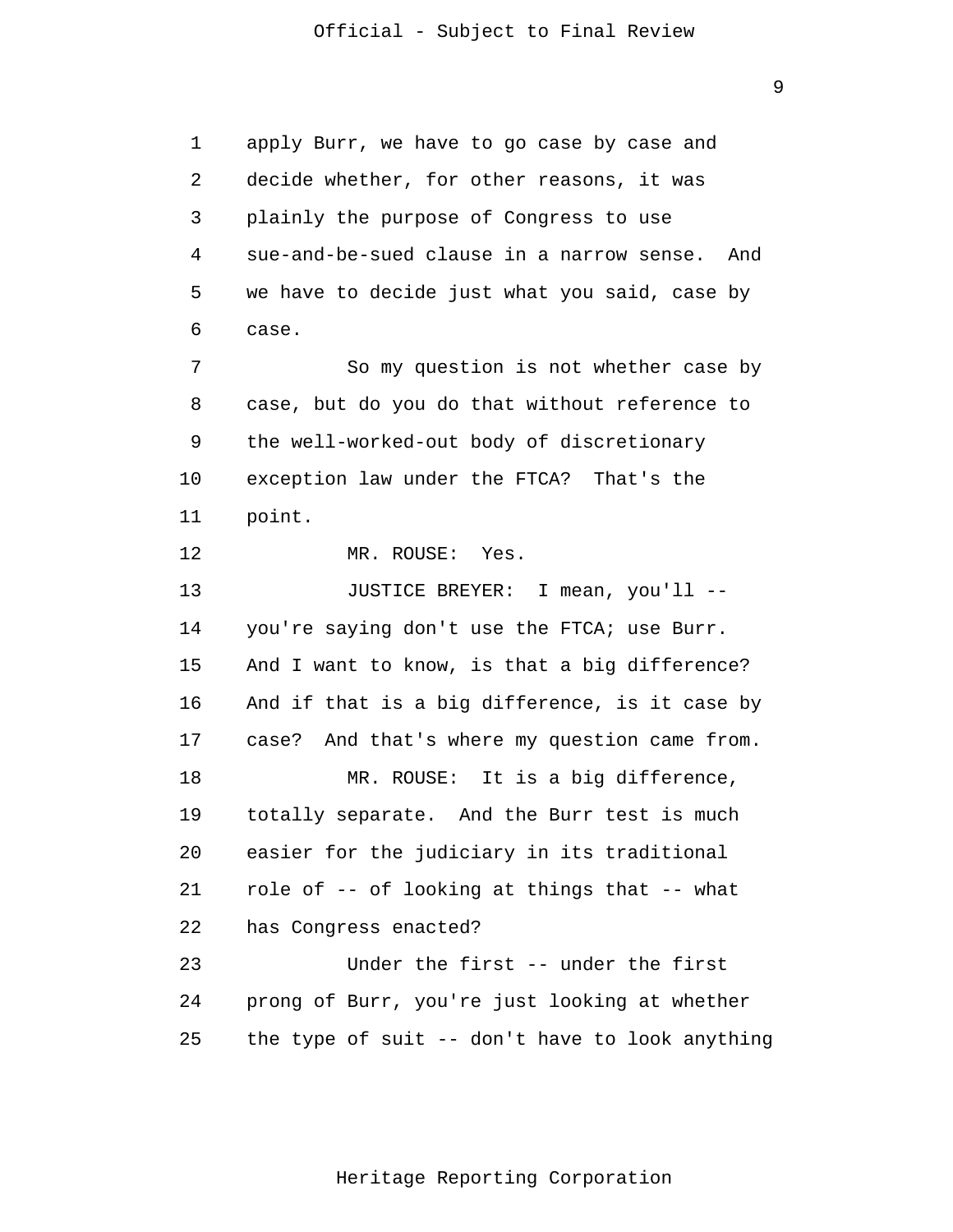10

 1 2 3 4 **5**  $\overline{6}$  7 8 9 10 11 12 13 14 15 16 17 18 19 20 21 22 23 24 25 further than the complaint. What is the challenged conduct? JUSTICE BREYER: And Burr -- look, I'll say -- try it once more. We started with Justice Sotomayor. They build dams. Well, somebody's hurt during the building of a dam. There are farmers, their land is flooded by the dam, their crops might be destroyed. There are many kinds of crops. There are many ways of building dams. There are many arguments for and against deciding whether there's a dam. Okay? What do you want us to do? Look to the FTCA or something different? That's the question that I think you were beginning with. And it seemed -- I wanted to follow up because that seems the central issue in the case to me. MR. ROUSE: We should look at Burr. And under Burr, the presumption begins with the fact that Congress has launched this entity, that it has -- JUSTICE SOTOMAYOR: Counsel, let - let me phrase it slightly differently. Is your argument based on the sue-to-be -- permission to sue and be sued clause, or is it welded in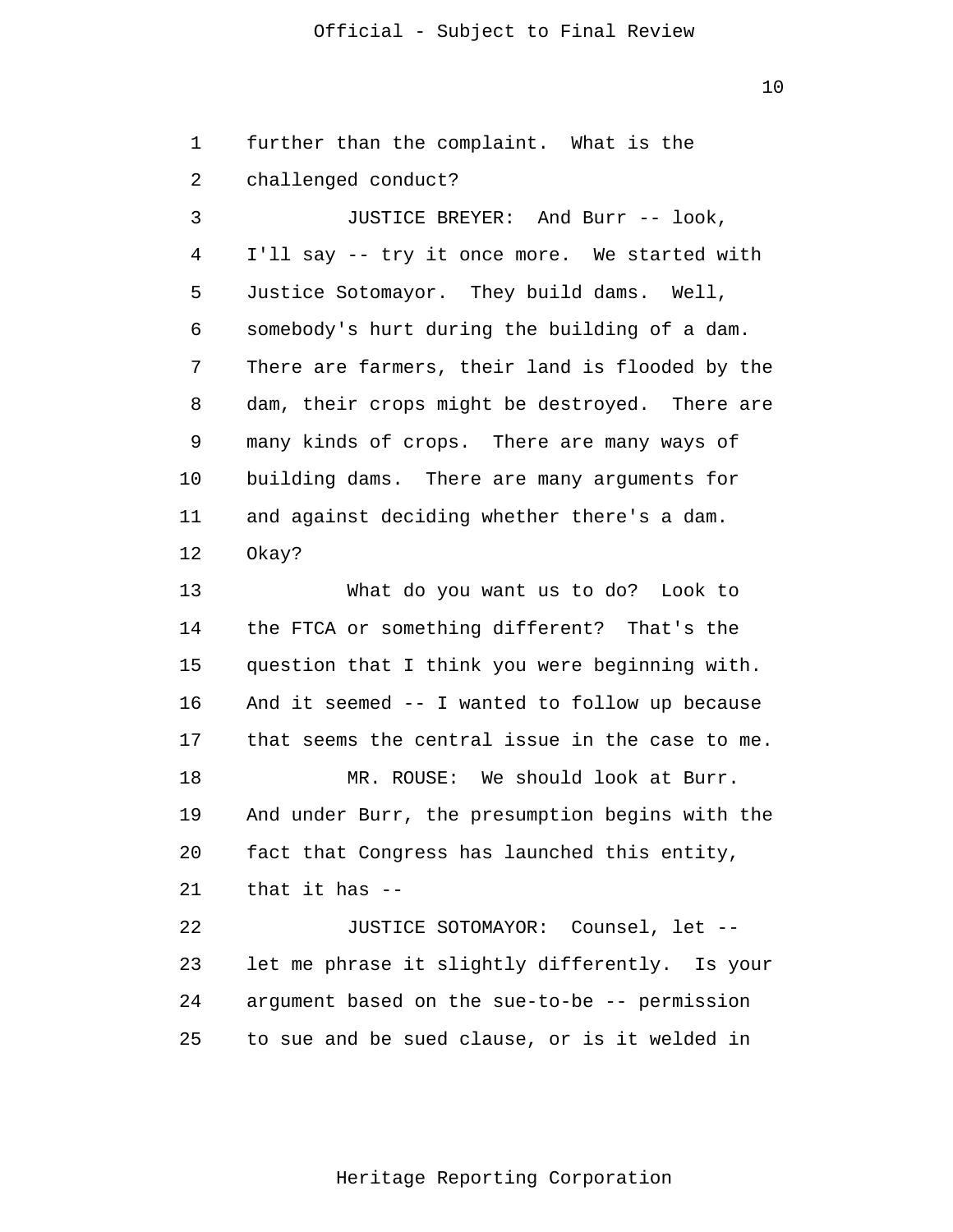```
 1 
 2 
 3 
 4 
5
\overline{6} 7 
 8 
 9 
            10 
            11 
            12 
            13 
            14 
            15 
            16 
            17 
            18 
            19 
            20 
            21 
            22 
            23 
            24 
            25 
                 -- in part in the fact that the TVA was 
                 excluded from the FTCA? 
                          I think, once you start with that it 
                 was excluded, then we have to figure out what 
                 applies, right? 
                         MR. ROUSE: Correct. 
                          JUSTICE SOTOMAYOR: And why we should 
                 keep the FTCA in when Congress told us not to. 
                 Correct? 
                         MR. ROUSE: Well -- correct. The 
                 Federal Tort Claims Act just does not apply. 
                 The TVA is exempted. 
                          JUSTICE SOTOMAYOR: There's three 
                 entities that were excluded from the FTCA. 
                          MR. ROUSE: Correct. 
                          JUSTICE SOTOMAYOR: So how much does 
                 your argument rely on the sue-to-be-sued clause 
                 or -- or the exclusion of the TVA? 
                          MR. ROUSE: Well, it's a little of 
                 both and it's this Court's precedent. In -- in 
                 Meyer in 1994 --
                          JUSTICE SOTOMAYOR: All right. So, if 
                 it's -- if it's this Court's precedent, then 
                 give us a reason addressing Justice Breyer's 
                 point, which is the Burr analysis, since, by
```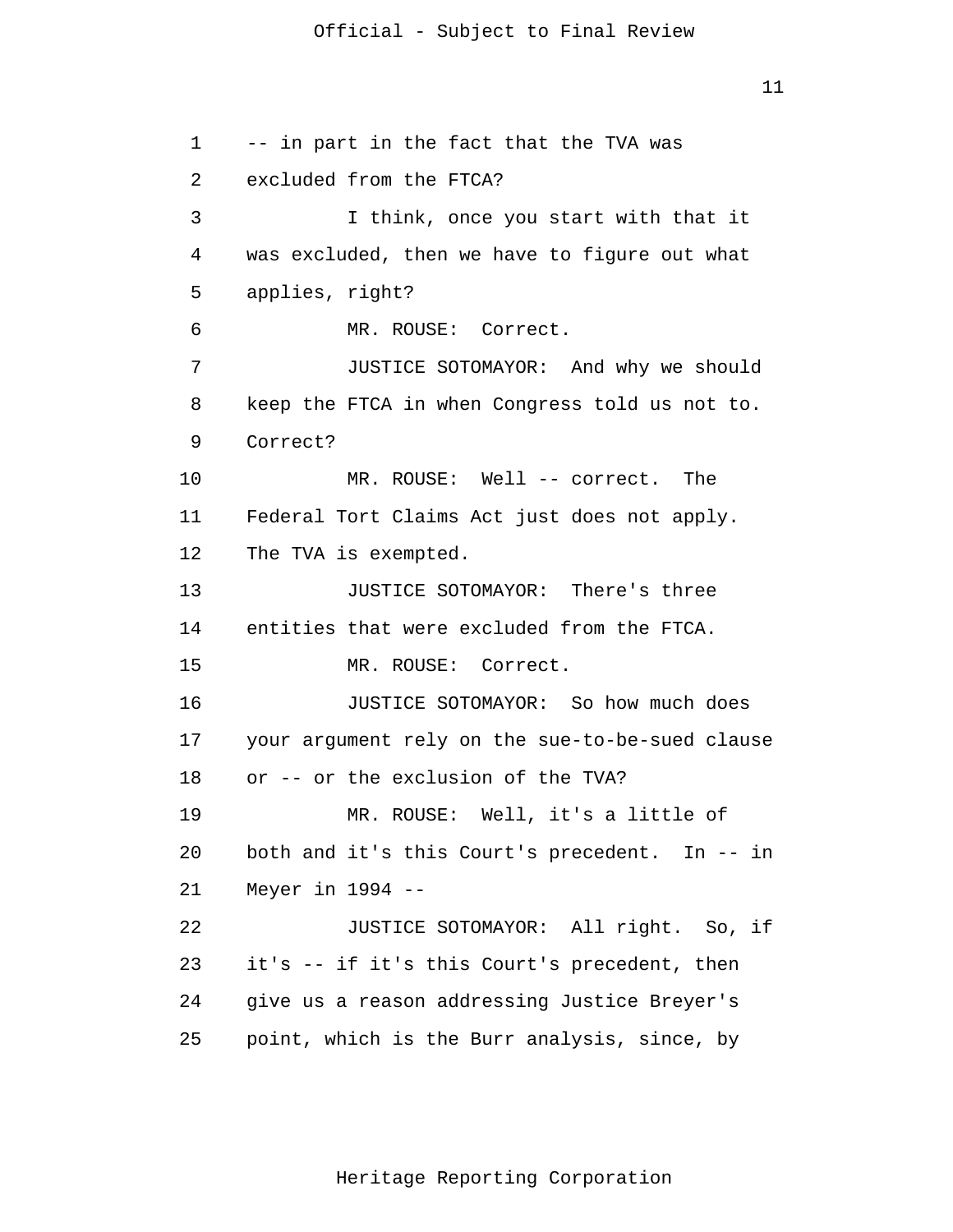definition, it has to involve a case-by-case analysis. I think, but I'm not sure, were you saying that so does the discretionary -- MR. ROUSE: Correct. The lawsuit is there. The complaint is there. And so under  $-$ JUSTICE SOTOMAYOR: So both of them require a case-by-case analysis? MR. ROUSE: They're both going to require a case-by-case basis. JUSTICE SOTOMAYOR: I think what Justice Breyer is saying -- JUSTICE KAGAN: Well, that's true - please. JUSTICE SOTOMAYOR: I'm sorry, that the discretionary policy exemption is less complex than the Burr rule. MR. ROUSE: I believe that at least where the judiciary is concerned it's  $--$  it  $-$ it's -- it might be more complex in some ways but less complex in other ways. It might be more complex in that it requires you to take a

 25 than Burr.

1

2

3

4

**5** 

 $\overline{6}$ 

7

8

9

10

11

12

13

14

15

16

17

18

19

20

21

22

23

24

Heritage Reporting Corporation

much deeper look into the facts of the case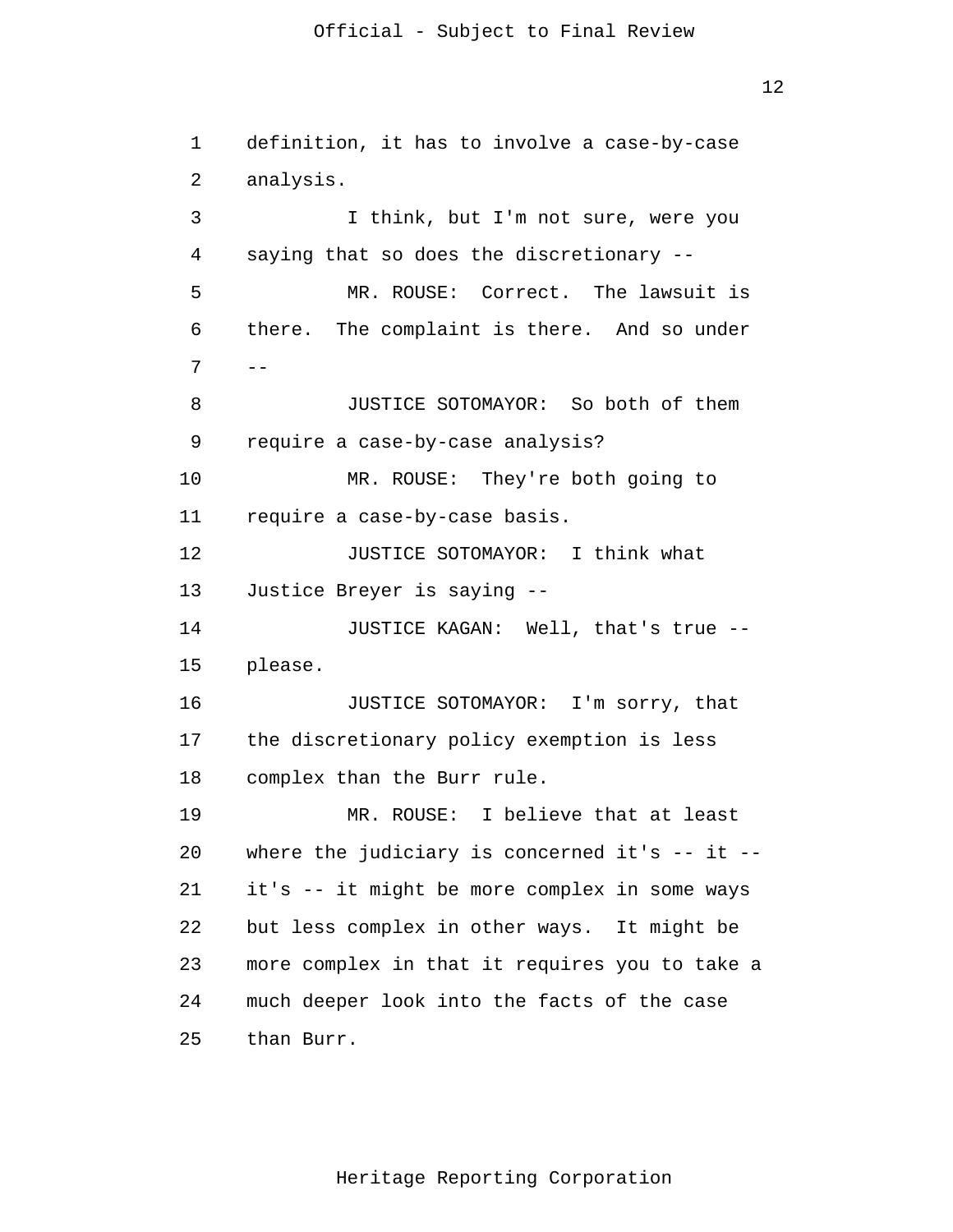1 2 3 4 **5**  $\overline{6}$  7 8 9 10 11 12 13 14 15 16 17 18 19 20 21 22 23 24 25 Burr is just looking at is this the type of suit that was not contemplated by the statute. And so then you look at the statute. You don't have to do anything other than the complaint. JUSTICE SOTOMAYOR: That's on step 1. But step 2? MR. ROUSE: That's on step 1. On step 2, yeah, there -- there needs to be a showing. And the idea is that Congress has launched this entity out. It has made it sueable. And so now it has the proof to show -- it has the burden to submit proof to show that immunity is needed here. And we don't have that here. JUSTICE KAGAN: Right. But that makes it sound, Mr. Rouse, and I think this is what everybody is getting to, is that you're saying in most cases we have the discretionary function exception. And here, with respect to the TVA or other entities like the TVA, we're essentially going to have a discretionary function exception light. We're going to have something where we look to the same concerns, the same animating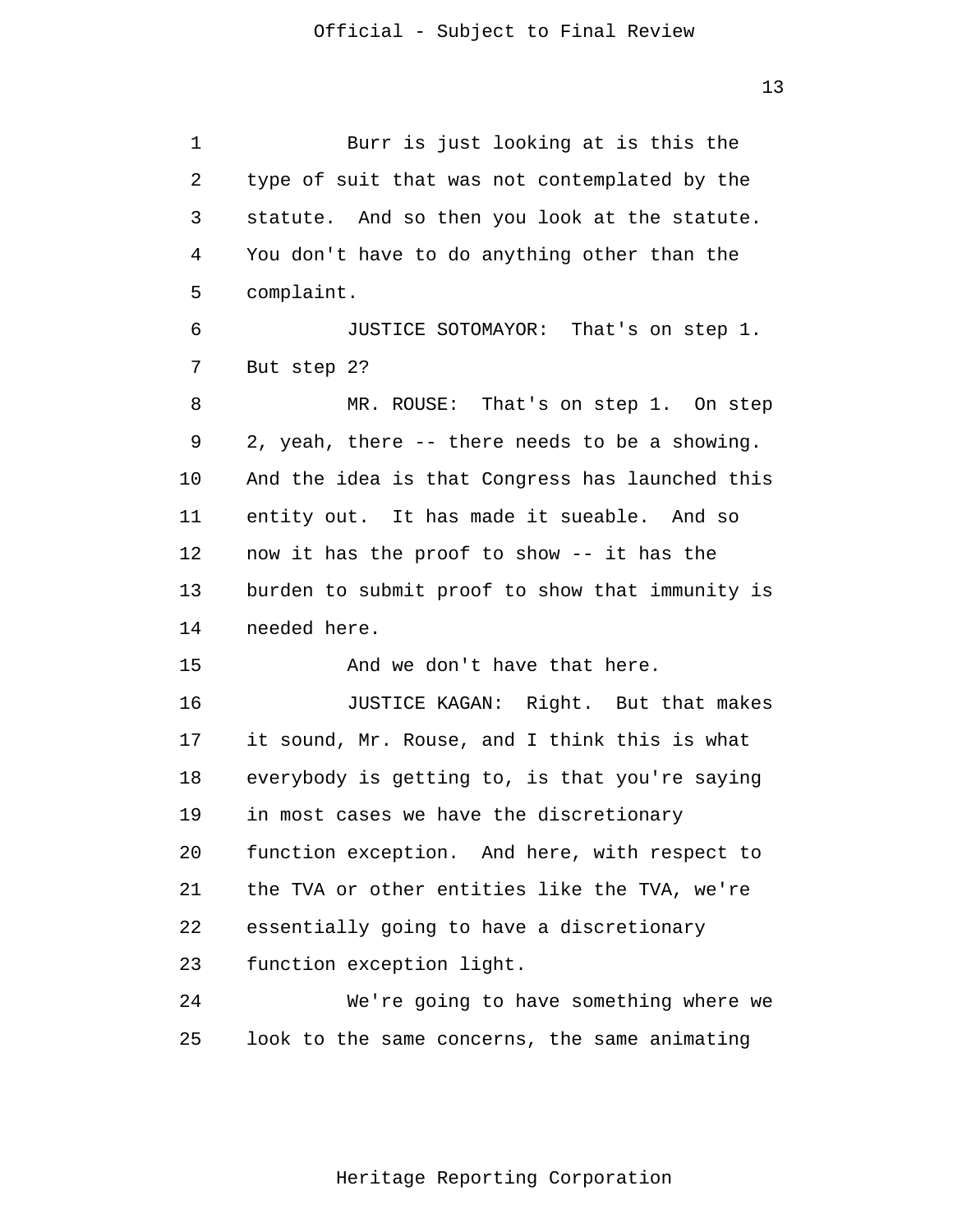14

| $\mathbf 1$ | purposes, but we just have a higher bar.<br>Is  |
|-------------|-------------------------------------------------|
| 2           | that what we're doing, or is it a different     |
| 3           | inquiry in kind?                                |
| 4           | MR. ROUSE: It is a different inquiry            |
| 5           | in kind.                                        |
| 6           | JUSTICE KAGAN: Well, that's what I'm            |
| 7           | not getting, because if you, again, focus, as   |
| 8           | Justice Sotomayor said, on the question of      |
| 9           | intrusion, impedement of -- of government       |
| 10          | operations, it seems like the same inquiry,     |
| 11          | just a higher standard --                       |
| 12          | MR. ROUSE: So --                                |
| 13          | JUSTICE KAGAN: -- a higher bar.                 |
| 14          | MR. ROUSE: -- the Federal Tort Claims           |
| 15          | Act was by Congress. Congress has never --      |
| 16          | this Court, at least under the Federal Tort     |
| 17          | Claims Act, has never said, as a matter of      |
| 18          | separation of powers, the discretionary         |
| 19          | function exception in the Federal Tort Claims   |
| 20          | Act exists in all areas of law. It's never      |
| 21          | said that.                                      |
| 22          | It actually -- the Court used very              |
| 23          | specific language in saying, in Varig Airlines, |
| 24          | which my friends at the TVA try to draw so many |
| 25          | distinctions -- or so many lessons from, the    |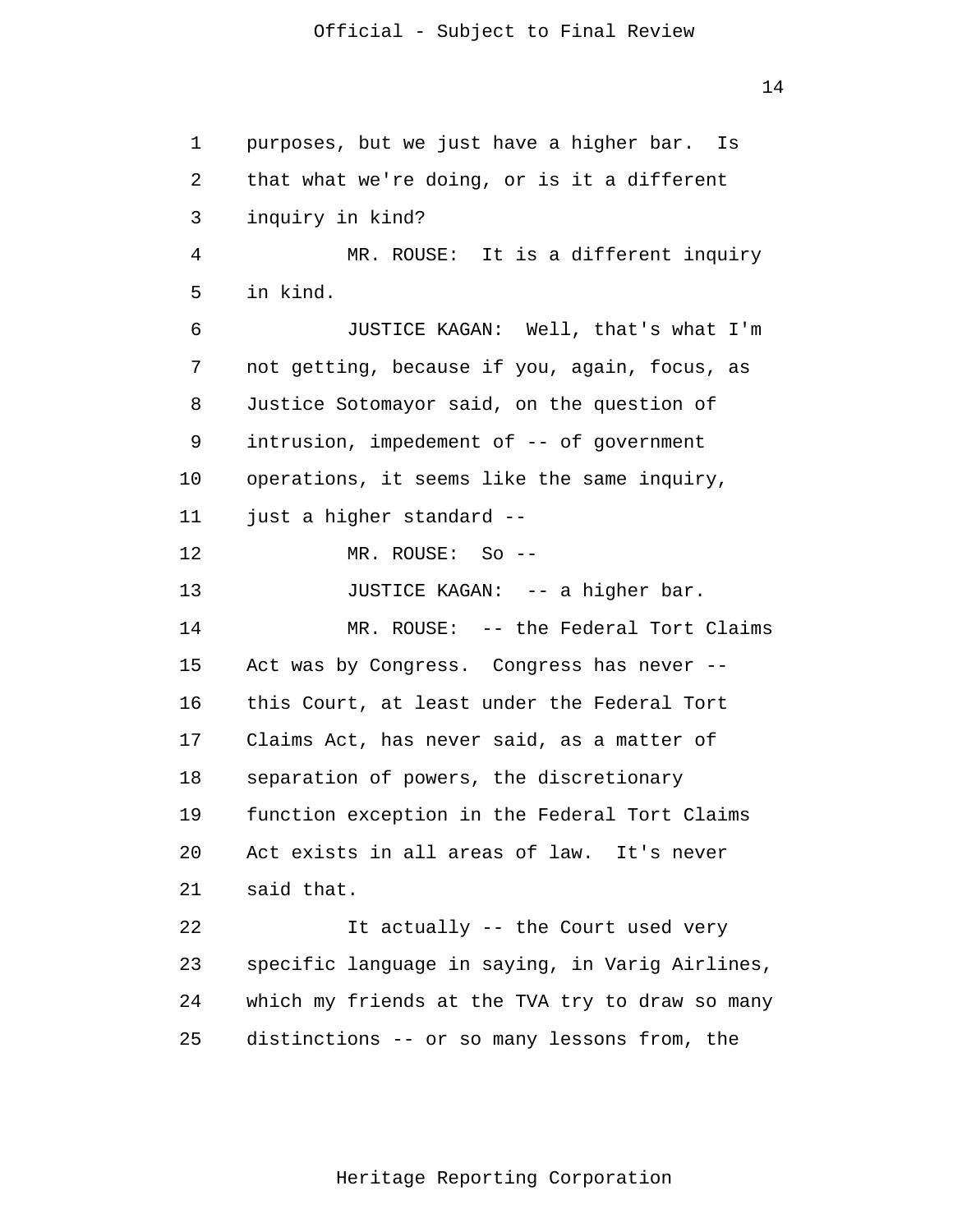15

 1 2 3 4 **5**  $\overline{6}$  7 8 9 10 11 12 13 14 15 16 17 18 19 20 21 22 23 24 25 Court in there said Congress -- Congress wished to prevent judicial second-guessing. And by fashioning an exception, Congress took steps to handicap -- to protect the handicap of efficient government operations. JUSTICE ALITO: Here's what bothers me about this case, and I'll ask the same question, if I have a chance, to the Assistant to the Solicitor General. The -- the TVA does some things that are purely governmental and it does some things that are pretty much purely commercial. It's a hybrid entity. As to the -- as to its commercial activities, it's hard to see why a -- a business should be exempt from tort liability for every discretionary business decision that the business makes. But, as to its governmental activities, it's kind of hard to see why the regime should be different from the regime under the Federal Tort Claims Act. Now, under Burr, the Court is supposed to ask, you say, whether it interferes with a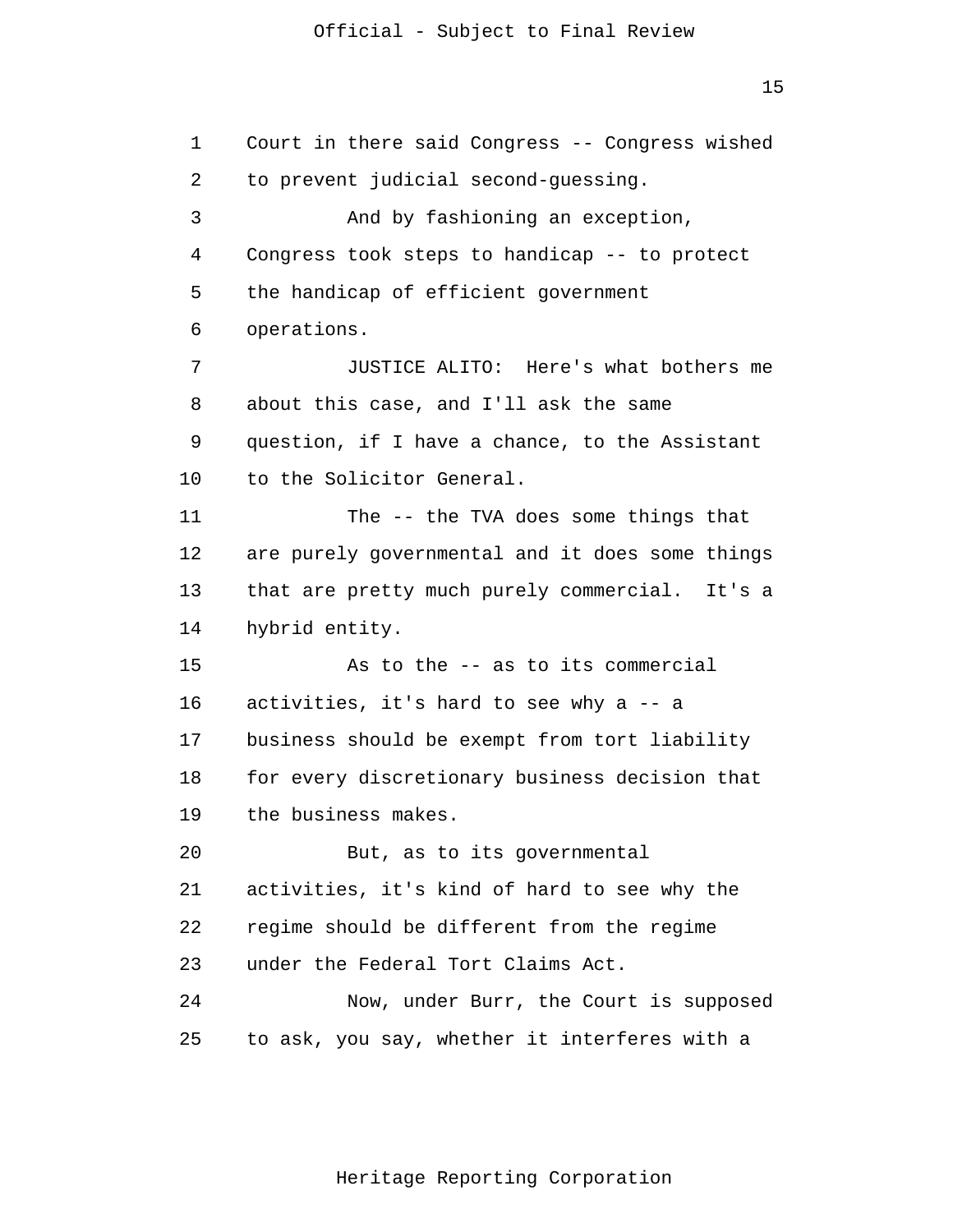1 2 3 4 **5** governmental function, but I'm not quite sure what is the governmental function when you're talking about a hybrid entity like that. Does it mean something that only the government can do?

 $\overline{6}$  7 8 9 10 11 12 13 14 15 16 MR. ROUSE: No. I mean, the case we're talking about here involves something contractors could do. It's inherent work a day labor. But, under -- under Burr, the -- the governmental function, I believe, it is -- it is -- it takes into higher account -- it just doesn't concern that. It concerns that the TVA serves much larger purposes in that it can do things and things can be protected under Burr, such as, you know, its -- its economic and its regulatory or policy decisions.

> 17 18 All of those things can be protected under Burr.

 19 20 21 22 23 24 25 JUSTICE KAGAN: You see, I think, Mr. Rouse, what Justice Alito may be offering you is a way out of the difficulty of some of these questions, is that, with respect to some of the TVA's functions, we shouldn't be applying something that's sort of like the discretionary function exception but not really like the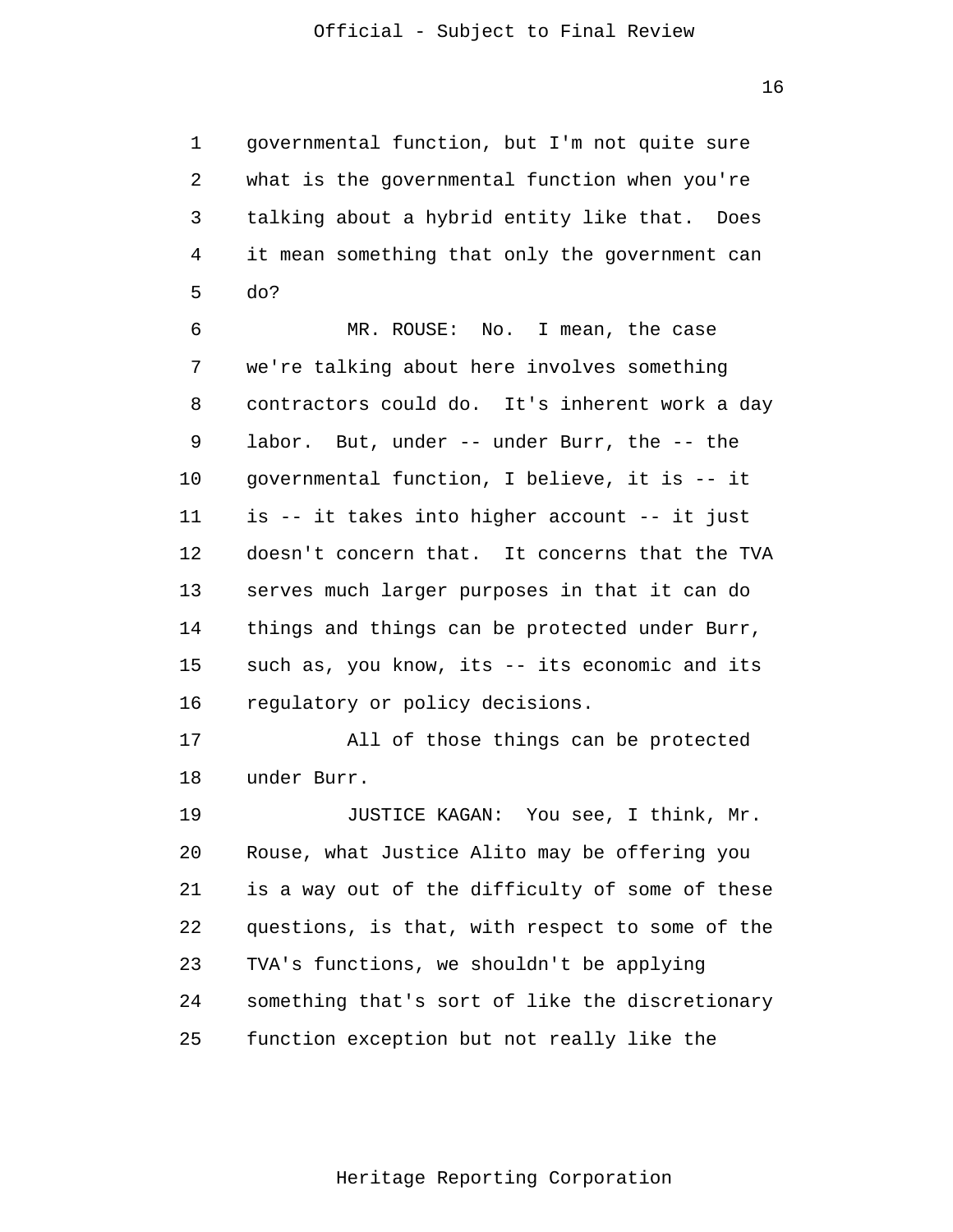1 2 3 4 **5**  $\overline{6}$  7 8 9 10 11 12 13 14 15 16 17 18 19 20 21 22 23 24 25 discretionary function exception. Rather, we should be applying nothing. With respect to the commercial functions of the TVA, the TVA ought to be treated just like any other corporate entity. MR. ROUSE: We absolutely think that's the case here. This is -- this -- the TVA is not mandated to do any of the work that was involved here. This is a choice that it makes. And it is a choice that it makes, and it accomplishes that goal without any funding or appropriations from Congress. Its -- all of its activities are completely self-funded. And it just doesn't concern -- the federal government is just not concerned with it at this point. JUSTICE ALITO: Part -- MR. ROUSE: Maybe -- JUSTICE ALITO: Go ahead. MR. ROUSE: Maybe in -- in historical -- in the Depression Era times, in the Tennessee Valley, during that point in time, but now it is doing all of the stuff on its own, without help, without anything like that, and it's making profit, profit that it's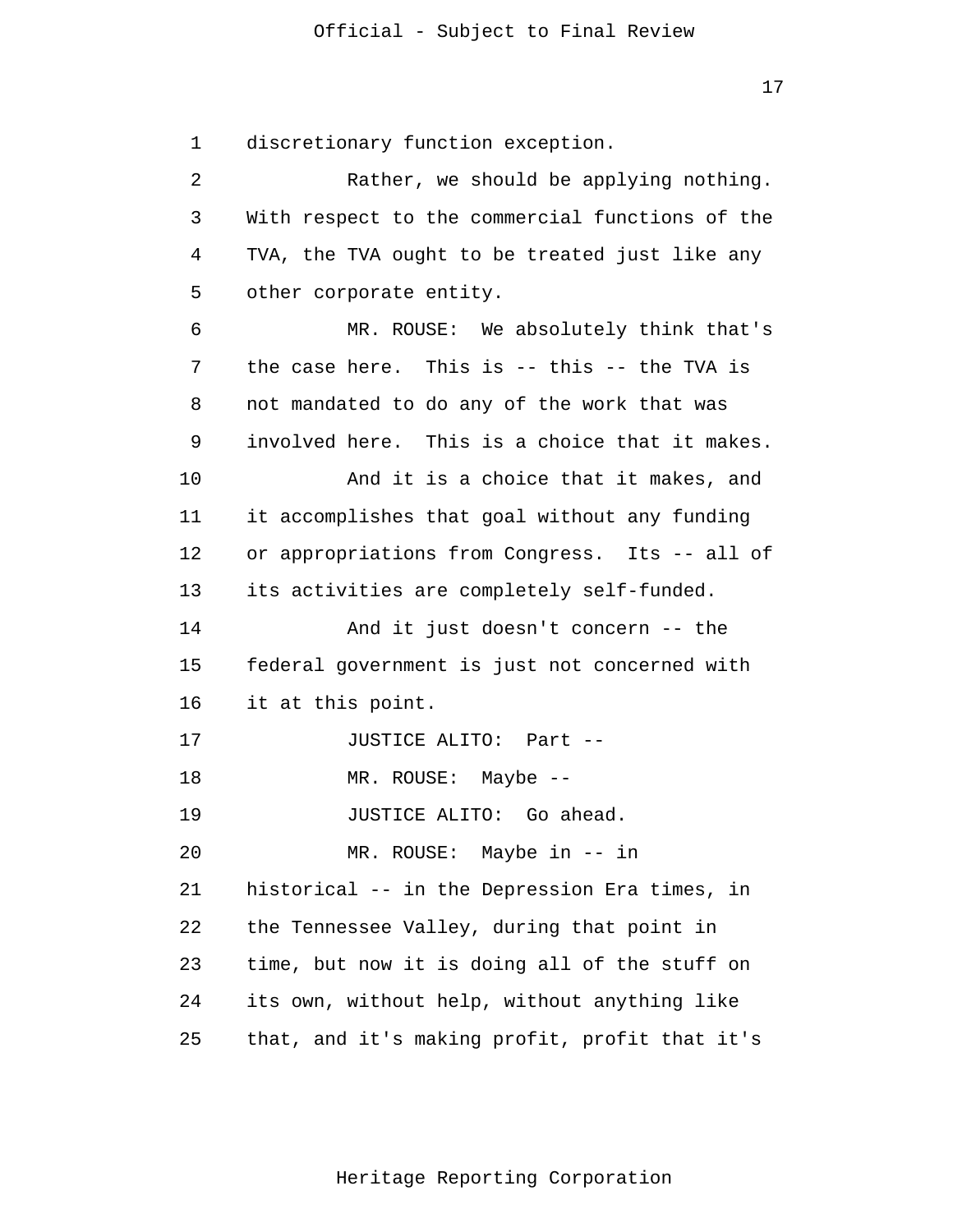18

 1 2 3 4 **5**  $\overline{6}$  7 8 9 10 11 12 13 14 15 16 17 18 19 20 21 22 23 24 25 not turning back over to the U.S. Treasury. It's operating just as a private corporation. And so we absolutely think that -- JUSTICE SOTOMAYOR: Sorry. There are some functions it does that are governmental. We're trying to get to the dividing line. And Justice Alito said, if it's commercial, it should not be subject to any exemption. If it's governmental, are you agreeing that it does receive immunity? MR. ROUSE: Only if the TVA shows that it clearly meets one of the Burr prongs. JUSTICE SOTOMAYOR: All right. So let's assume it does, where to build a dam. Is that governmental enough for you? MR. ROUSE: I don't know under those circumstances, but I will point the Court to an example that the Court has actually considered, and this is a pre-Burr case. It's Tennessee Electric Power Company versus TVA, and 306 U.S. 118. And in that case, the challenged conduct was the TVA. Somebody sought a -- a private power company sought an injunction against the TVA so that it could not produce or sell power at all.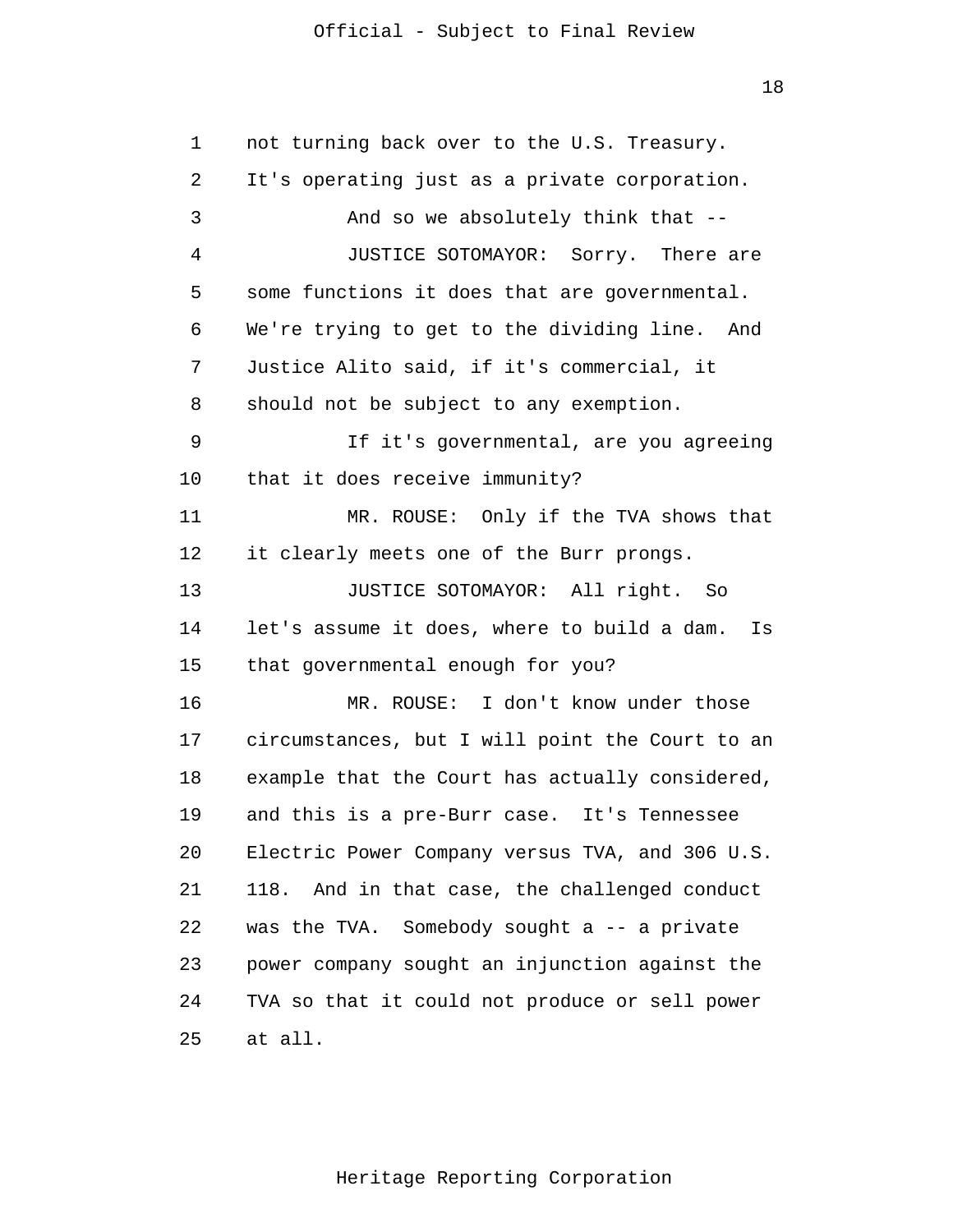1 2 3 4 **5**  $\overline{6}$  7 8 9 10 11 12 13 14 15 16 17 18 19 20 21 22 23 24 25 JUSTICE SOTOMAYOR: Well, it seems to me that that's really a close question, isn't it? MR. ROUSE:  $I$  --  $I$  --  $I$  think that under those cases, because the Court in that case -- JUSTICE SOTOMAYOR: Let's assume we - on common ground. There are some functions that are governmental. You're unwilling to specify which at the moment. But do you -- do you agree that there are some functions that may be governmental? MR. ROUSE: There are some functions that may be governmental and Burr accounts for  $--$ JUSTICE SOTOMAYOR: So that's fine. The question before us is what to do about the middle stuff, or are you saying this is just commercial? And if you're saying it's just commercial, explain the Chief Justice's description of why it might not be just commercial, and how do we draw that line? MR. ROUSE: It's not whether something is commercial or not commercial. I think the commercial activity certainly imply more --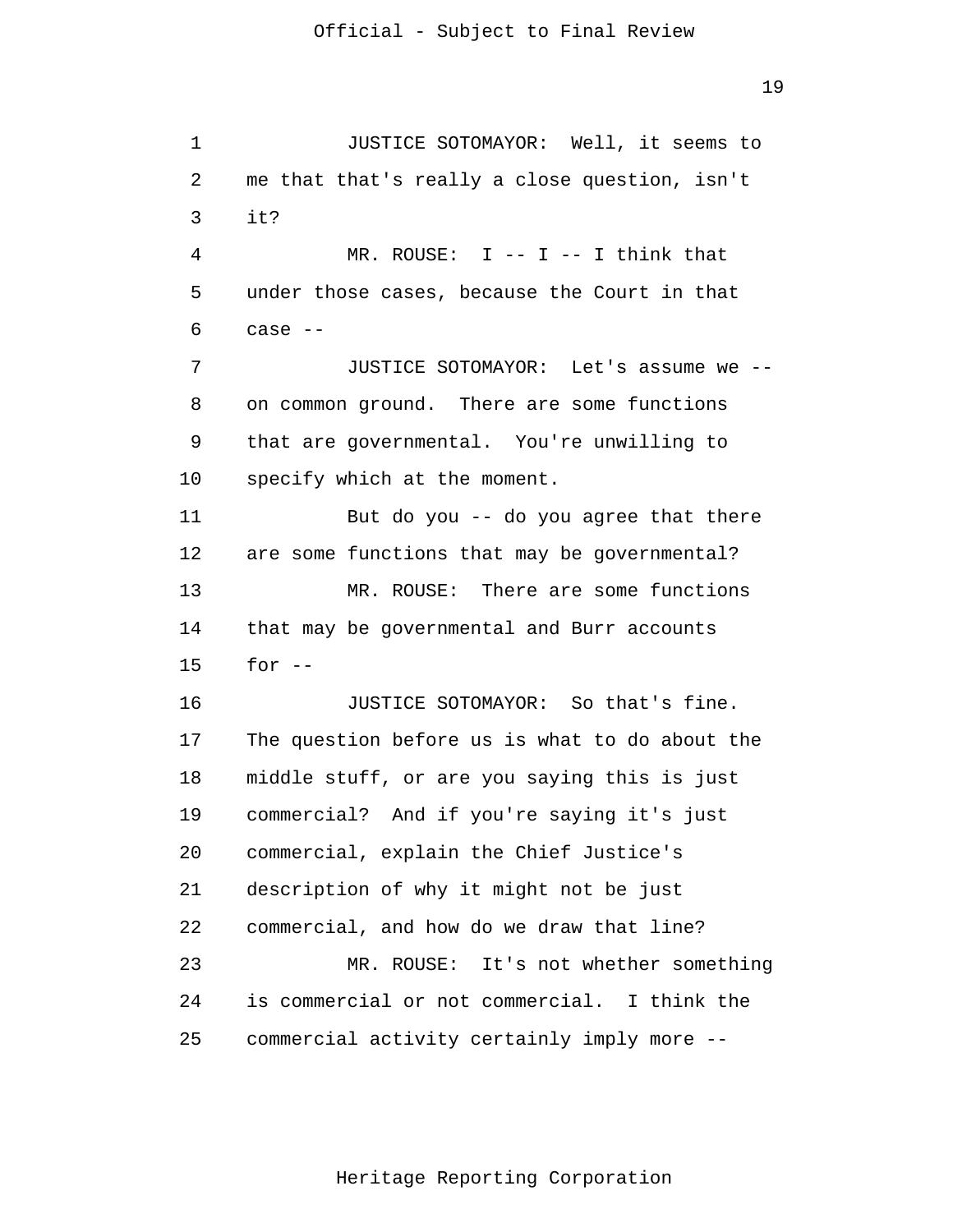20

| 1  | less immunity -- or apply less immunity.<br>But |
|----|-------------------------------------------------|
| 2  | there's got to be some sort of deference that   |
| 3  | Congress has -- what Congress has done, and     |
| 4  | that Congress has completely stripped this      |
| 5  | entity of the immunity under this Court's law.  |
| 6  | This Court has said that these waivers are      |
| 7  | broad, that they must be liberally construed,   |
| 8  | that any exceptions must be narrowly construed. |
| 9  | JUSTICE ALITO: You said --                      |
| 10 | CHIEF JUSTICE ROBERTS: Well, we've              |
| 11 | held -- we've held that the immunity has not    |
| 12 | been completely stripped, right? We've          |
| 13 | recognized that there are circumstances under   |
| 14 | which the TVA, as well as these other entities  |
| 15 | that are carved out of the FTCA, nonetheless    |
| 16 | have immunity.                                  |
| 17 | MR. ROUSE: Yes, Mr. Chief Justice,              |
| 18 | absolutely, that there are circumstances. But,  |
| 19 | here, in this case, we don't believe, one, that |
| 20 | that implicates the kind of immunities under    |
| 21 | Burr that this Court talked about.              |
| 22 | CHIEF JUSTICE ROBERTS: Well, maybe we           |
| 23 | need some examples of ones you think are        |
| 24 | covered. I mean, one of the things the TVA      |
| 25 | does is regulate flood control in the area.     |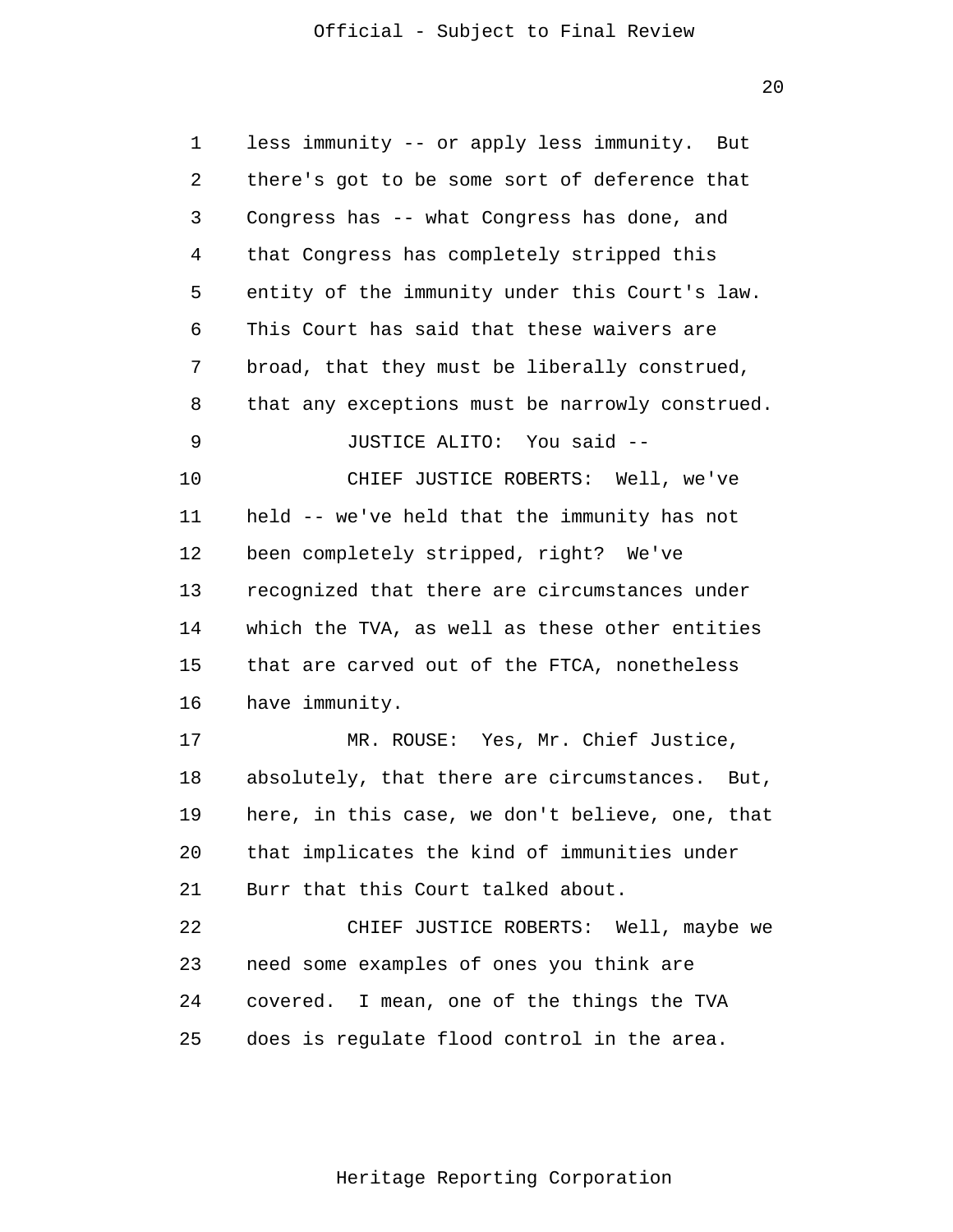21

| 1  | So, at a particular moment, it has a choice     |
|----|-------------------------------------------------|
| 2  | whether to let more water through, which may    |
| 3  | damage lower downstream farms, or keep more     |
| 4  | water back, which might damage upstream farms.  |
| 5  | Now, if you're downstream and you're            |
| 6  | injured, can you bring a negligence action      |
| 7  | against the TVA for that decision, and show --  |
| 8  | for example, show they -- they did the          |
| 9  | calculations wrong because of pure negligence?  |
| 10 | Can you bring that action against the FT --     |
| 11 | against the TVA?                                |
| 12 | MR. ROUSE: I think so. I think that             |
| 13 | under that action you can, because, one, you're |
| 14 | not talking about the -- there's no statutory   |
| 15 | scheme issue.                                   |
| 16 | CHIEF JUSTICE ROBERTS: So flood                 |
| 17 | control is something that you can sue the TVA   |
| 18 | on?                                             |
| 19 | There are certain<br>MR. ROUSE:                 |
| 20 | circumstances where, absolutely, I think so.    |
| 21 | CHIEF JUSTICE ROBERTS: Well, what are           |
| 22 | -- give me an example of something you can't    |
| 23 | sue them on.                                    |
| 24 | MR. ROUSE: I think that if I'm a                |
| 25 | private landowner and I've got land on the --   |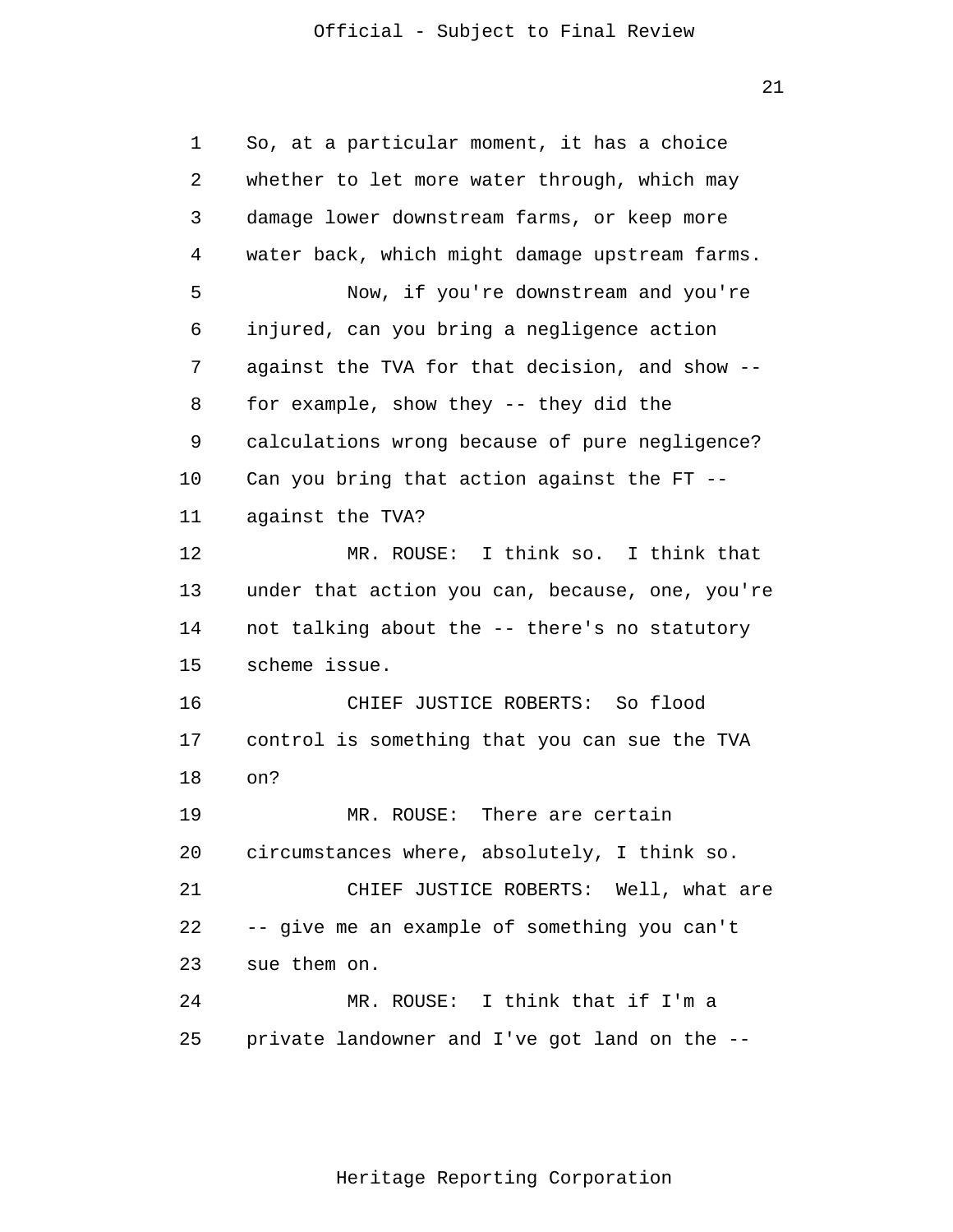1 2 3 4 **5**  $\overline{6}$  7 8 9 10 11 12 13 14 15 16 17 18 19 20 21 22 23 24 25 right on the banks of the Tennessee River, and the TVA wants to exercise some of the power that Congress has given it in being able to use eminent domain, take land to put up power lines, then I can't turn around and sue the TVA and say no, you can't do that. That is one of those things where, no, Congress has -- CHIEF JUSTICE ROBERTS: Well, but you can't sue -- you can't sue somebody with eminent domain power anytime. I mean, if they're giving you -- if you -- if they have eminent domain power, they're paying you for it, so you can't sue them to -- to stop it. MR. ROUSE: Or a -- or, I guess, a - a negligence action saying no, you should have put the -- the lines -- you're going to take my land, you should have taken my neighbor's land and put the lines that way. I don't know that that is something that the statutory scheme here necessarily contemplates. But I do think that Congress -- and if you look at the legislative history, Congress -- Congress absolutely contemplated tort liability with --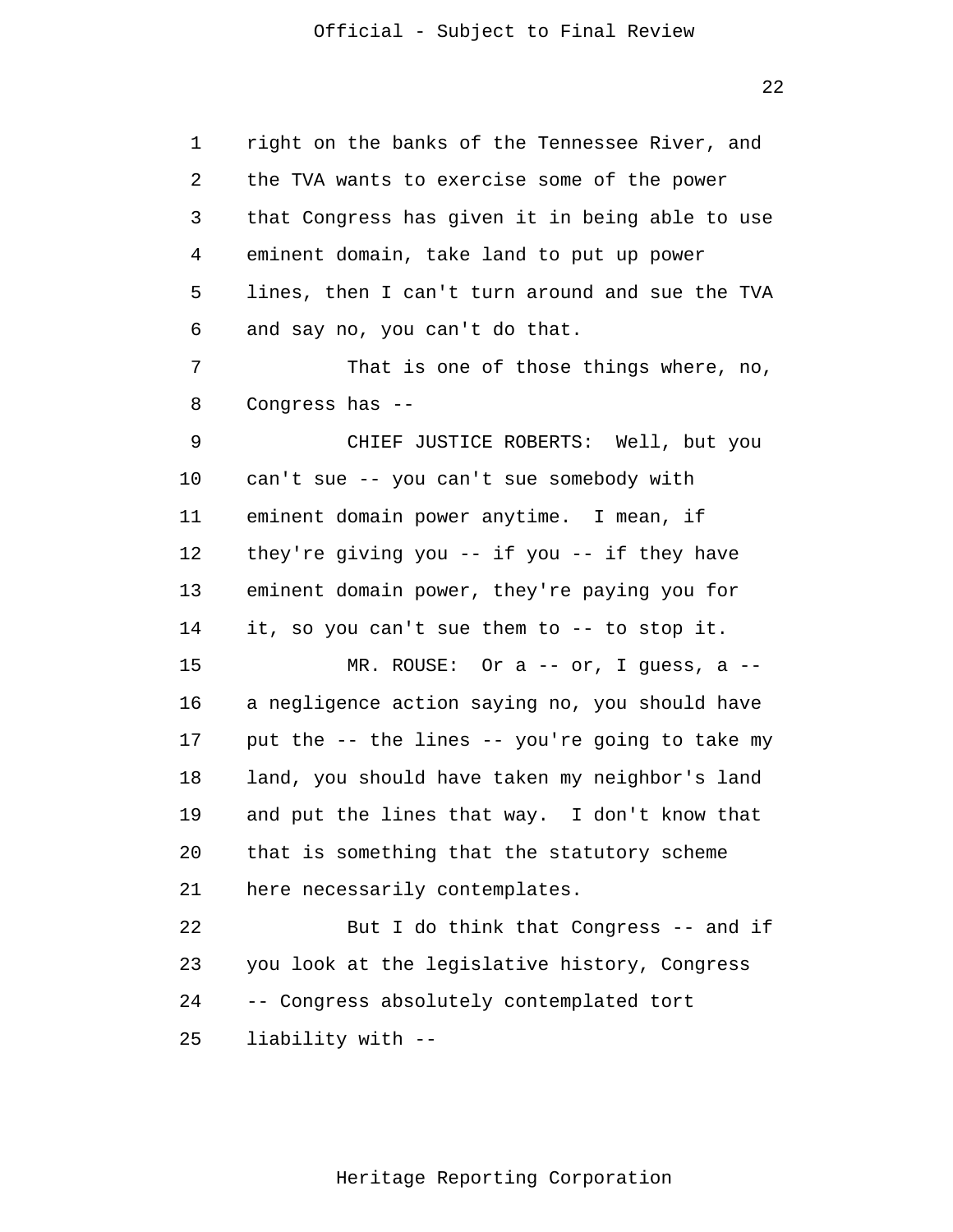1 2 3 4 **5**  $\overline{6}$  7 8 9 10 11 12 13 14 15 16 17 18 19 20 21 22 23 24 25 JUSTICE KAVANAUGH: Part of the problem is figuring out what Burr means, to my problem at least. And you said there's a big difference between Burr and the discretionary-function exception. How would you articulate that big difference? MR. ROUSE: We think that Burr accounts for much more. The discretionary-function exception only looks at the conduct at issue, the executive conduct at issue. Burr accounts for the other branch of government, Congress, that it has created an entity. JUSTICE KAVANAUGH: Well, that doesn't tell me what the exception means, though. That just describes the situation. MR. ROUSE: So the exceptions would be an inconsistency with the statutory scheme, some -- some lawsuit that is just not contemplated by the text. It's not allowed. And, here, we don't have that. There's no argument or even assertion that the court -- JUSTICE KAVANAUGH: What about -- what about the second -- I'm sorry to interrupt, the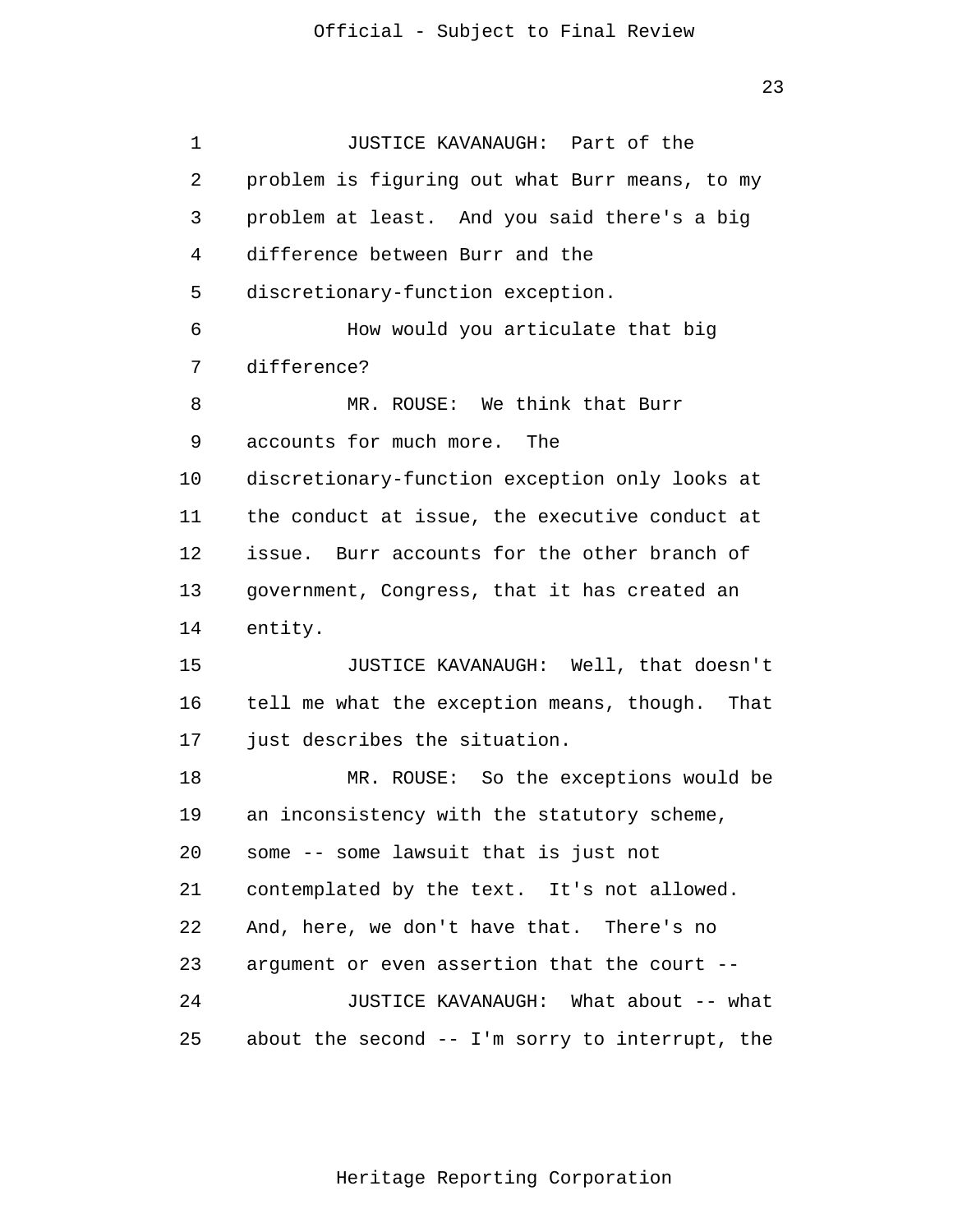24

| 1  | second prong, though, grave interference?<br>How |
|----|--------------------------------------------------|
| 2  | do you think about that?                         |
| 3  | MR. ROUSE: I think that there --                 |
| 4  | normal tort liability in this case does not      |
| 5  | implicate the type of governmental conduct that  |
| 6  | Burr's second prong is written to protect.       |
| 7  | JUSTICE KAVANAUGH: And are you --                |
| 8  | just so I understand your argument here, are     |
| 9  | you asking us to simply hold that the right      |
| 10 | test is Burr, instead of discretionary           |
| 11 | function, and then to remand for application of  |
| 12 | Burr in the first instance by the court of       |
| 13 | appeals?                                         |
| 14 | MR. ROUSE: At -- at a minimum.<br>$\mathbf{I}$   |
| 15 | think at a maximum -- that we can live with      |
| 16 | that $--$                                        |
| 17 | JUSTICE KAVANAUGH: What's the                    |
| 18 | maximum?<br>Yeah.                                |
| 19 | MR. ROUSE: The maximum is that we can            |
| 20 | look at this as a $12(b)(1)$ dismissal, we can   |
| 21 | take the facts as stated in the complaint, in    |
| 22 | the affidavit, as true, and say no, this is      |
| 23 | just not the type of conduct that is             |
| 24 | inconsistent with the constitutional scheme,     |
| 25 | because that's really the only element that is   |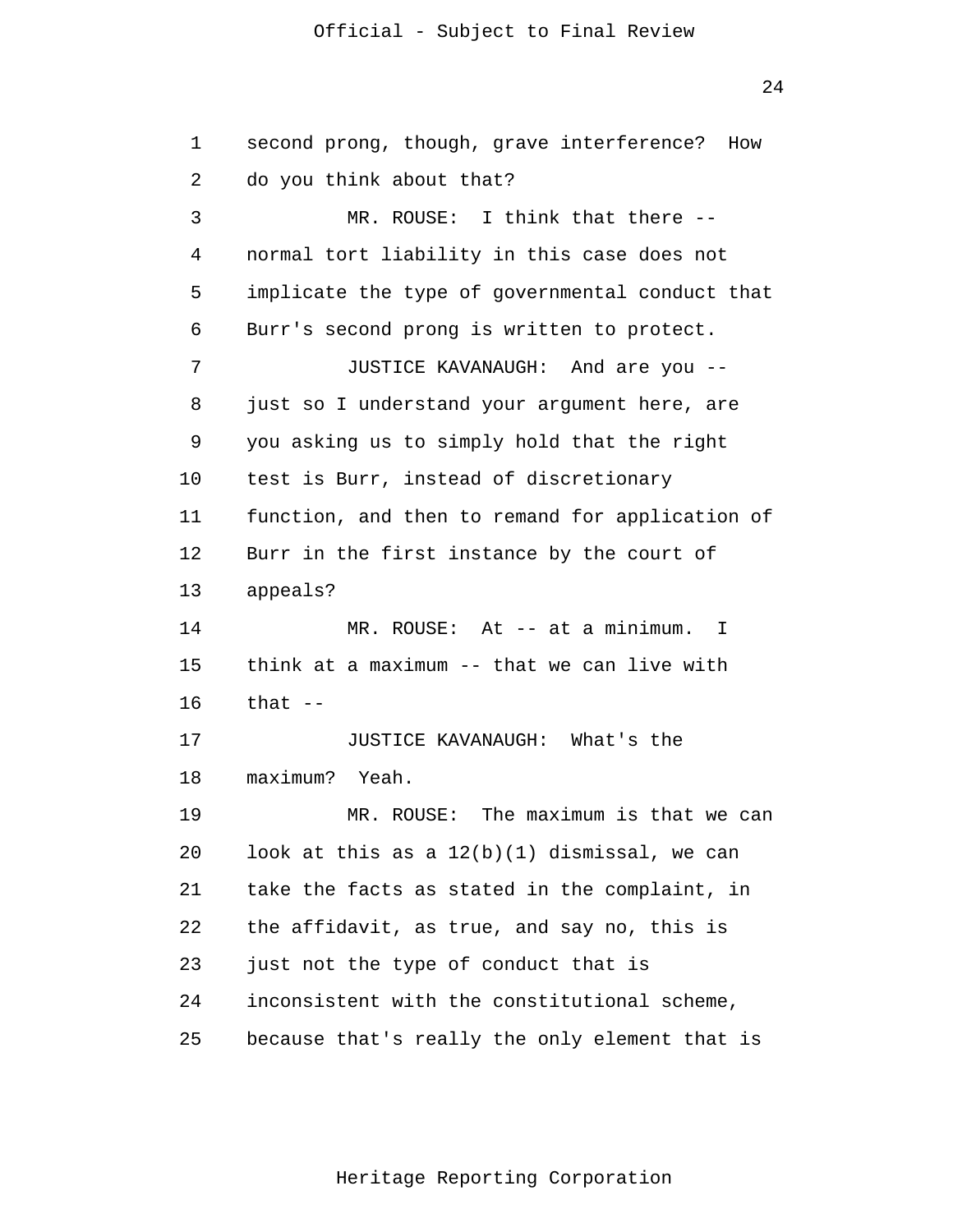<u>25 and 25 and 25 and 25 and 25 and 25 and 25 and 25 and 25 and 25 and 25 and 25 and 25 and 25 and 25 and 25 and 25 and 25 and 25 and 25 and 25 and 25 and 25 and 25 and 25 and 26 and 26 and 26 and 26 and 26 and 26 and 26 a</u>

 1 2 3 4 **5**  $\overline{6}$  7 8 9 10 11 12 13 14 15 16 17 18 19 20 21 22 23 24 25 at issue here. There was no findings of fact on the grave interference test. The court -- lower courts didn't consider it. There's -- there was no showing under Burr. The whole issue here is the TVA is trying to couch the constitutional scheme in a separation of powers in that this court would be violating separation of powers if it were to exercise jurisdiction and even hear the case. That's the only issue. But this Court has never looked at separation of powers that way. It  $-$ JUSTICE KAGAN: But I think people are actually a little bit more interested in the second prong of -- of Burr, which is the interference with government operations. So, if you were to answer Justice Kavanaugh's question and say this is not the conduct that should be immune from suit because, how would you finish the sentence in thinking about the second prong of Burr? MR. ROUSE: Because there's no grave interference. The TVA can raise rates on me, a citizen who lives 30 minutes away from where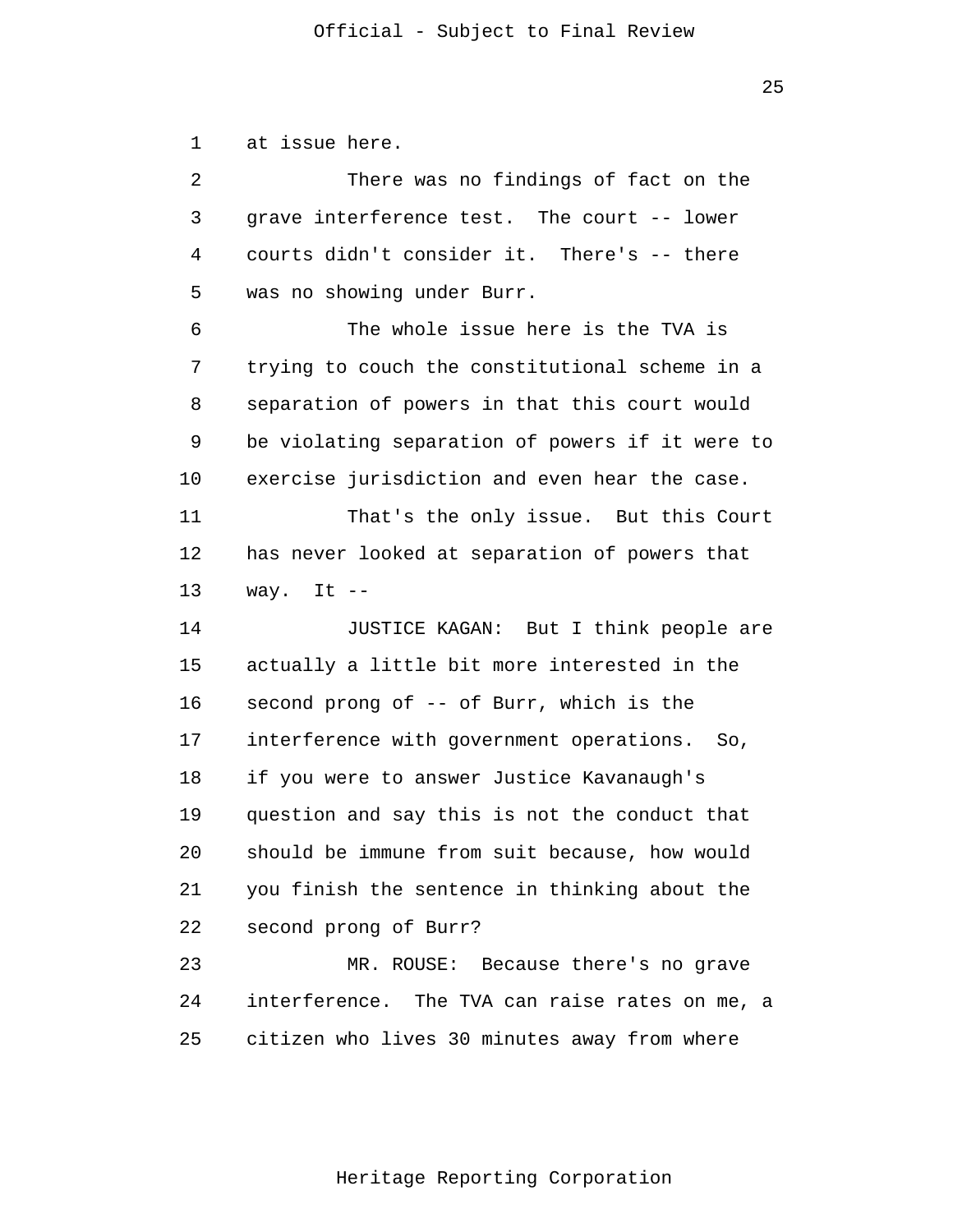| $\mathbf 1$ | this happened. $I$ -- it can raise rates on me  |
|-------------|-------------------------------------------------|
| 2           | as one of the 10 million households that it     |
| 3           | has -- it serves power to.                      |
| 4           | It can buy insurance. It's                      |
| 5           | self-funded. It's not like other branches of    |
| 6           | -- departments of the government that need      |
| 7           | congressional appropriations.                   |
| 8           | And, three, this is not the kind of             |
| 9           | conduct -- liability here for raising a downed  |
| 10          | power line is not the kind of conduct that is   |
| 11          | going to affect the TVA's ability to go out     |
| 12          | tomorrow and the next day and every day after   |
| 13          | that and continue to produce power. It is not   |
| 14          | the kind of conduct. These facts will not       |
| 15          | gravely interfere with the TVA's functions.     |
| 16          | If there are no further questions, I'd          |
| 17          | like to $-$                                     |
| 18          | JUSTICE BREYER: I will go back for a            |
| 19          | second because I think that we have a statute,  |
| 20          | TVA exempt from the Federal Tort Claims Act. I  |
| 21          | thought the government is agreeing with you.    |
| 22          | Burr does apply. But Burr sometimes says that   |
| 23          | we have the equivalent of a Federal Tort Claims |
| 24          | Sometimes. Okay?<br>Act.                        |
| 25          | MR. ROUSE:<br>Correct.                          |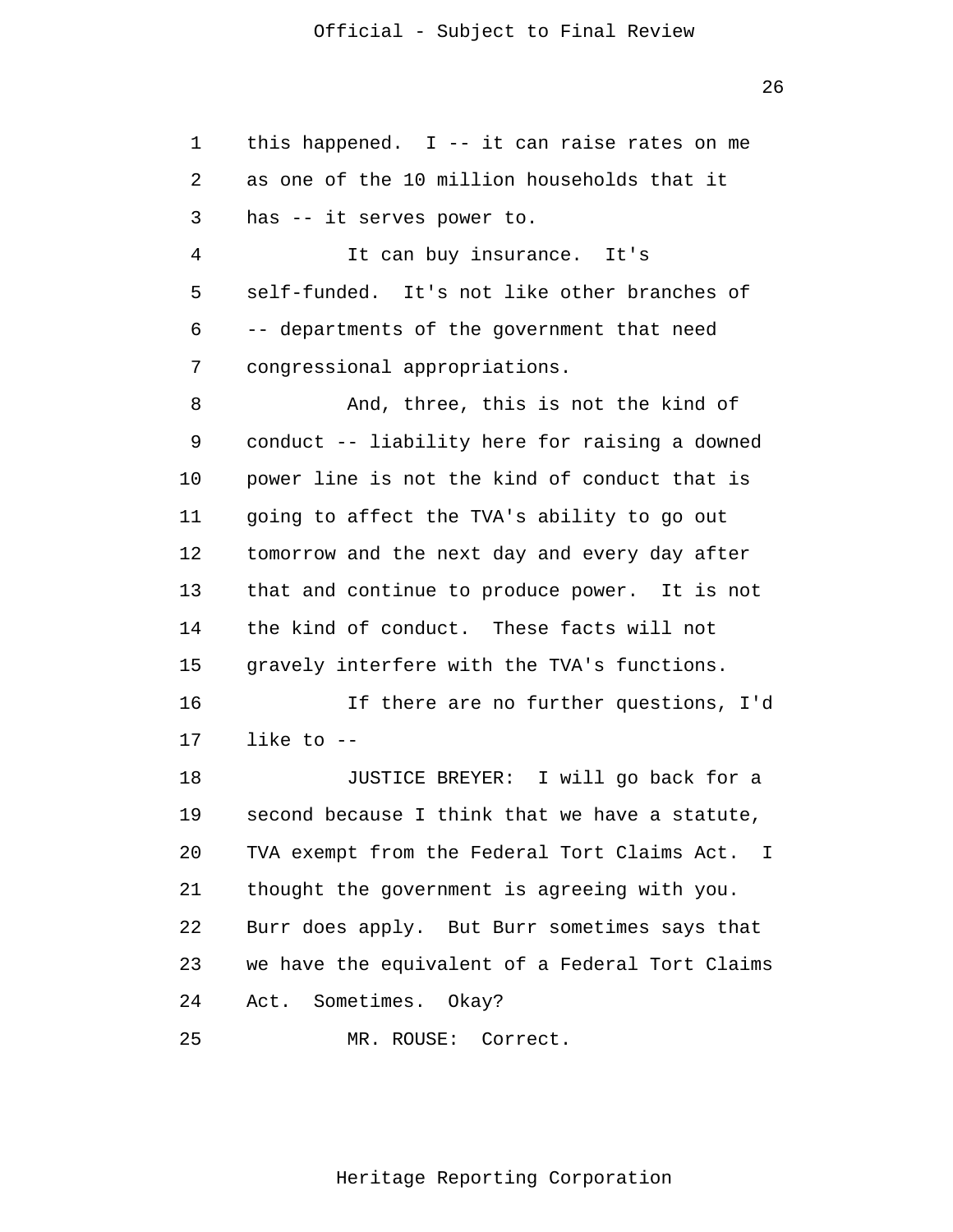| 1  | JUSTICE BREYER: At least. And you               |
|----|-------------------------------------------------|
| 2  | agree with that?                                |
| 3  | MR. ROUSE: Yes.                                 |
| 4  | JUSTICE BREYER: Okay. So let's go               |
| 5  | back and see if you have anything else to say.  |
| 6  | Suppose we wrote this in the opinion.           |
| 7  | Yes, when the TVA is performing a governmental  |
| 8  | function, the FTCA does apply, i.e., the        |
| 9  | discretionary exemption part. But when it is    |
| 10 | not and acting just like a private business     |
| 11 | person, it doesn't.                             |
| 12 | Does that satisfy you? And then we              |
| 13 | leave it to the lower courts to decide which is |
| 14 | which. Okay? Suppose we did that. Would that    |
| 15 | satisfy you?                                    |
| 16 | MR. ROUSE: What we have consistently            |
| 17 | argued in this case is that Burr is the test.   |
| 18 | And so $-$                                      |
| 19 | JUSTICE BREYER: No, they don't                  |
| 20 | disagree that Burr applies. I think -- I think  |
| 21 | I'm right about that. They don't disagree that  |
| 22 | there is an exemption from the FTCA.            |
| 23 | So the problem I guess for me is not            |
| 24 | who's right or wrong, but what are the words    |
| 25 | that we use to describe when Burr applies and   |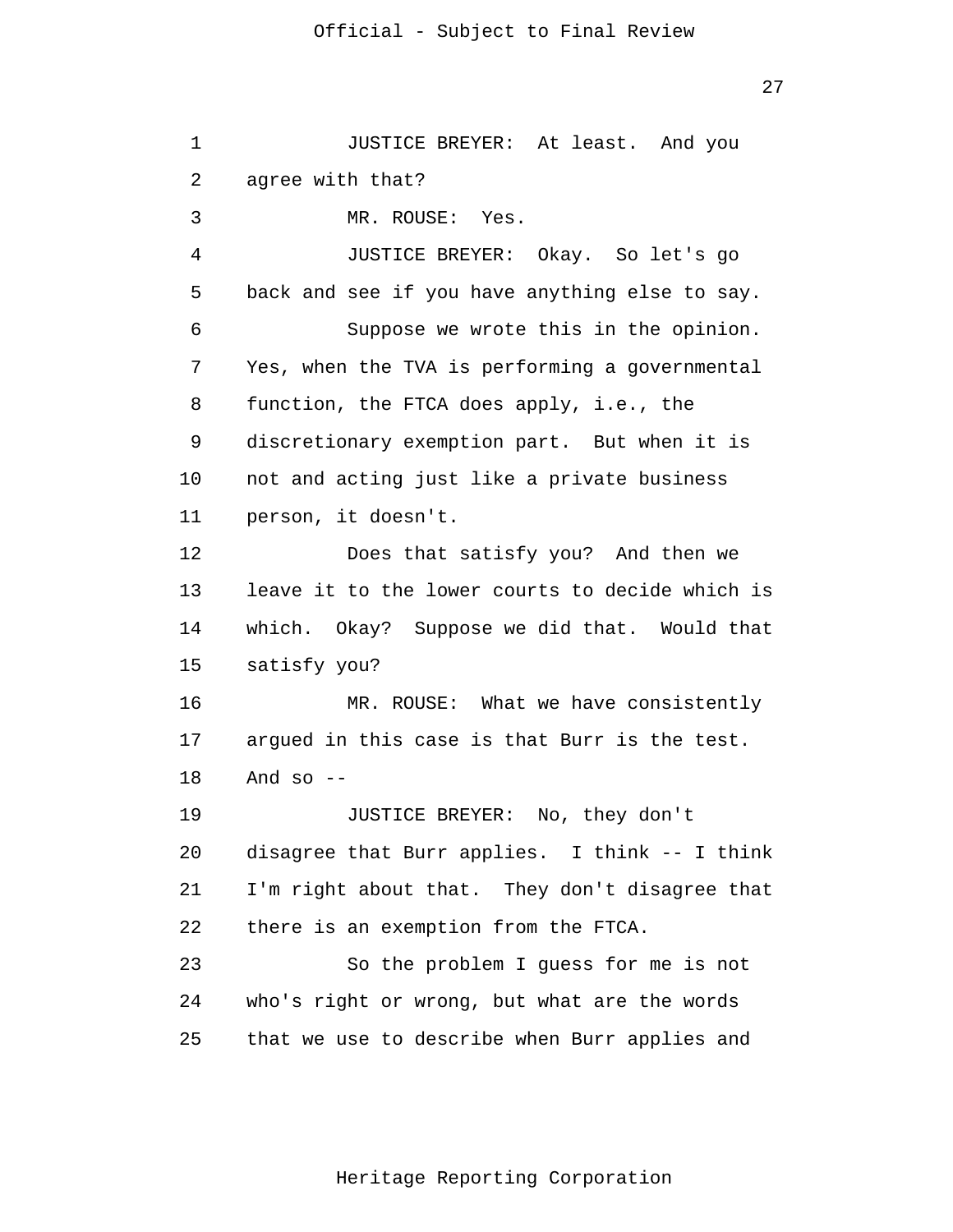1 2 3 4 **5**  $\overline{6}$  7 8 9 10 11 12 13 14 15 16 17 18 19 20 21 22 23 24 25 when it doesn't? And that's where I need some help. I may have not analyzed the case yet correctly, but, if I have, then I need to know the answer to that question. MR. ROUSE: I don't think there is a line for these entities between commercial and governmental. One is immune; one is not. I think the question is that all of its functions, whatever power it has, whatever it does, each and all of those things may come under Burr. You may have -- the discretionary-function test under the FTCA and Burr may reach the same conclusion, but they're different. And it's governmental functions here. It may be perfectly amenable to suit and not implicate the constitutional, statutory scheme, and there will be no grave interference in its ability to do the work the next day, even its governmental functions. And it also applies for its commercial functions. So making that line, I don't know is -- meets Burr. And that one doesn't apply and one does. I think it all can apply, and you can have results, what the TVA forces here, and you can have results where nothing happens at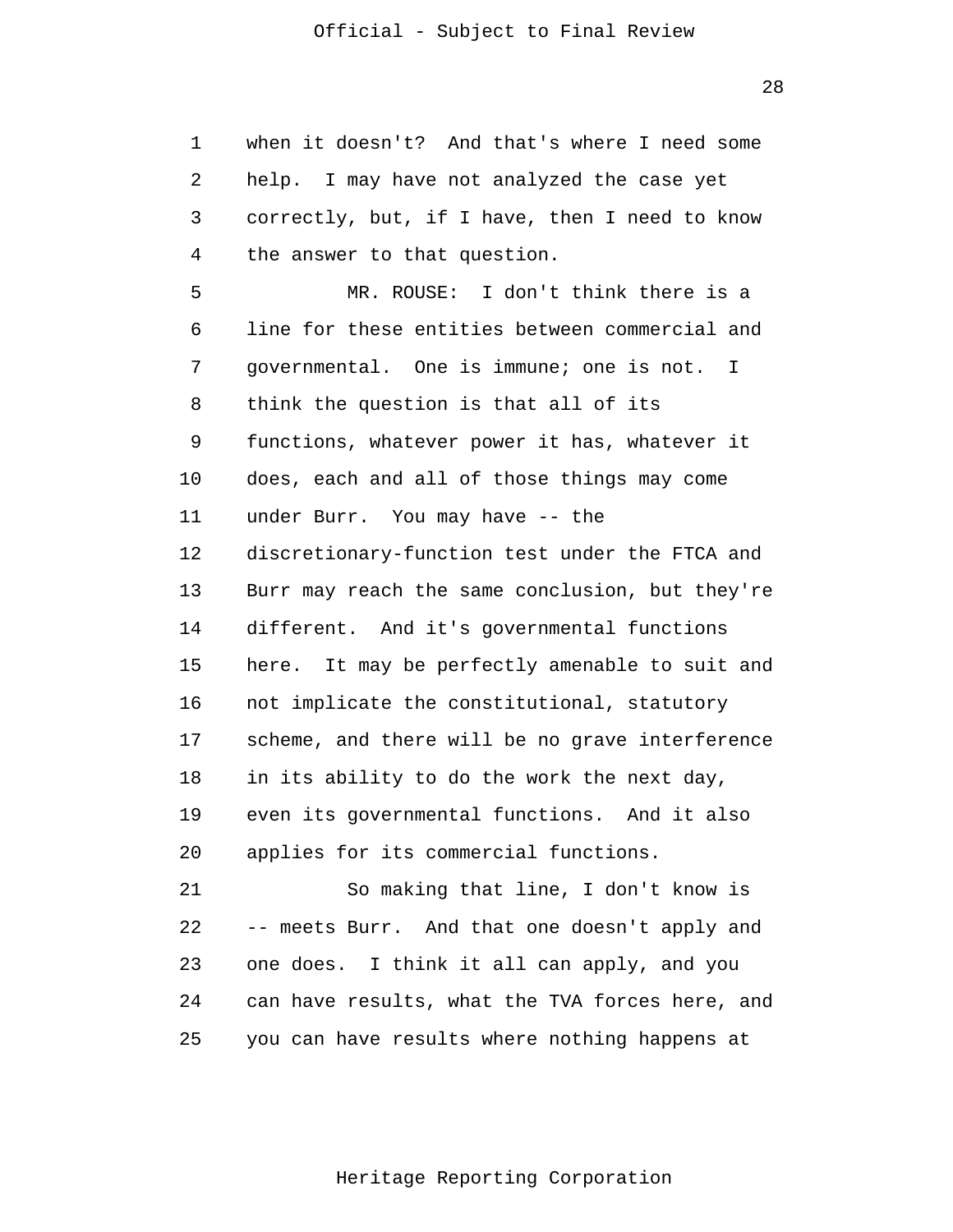```
 1 
 2 
 3 
 4 
5
\overline{6} 7 
 8 
 9 
            10 
            11 
            12 
            13 
            14 
            15 
            16 
            17 
            18 
            19 
            20 
            21 
            22 
            23 
            24 
            25 
                 all. And it's sueable just like a private 
                 entity who might put up a dam. 
                          But, if there are no further 
                 questions, I'd like to reserve my time. 
                          CHIEF JUSTICE ROBERTS: Thank you, 
                 counsel. 
                          Ms. Adams. 
                           ORAL ARGUMENT OF ANN O'CONNELL ADAMS 
                               ON BEHALF OF THE RESPONDENT 
                          MS. O'CONNELL ADAMS: Mr. Chief 
                 Justice, and may it please the Court: 
                          This Court recognized in Burr that a 
                 sue-and-be-sued clause need not be read to 
                 waive immunity for absolutely everything that 
                 the agency could be sued for. It described 
                 categories of claims that might not be allowed, 
                 notwithstanding a purportedly broad waiver of 
                 immunity. 
                          Discretionary-function immunity, which 
                 is grounded in constitutional separation of 
                 powers principles and preexisted the enactment 
                 of the Federal Tort Claims Act, is precisely 
                 the type of immunity that Congress had in mind 
                 when that -- and it would have expected to 
                 survive.
```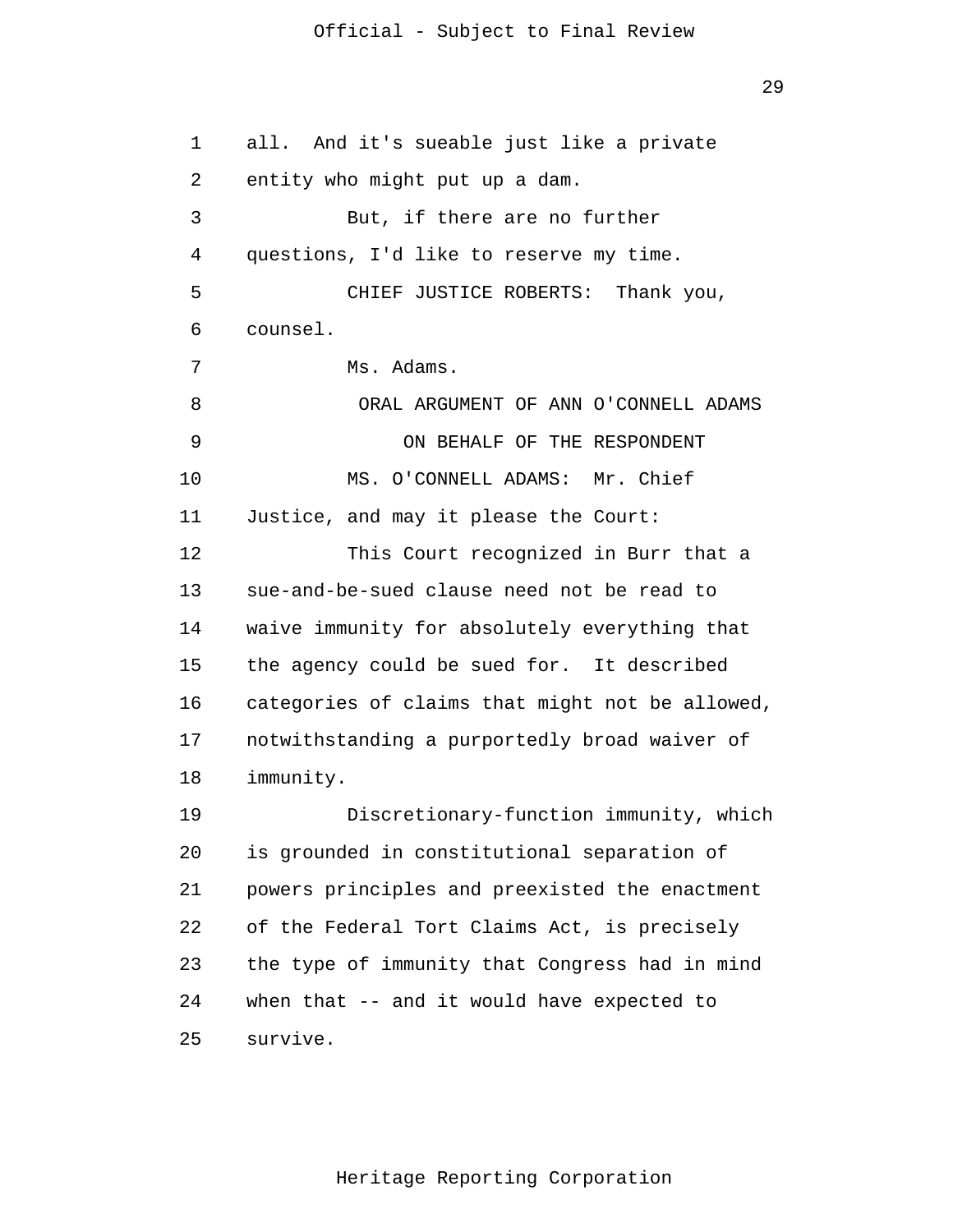30

 1 2 3 4 **5**  $\overline{6}$  7 8 9 10 11 12 13 14 15 16 17 18 19 20 21 22 23 24 JUSTICE SOTOMAYOR: Ms. O'Connell, is it, though? As Justice Alito pointed out, it is a hybrid entity. It does governmental functions and it does commercial functions. You'll have to explain to me why raising a power line is a government function. Every -- and I understand there are some private contractors who actually own and operate and sell fuel from dams. If a power line goes down, they have to raise it. Any commercial enterprise that creates a danger has to fix it. That's what businesses do, whether it's the government running the business or not. What is a governmental discretionary policy having to do with creating a danger in the operation of its business, meaning the power line is down, no one's going to say the government is authorized to be negligent in fixing it and harming people? You want to take it to the broader discretion of do I have one or two men, do I give this type of warning or that kind of warning. But why does that take it out of a

> 25 commercial choice? Why does it put it into a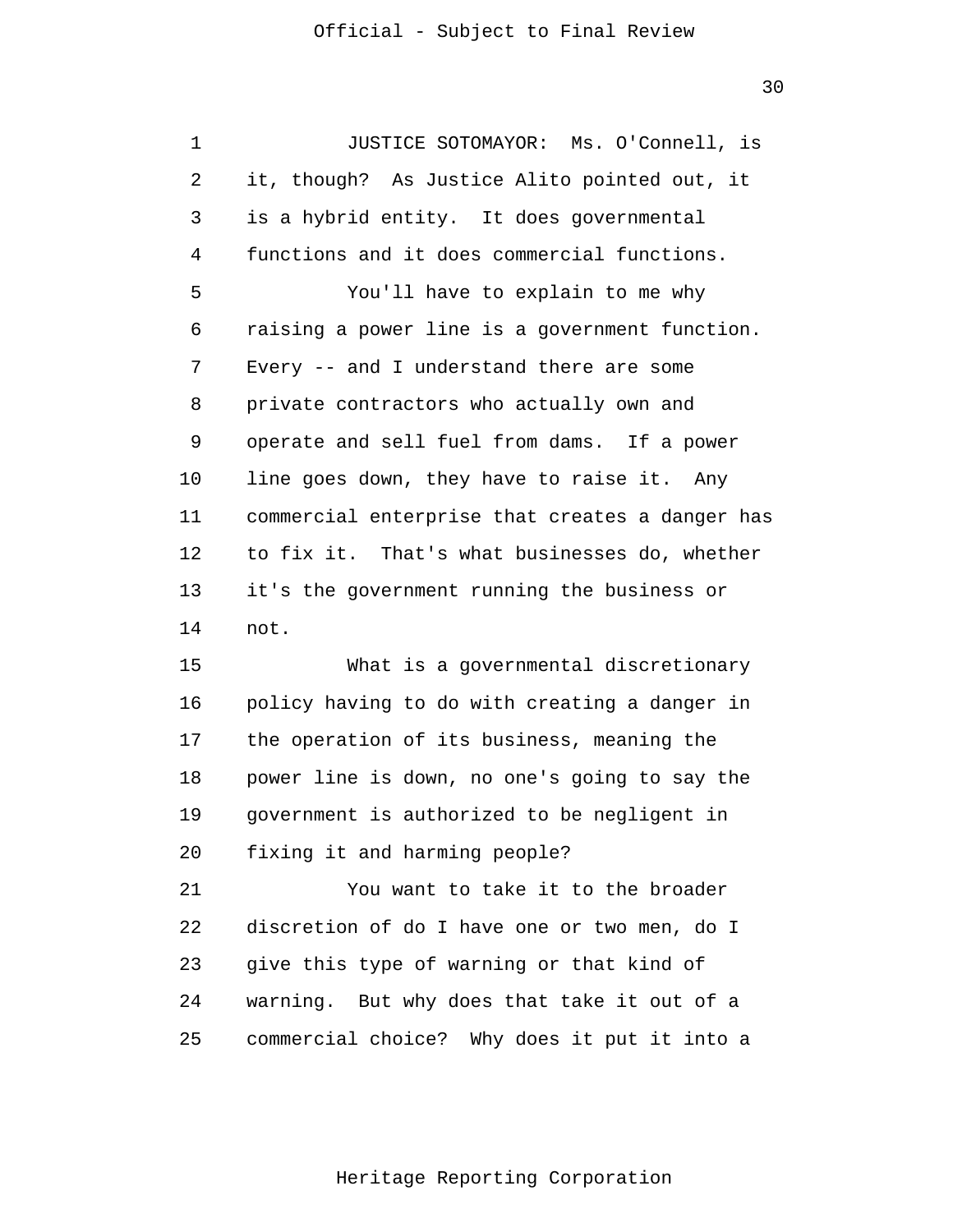1 2 3 4 **5**  $\overline{6}$  7 8 9 10 11 12 13 14 15 16 17 18 19 20 21 22 23 24 25 government choice? MS. O'CONNELL ADAMS: I think the -- JUSTICE SOTOMAYOR: When this Act can be both government and business? MS. O'CONNELL ADAMS: I think -- JUSTICE SOTOMAYOR: Depending on who the operator is, not because it is the government doing it. MS. O'CONNELL ADAMS: I think that the larger issue here, Justice Sotomayor, is that the discretionary-function immunity historically has never drawn a distinction between governmental functions and commercial functions. It started out -- JUSTICE SOTOMAYOR: It hasn't, but Congress did with the sue-and-be-sued clause. MS. O'CONNELL ADAMS: Well, and -- but Congress also, in the Federal Tort Claims Act, brought all sue-and-be-sued agencies except for the TVA, with -- JUSTICE SOTOMAYOR: Exactly. It was three agencies that it said are not governed by this. So shouldn't we give meaning to what Congress said? MS. O'CONNELL ADAMS: No. I --

Heritage Reporting Corporation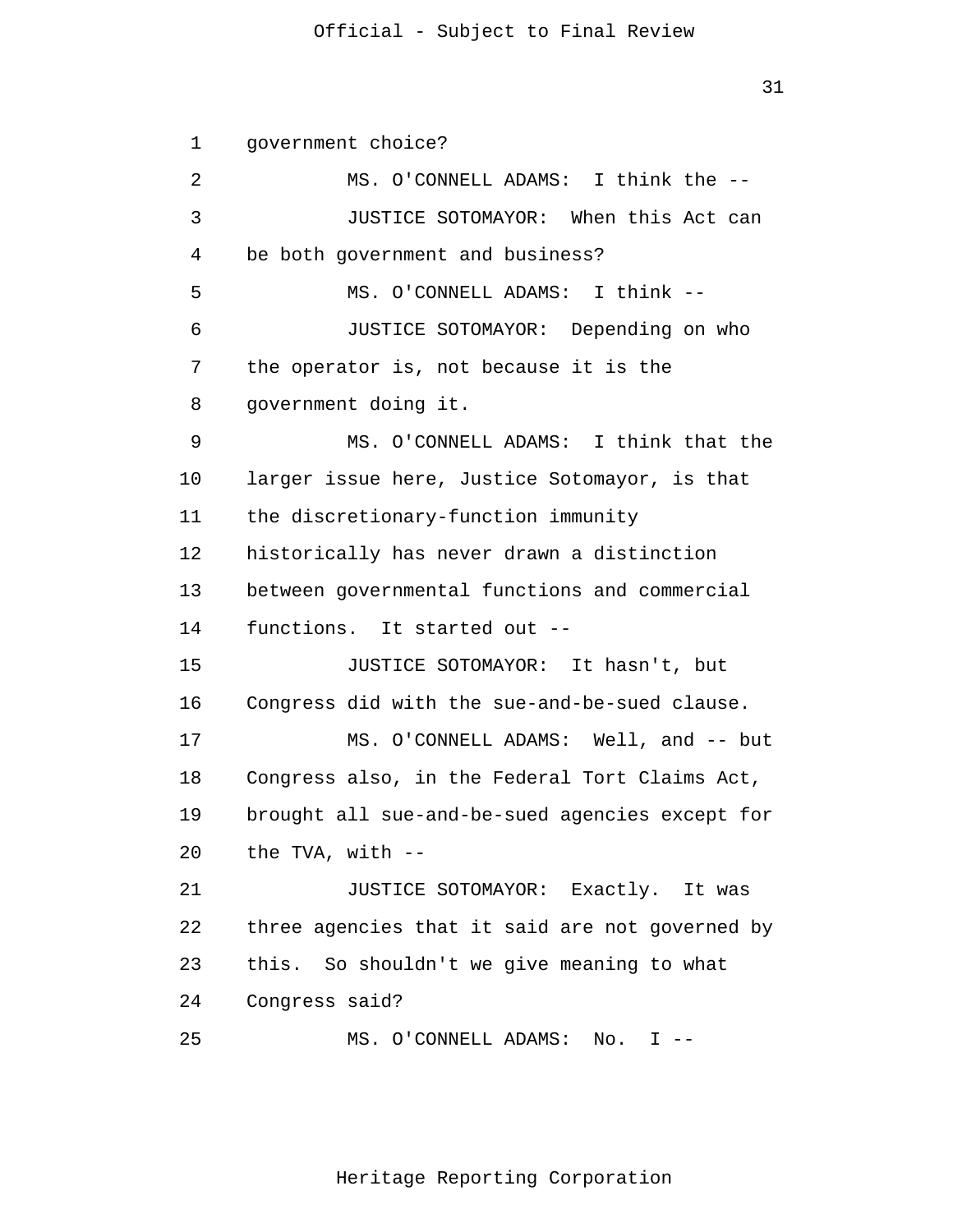1 2 3 4 **5**  $\overline{6}$  7 8 9 10 11 12 13 14 15 16 17 18 19 20 21 22 23 24 JUSTICE SOTOMAYOR: It took it out of. MS. O'CONNELL ADAMS: I don't -- but, by doing that, I don't think Congress -- the - the legislative history of the Federal Tort Claims Act that this Court described in Dalehite and -- JUSTICE SOTOMAYOR: By the way, if it had left it in the FTCA, what additional suits do you think could have been brought -- could not have been brought? Meaning, by giving it a sue-and-to-be-sued clause, what other activities by the TVA would be subject to suit that would not be subject to sue under the FTCA? MS. O'CONNELL ADAMS: Any -- any of the other exceptions listed in the Federal Tort Claims Act. So the intentional torts exception, for example, TVA doesn't assert immunity from intentional tort claims. It's just the discretionary function exception, which has this unique pedigree in the common law leading up to the enactment of the Federal Tort Claims Act that -- that TVA asserts in court.

> 25 JUSTICE KAGAN: But, Ms. O'Connell,

> > Heritage Reporting Corporation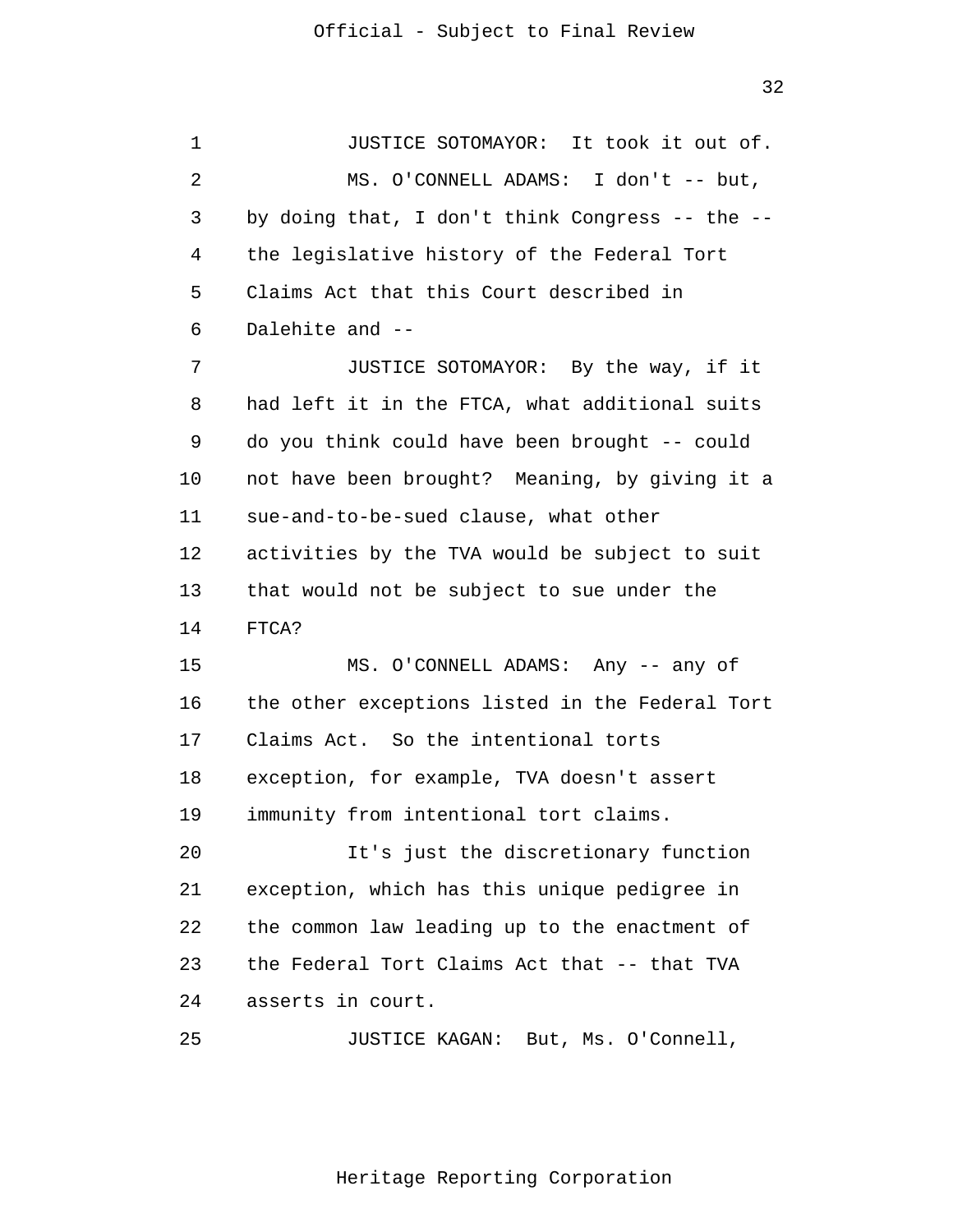1 2 3 4 **5**  $\overline{6}$  7 8 how does that make it any different from all the agencies that are subject to the FTCA? In other words, your brief says over and over again -- and you have to say this, because we've said it would be improper simply to engraft the FTCA exception onto agencies that have been excluded from the FTCA in whole or in part.

 9 10 11 12 13 14 But the test that you're giving us would essentially do the exact same thing, wouldn't it? It would exempt the TVA from exactly the same suits that the TVA would be exempted from if the TVA were included in the FTCA?

> 15 16 17 18 19 MS. O'CONNELL ADAMS: In terms of discretionary decision-making, yes, because that's -- but that's because the tests under the statute and the tests at common law are coterminous with one another.

 20 21 22 23 24 25 JUSTICE KAGAN: Well, in terms of discretionary decision-making, what -- what would be different? I mean, what would be the consequence of the fact that Congress specifically excluded the TVA from the FTCA that's really of any meaning?

33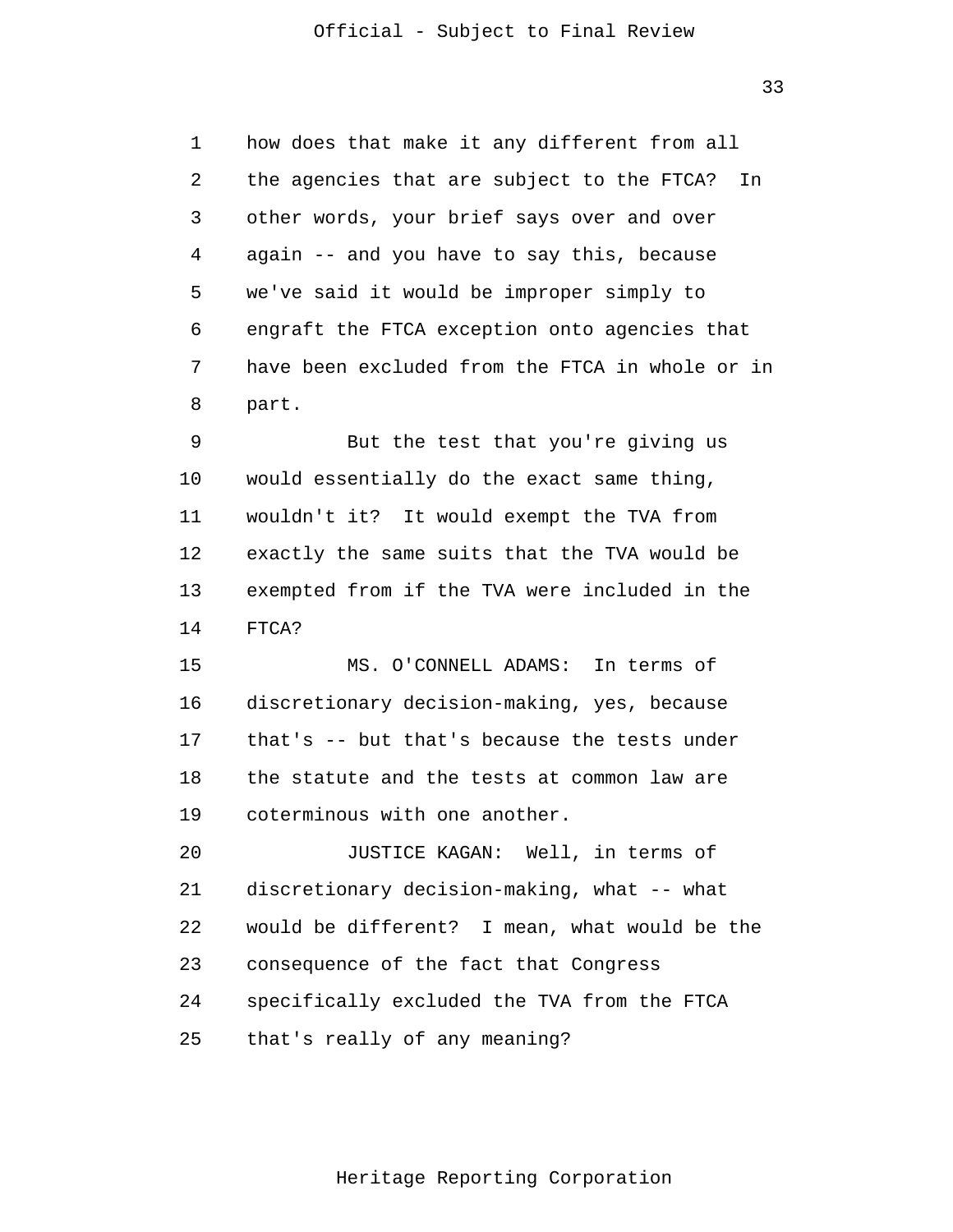1 2 3 4 **5**  $\overline{6}$  7 8 9 10 11 12 13 14 15 16 17 18 19 20 21 22 23 24 25 -- I know you said that there are some procedural differences in how you bring a suit, but that's really of any meaning to anybody. MS. O'CONNELL ADAMS: In terms of - of discretionary decisions, there would be no difference. JUSTICE KAGAN: Well, in terms of what would there be a difference? MS. O'CONNELL ADAMS: Well, anything else having to do with -- with the Federal Tort Claims Act. So if -- if your question is about why TVA was excluded, I think that's -- JUSTICE KAGAN: No, my question is what's the practical difference, given your position, that the FT -- that the TVA was excluded? What's the difference for the TV -- TVA -- MS. O'CONNELL ADAMS: Back -- JUSTICE KAGAN: -- that it was excluded? MS. O'CONNELL ADAMS: Well, I think the -- the main reasons -- and this is described a little bit on page 42 of our brief JUSTICE KAGAN: Not the reasons.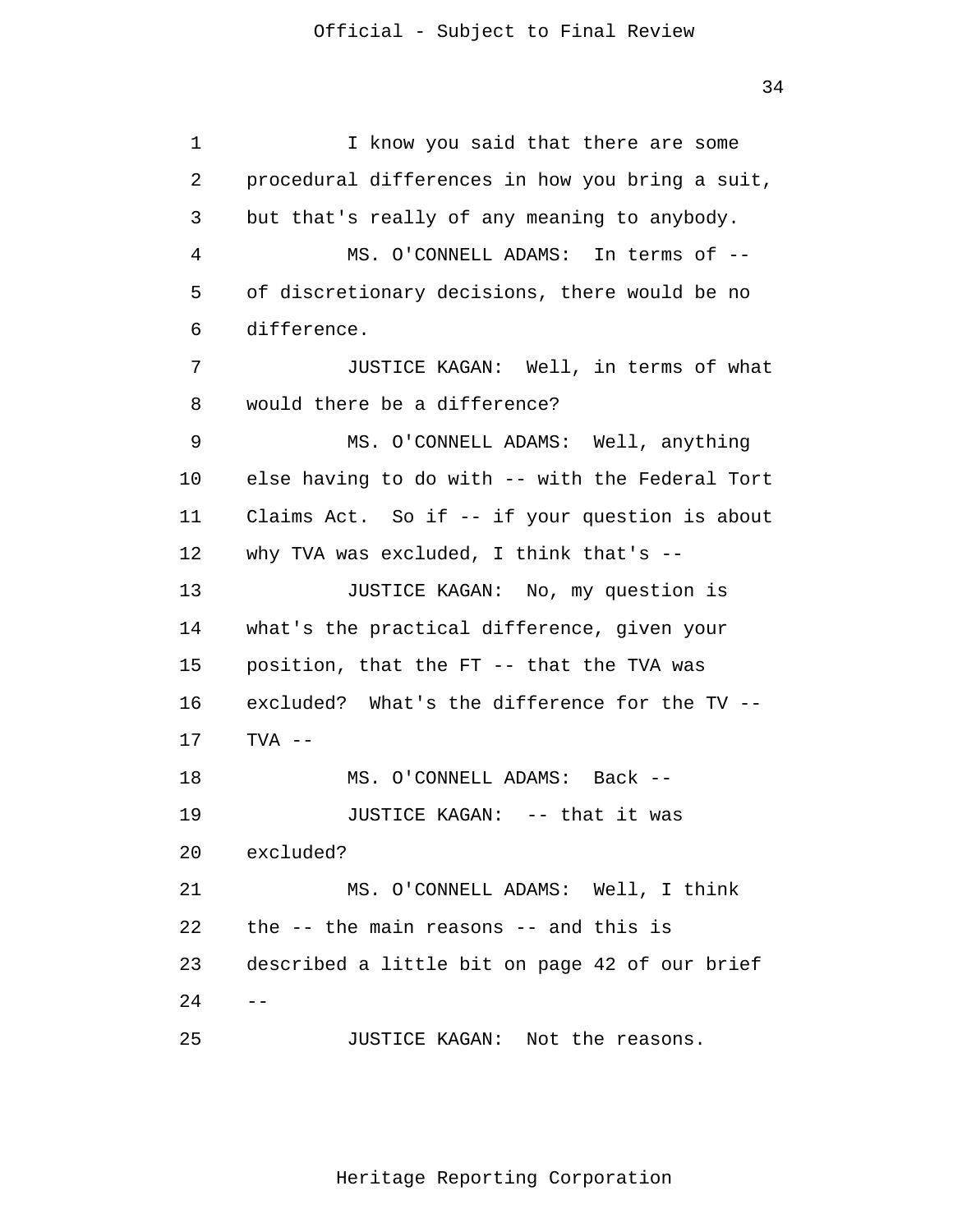| $\mathbf 1$ | What's the practical consequence of being       |
|-------------|-------------------------------------------------|
| 2           | excluded?                                       |
| 3           | MS. O'CONNELL ADAMS: Well, people               |
| 4           | that -- that would like to sue the TVA back in  |
| 5           | 1942, the agency would have lost settlement     |
| 6           | authority at a thousand dollars. The -- the     |
| 7           | people would have to file a suit in federal     |
| 8           | district court and then negotiate with the      |
| 9           | Attorney General or the U.S. Attorney's Offices |
| 10          | on terms set by Washington, D.C.                |
| 11          | There was a shorter statute of                  |
| 12          | limitations. I think, at the time that the      |
| 13          | FTCA was enacted, the TVA and legislators were  |
| 14          | concerned on the heels of the Depression about  |
| 15          | subjecting residents of the Tennessee Valley to |
| 16          | those types of claims when they had already     |
| 17          | been interacting with the TVA for about a       |
| 18          | decade and had come to have certain rights.     |
| 19          | But discretionary-function, the                 |
| 20          | ability to sue TVA for its exercise of          |
| 21          | discretion in tort claims, was not one such     |
| 22          | right. TVA had been asserting                   |
| 23          | discretionary-function immunity in the courts   |
| 24          | even before the FTCA was enacted, and it had    |
| 25          | been winning.                                   |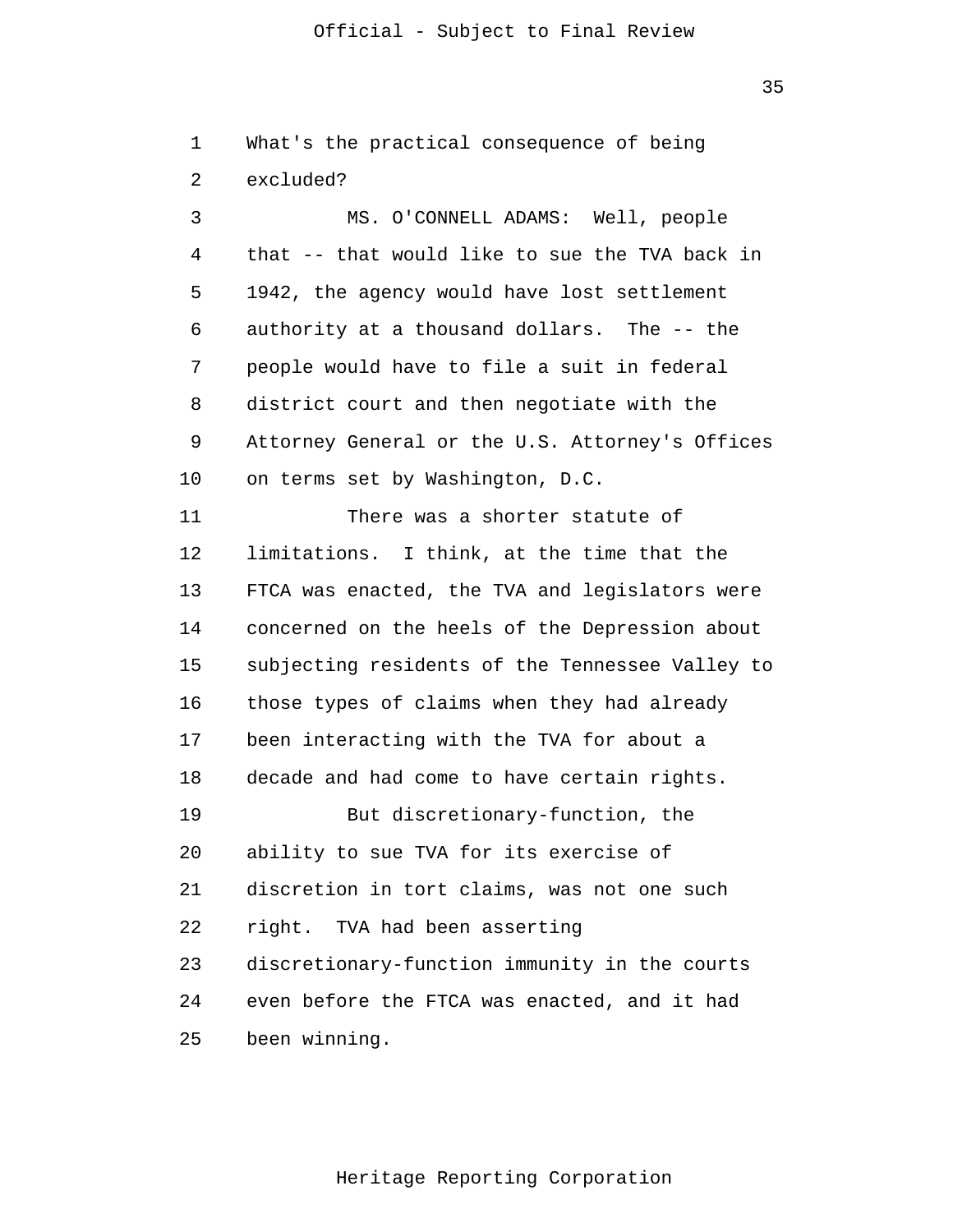| $\mathbf 1$ | And so, at the time TVA was excluded,           |
|-------------|-------------------------------------------------|
| 2           | you know, the legislative history of the FTCA   |
| 3           | shows that it was Congress's understanding that |
| 4           | even if it didn't enact a statutory exception,  |
| 5           | that courts would have come to the same place   |
| 6           | by judicial construction, and there's nothing   |
| 7           | to indicate that the TVA was uniquely outside   |
| 8           | of Congress's expectation that this common law  |
| 9           | discretionary-function immunity would continue  |
| 10          | to apply.                                       |
| 11          | JUSTICE BREYER: But, overall, what              |
| 12          | was it $--$                                     |
| 13          | CHIEF JUSTICE ROBERTS: Ms. Adams, I             |
| 14          | -- I'm not sure I follow the separation of      |
| 15          | powers argument. I mean, I picked up the        |
| 16          | briefs and I'm reading along. It says a nice    |
| 17          | statutory interpretation question,              |
| 18          | discretionary-function. All of a sudden, it's   |
| 19          | a separation of powers case.                    |
| 20          | Who -- which powers are -- I mean, the          |
| 21          | Congress is separated from Mr. Thacker's?       |
| 22          | MS. O'CONNELL ADAMS: It's -- the                |
| 23          | separation of powers principle that's at play   |
| 24          | is -- is the one that's protected by the        |
| 25          | discretionary-function immunity historically,   |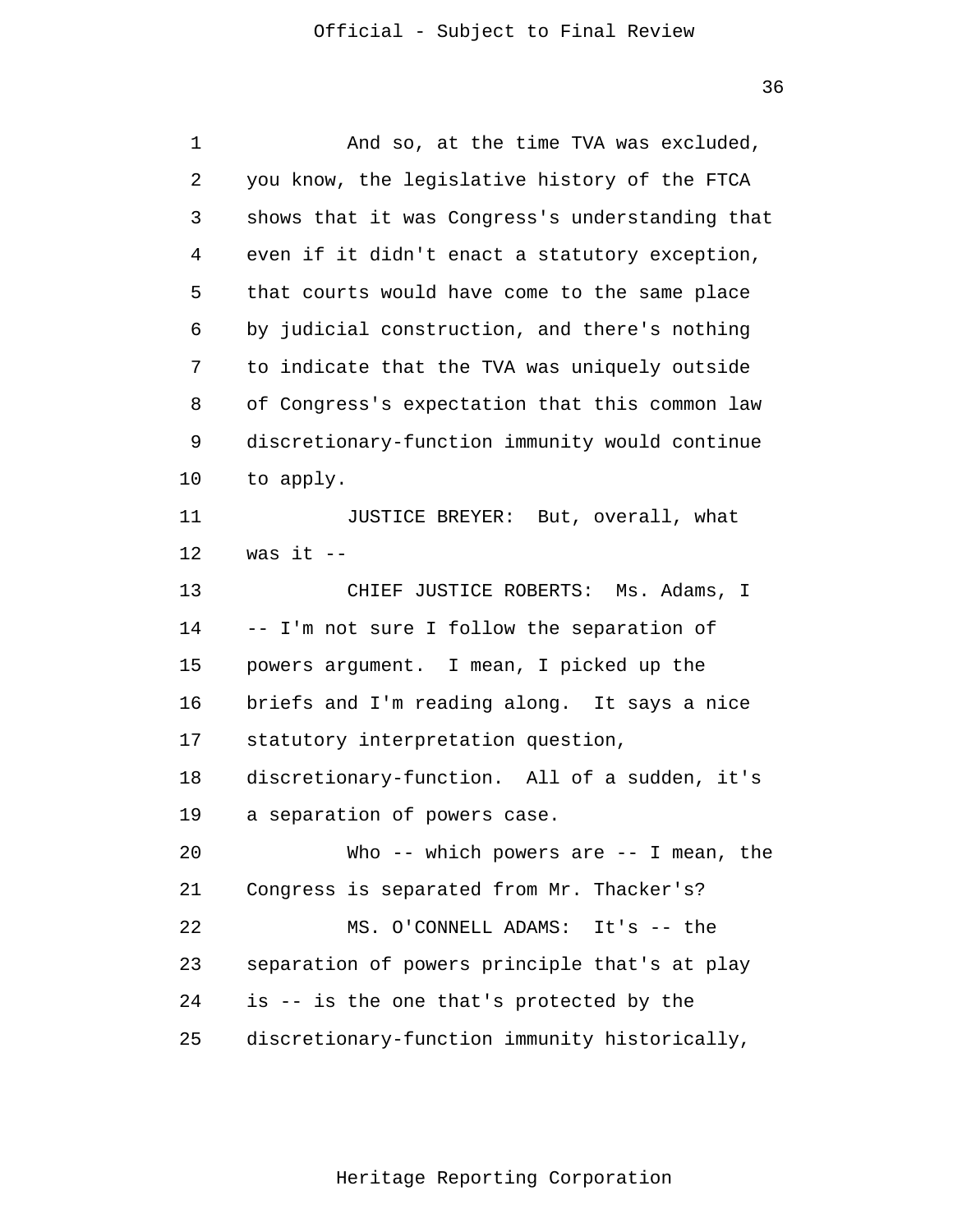37

 1 2 3 4 **5**  $\overline{6}$  7 8 9 10 11 12 13 14 15 16 17 18 19 20 21 22 23 24 25 which is that you don't want courts second-guessing the discretionary decisions of the -- the Executive Branch. CHIEF JUSTICE ROBERTS: But -- but this wouldn't be unusual, whichever side of the case wins, that handling a tort case is - we're not intruding upon Congress's functions. That's what we do every day. MS. O'CONNELL ADAMS: It -- it would be -- well, intruding on the -- on the executive functions, and -- JUSTICE GORSUCH: Well, but, Ms. Adams, on that, I was stuck where the Chief was on -- on your brief. And are you arguing  $-$  I  $-$  I don't take you to be arguing, but I'm not sure -- that Congress is unable to waive sovereign immunity? MS. O'CONNELL ADAMS: No. JUSTICE GORSUCH: So Congress could waive even the executive's immunity on discretionary functions? MS. O'CONNELL ADAMS: Yes. And the - the question here is just whether -- whether you think Congress has done so by enacting a general sue-and-be-sued clause with all of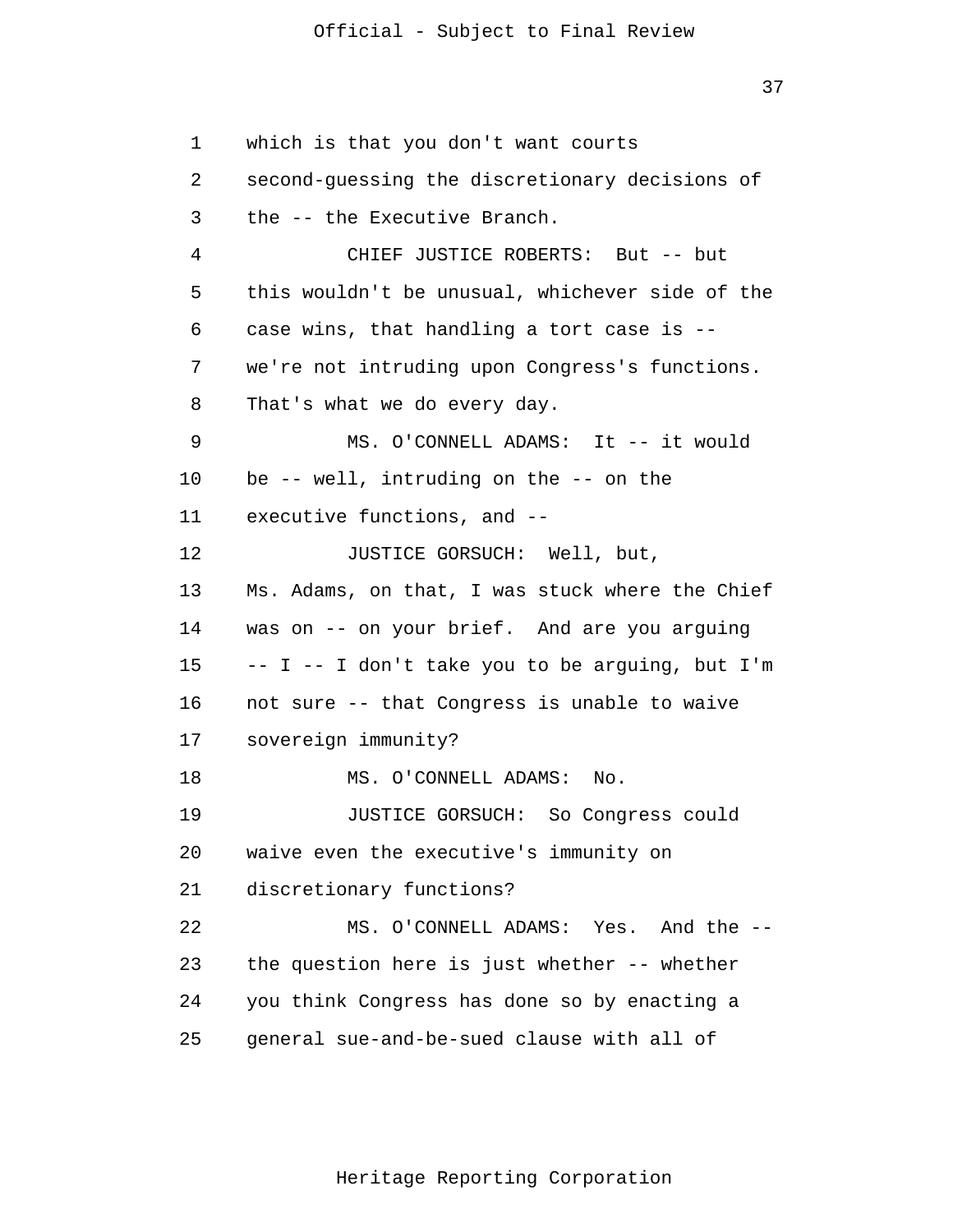1 these other indications that Congress

 2 3 understood that discretionary-function immunity would survive --

 4 **5**  $\overline{6}$  7 8 9 10 11 12 13 JUSTICE GORSUCH: I mean, it would be perfectly sensible if Congress wanted to create, say, a cola company because it thought there wasn't sufficient competition in the soft drink industry, a true commercial entity, that it would allow suit for negligence and those - against such an entity so that it has to internalize its costs of operation and compete on equal footing with other private commercial entities.

> 14 15 16 17 18 19 20 21 22 23 24 25 That would be perfectly appropriate in the government's view I -- I take it? MS. O'CONNELL ADAMS: Yes. JUSTICE GORSUCH: Okay. So why isn't it a strike against your interpretation that you -- you would interpret the discretionary-function so broad as to not just encompass classic governmental decisions but really pretty ministerial commercial activity by the TVA, like raising a power line? MS. O'CONNELL ADAMS: If there's something that's a -- that's a ministerial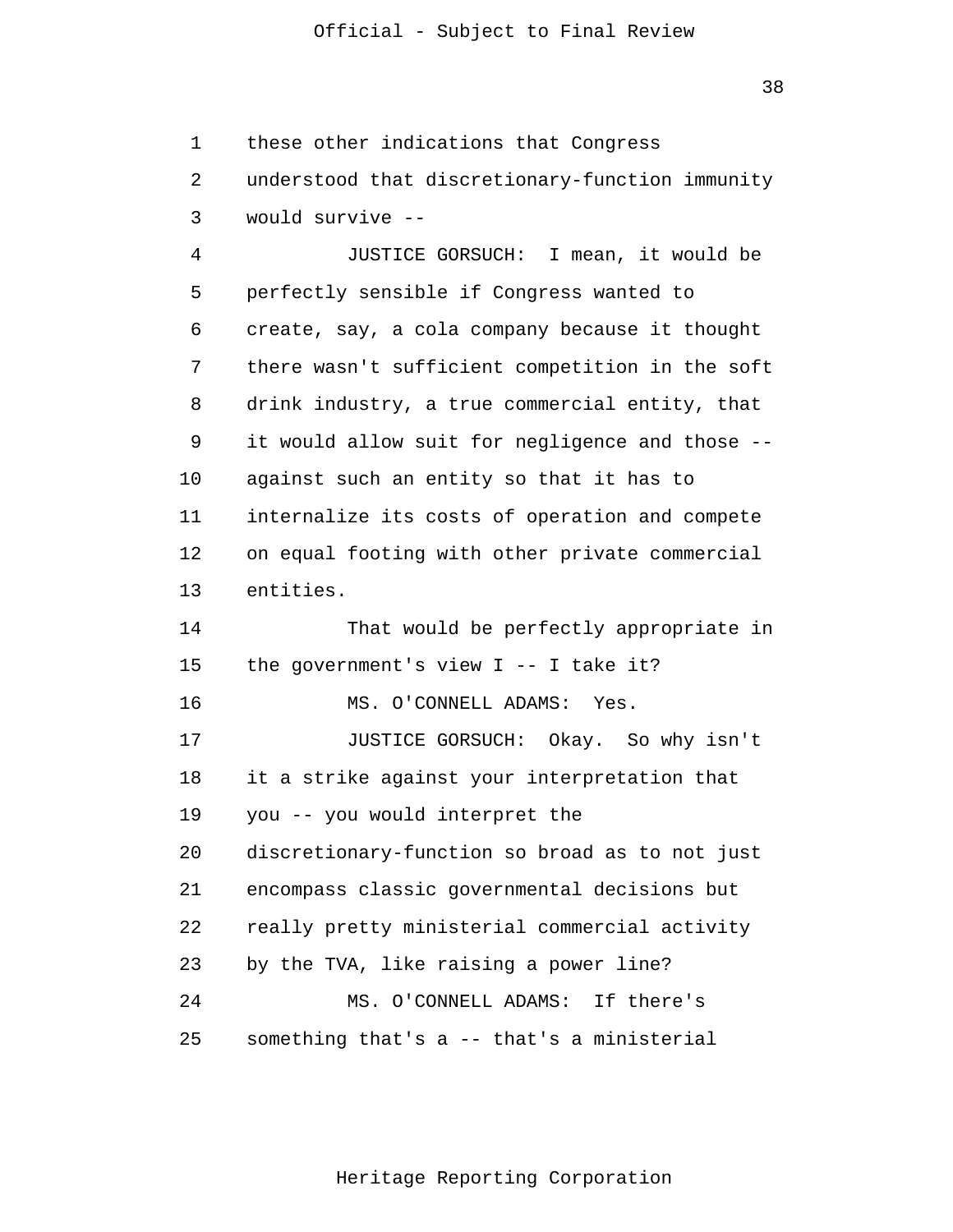1 2 3 4 **5**  $\overline{6}$  7 8 9 10 11 12 13 14 15 16 17 18 19 20 21 22 23 24 25 decision, that's going to be kicked out under the second prong or under the discretionary function. JUSTICE GORSUCH: But -- but the government's not -- the government would defend the judgment in this case. MS. O'CONNELL ADAMS: Yes. JUSTICE GORSUCH: Okay. Yeah. MS. O'CONNELL ADAMS: And -- and I guess I should go back to this distinction between commercial and governmental activities. So, historically, the discretionary-function immunity protected both officers and agencies that were engaged in any function, regardless of whether it was commercial or governmental. And so there's been no distinction as this doctrine has developed between those different types of activities. The -- the distinction seems to be coming from the Court's opinion in Burr, where the Court says it has to be a grave interference with a governmental function in order for these exceptions to apply. But we don't read Burr to actually be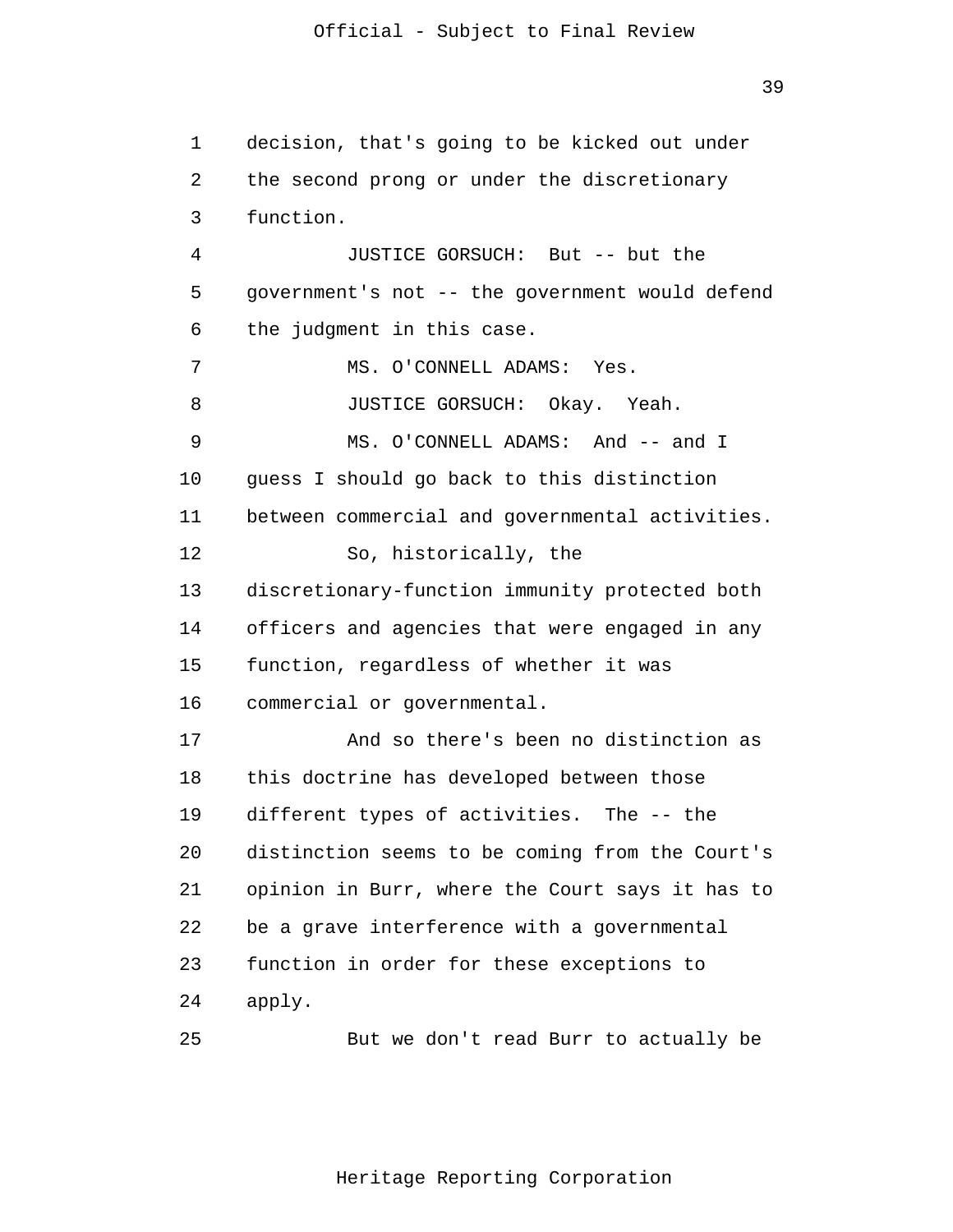40

| $\mathbf 1$ | distinguishing between governmental and         |
|-------------|-------------------------------------------------|
| 2           | commercial activities. It -- it used the word   |
| 3           | "governmental," but it didn't contrast it to    |
| 4           | something else that would be commercial.        |
| 5           | The issue in that case was whether an           |
| 6           | agency could be sued for garnishment of wages   |
| 7           | that it owed to an employee, and the Court said |
| 8           | that's not the type of thing we're talking      |
| 9           | about.                                          |
| 10          | The agency tried to make an argument            |
| 11          | that if it had to process all these garnishment |
| 12          | requests that would interfere with --           |
| 13          | JUSTICE ALITO: So, basically, you're            |
| 14          |                                                 |
| 15          | JUSTICE KAGAN: But, Ms. O'Connell, I            |
| 16          | $--$ I think $--$                               |
| 17          | JUSTICE ALITO: Go ahead. Your                   |
| 18          | argument is that every discretionary decision   |
| 19          | that the TVA makes in doing exactly the sort of |
| 20          | thing that is done by a private power company   |
| 21          | is covered by sovereign immunity?               |
| 22          | MS. O'CONNELL ADAMS: Correct.                   |
| 23          | JUSTICE ALITO:<br>Governmental doesn't          |
| 24          | -- is not distinguished from commercial?        |
| 25          | MS. O'CONNELL ADAMS:<br>No.<br>And $--$ and,    |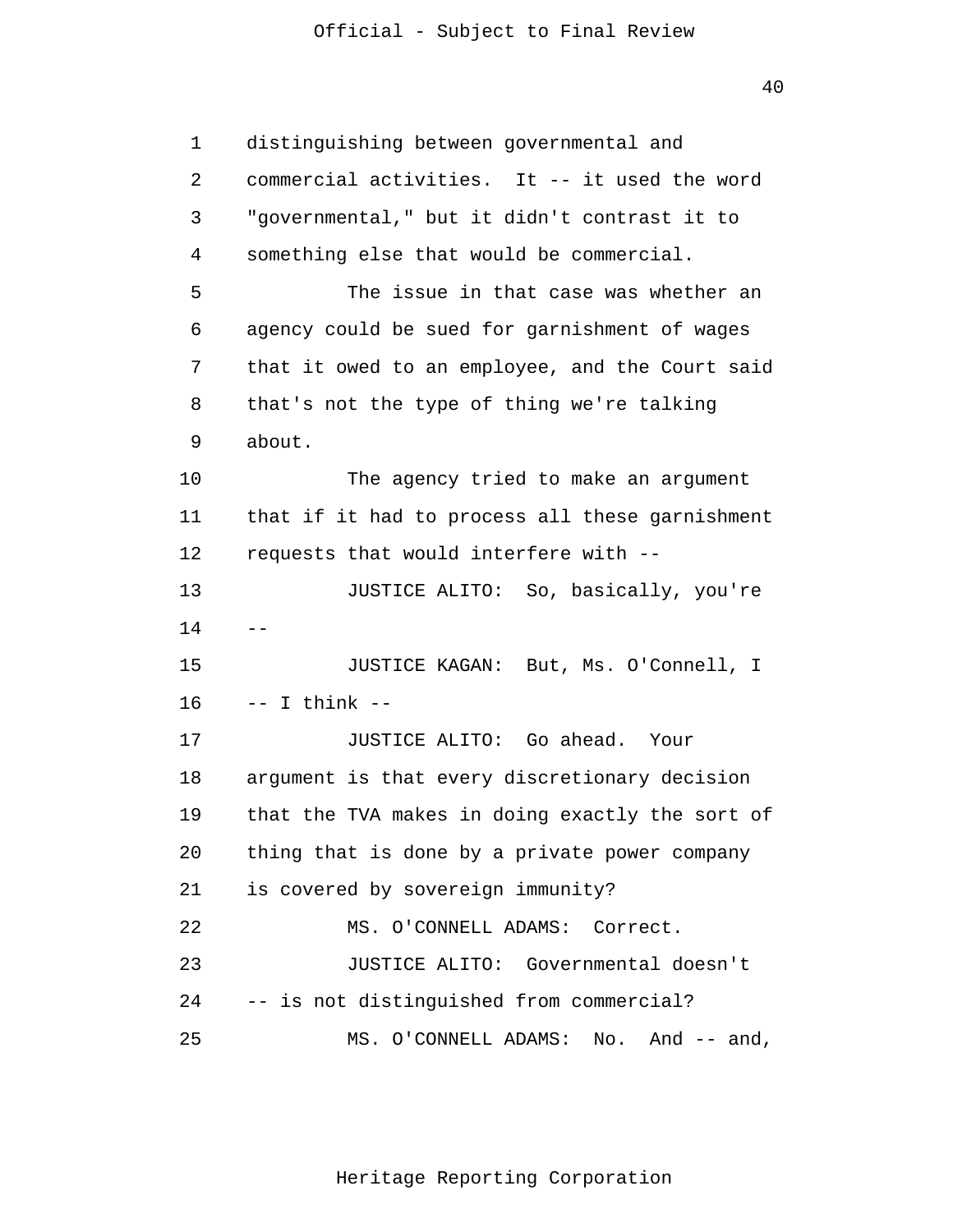41

 1 2 3 4 **5**  $\overline{6}$  7 8 9 10 11 12 13 14 15 16 17 18 19 20 21 22 23 24 25 you know, that's -- the TVA -- this Court's cases have kind of thrown cold water on that distinction between governmental and commercial activities, so TVA is specifically authorized to build power lines, and, you know, that was one of the -- the main reasons why it was created in the 1930s, was to bring electricity to this area of the country when commercial power companies would not. JUSTICE ALITO: So, if TVA does - engages in an act of negligence in doing exactly the same thing that is done every day by, let's say, PEPCO, the TVA is completely immune? MS. O'CONNELL ADAMS: If it's a -- if it involves the exercise of discretionary judgment, yes. And that's not different from other agencies. JUSTICE GORSUCH: Shouldn't - shouldn't we expect a little more clarity from Congress than that? If -- if the government wishes to compete in private industry and the commercial world, shouldn't we expect the government to make it clear that it wishes to retain its immunity a little bit more clearly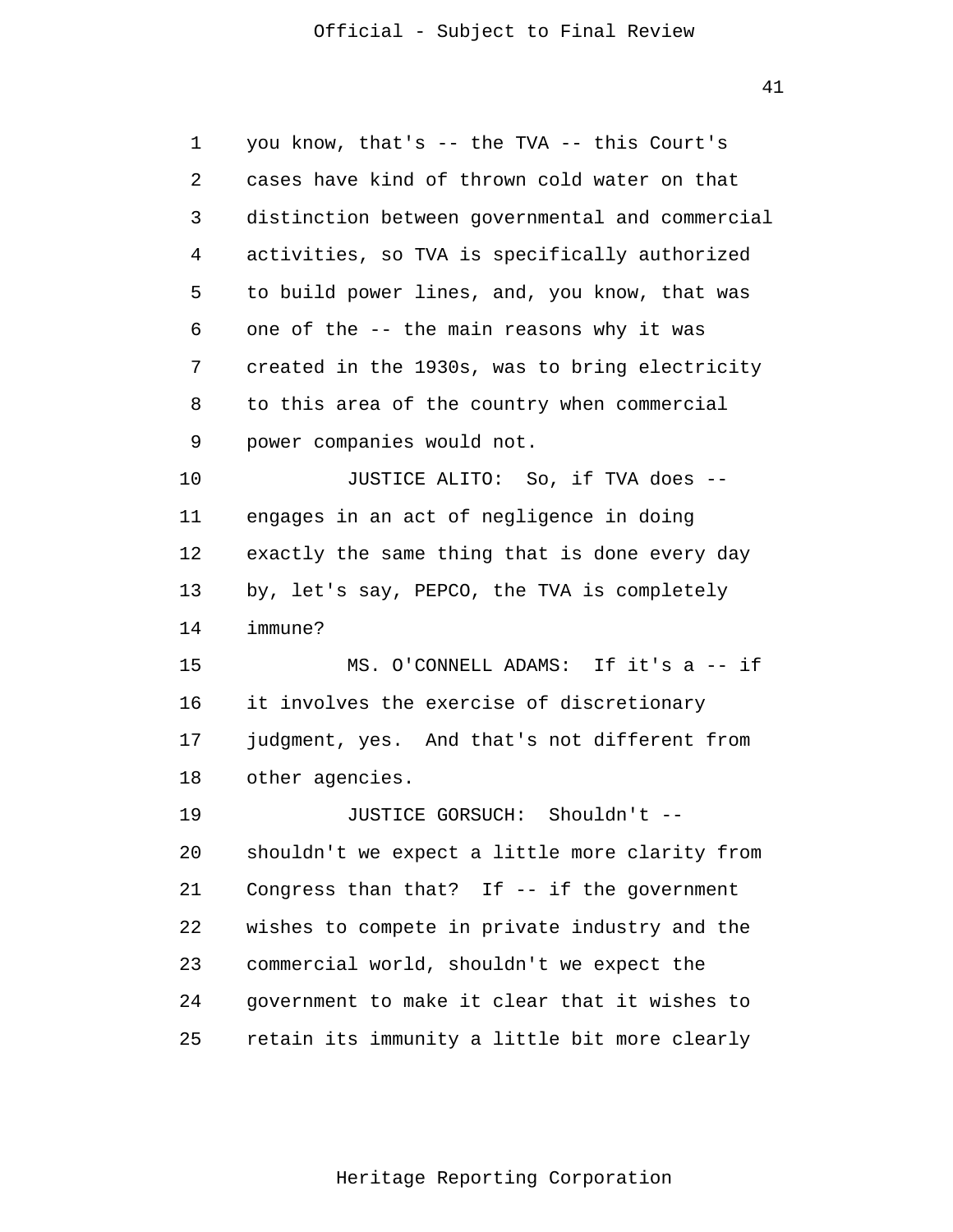42

| $\mathbf 1$ | than enacting a statute that says the entity    |
|-------------|-------------------------------------------------|
| 2           | may be sued?                                    |
| 3           | MS. O'CONNELL ADAMS: I don't -- I               |
| 4           | don't think so. And --                          |
| 5           | JUSTICE GORSUCH: I mean, those are              |
| 6           | the only words we have in the statute. You're   |
| 7           | asking us to embroider them quite a bit, aren't |
| 8           | you?                                            |
| 9           | MS. O'CONNELL ADAMS: When the Federal           |
| 10          | Tort Claims Act was enacted, the legislative    |
| 11          | history shows that Congress understood that --  |
| 12          | JUSTICE GORSUCH: I'm not interested             |
| 13          | in that, as you know, Ms. Adams. Talk to me     |
| 14          | about the words.                                |
| 15          | MS. O'CONNELL ADAMS: No, I know, but            |
| 16          | the idea is that Congress brought               |
| 17          | sue-and-be-sued entities under the scope of the |
| 18          | Federal Tort Claims Act. And -- and the         |
| 19          | history shows that its understanding was those  |
| 20          | entities would have received                    |
| 21          | discretionary-function immunity even without    |
| 22          | the statutory exception.                        |
| 23          | So I don't think Congress ever drew             |
| 24          | that distinction. And it's not just that PEPCO  |
| 25          | could put up a power line or something like     |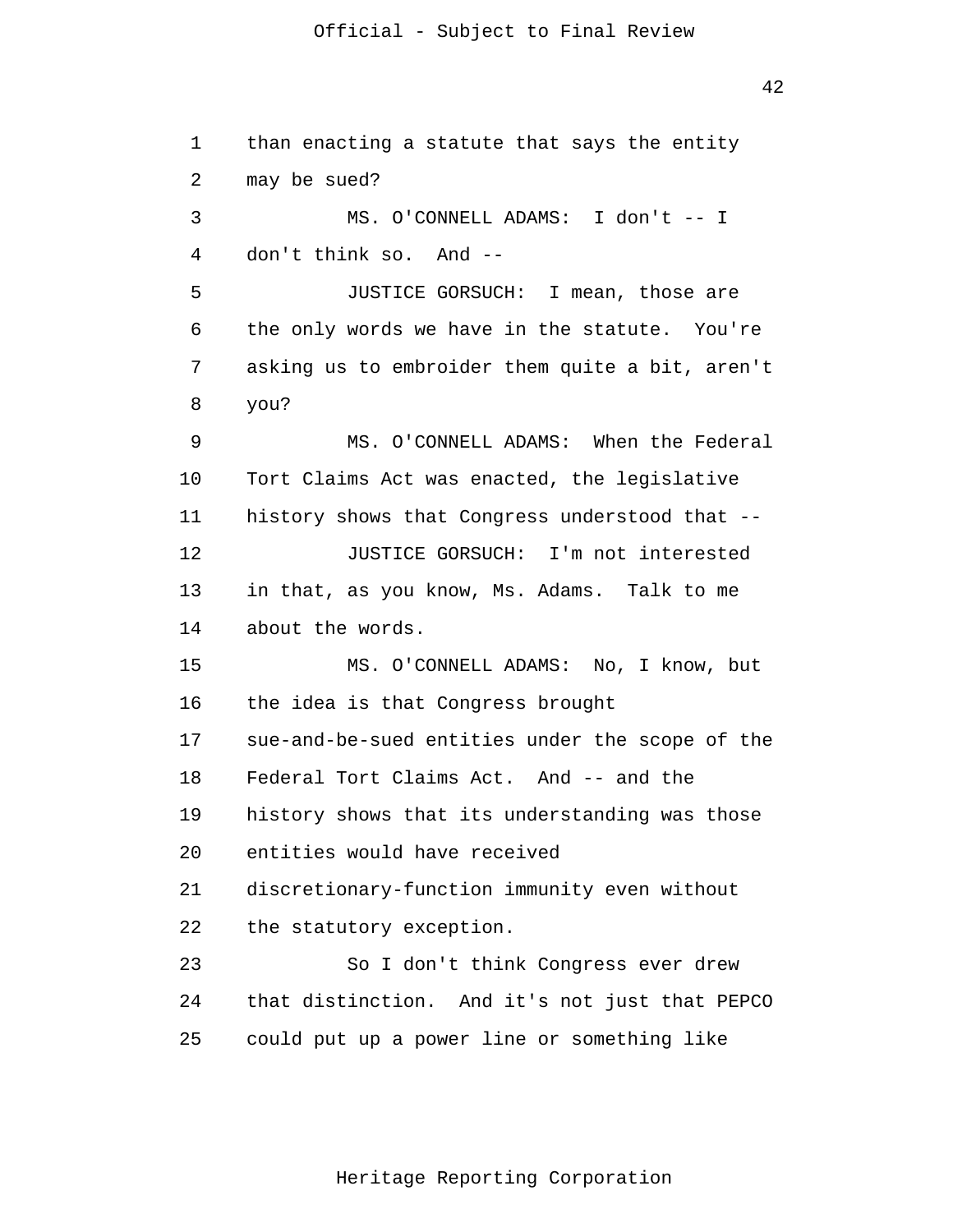1

2

too.

power --

that.

3

4

**5** 

 $\overline{6}$ 

7

8

9

 43 that, but other government agencies do that The Corps of Engineers, the Bureau of Reclamation, they have -- create hydroelectric JUSTICE BREYER: And the original - the origin, the origin. Go back for a minute, because I -- I want to see if I understand

 10 11 12 13 14 15 Before the FTCA and then after the FTCA, I thought by and large, but perhaps not correctly, that the FTCA made it easier for an injured person to sue the government compared to what happened before. Is that right or wrong?

 16 17 18 19 20 21 22 MS. O'CONNELL ADAMS: That's correct. JUSTICE BREYER: So, if they exempt from the FTCA, that should, in general, make it harder to sue TVA, not easier. And now we're bringing in an exemption you want to from - from the FTCA which is not really clear as to what Congress intended.

 23 24 Now do I have the basic framework correct?

 25 MS. O'CONNELL ADAMS: No, because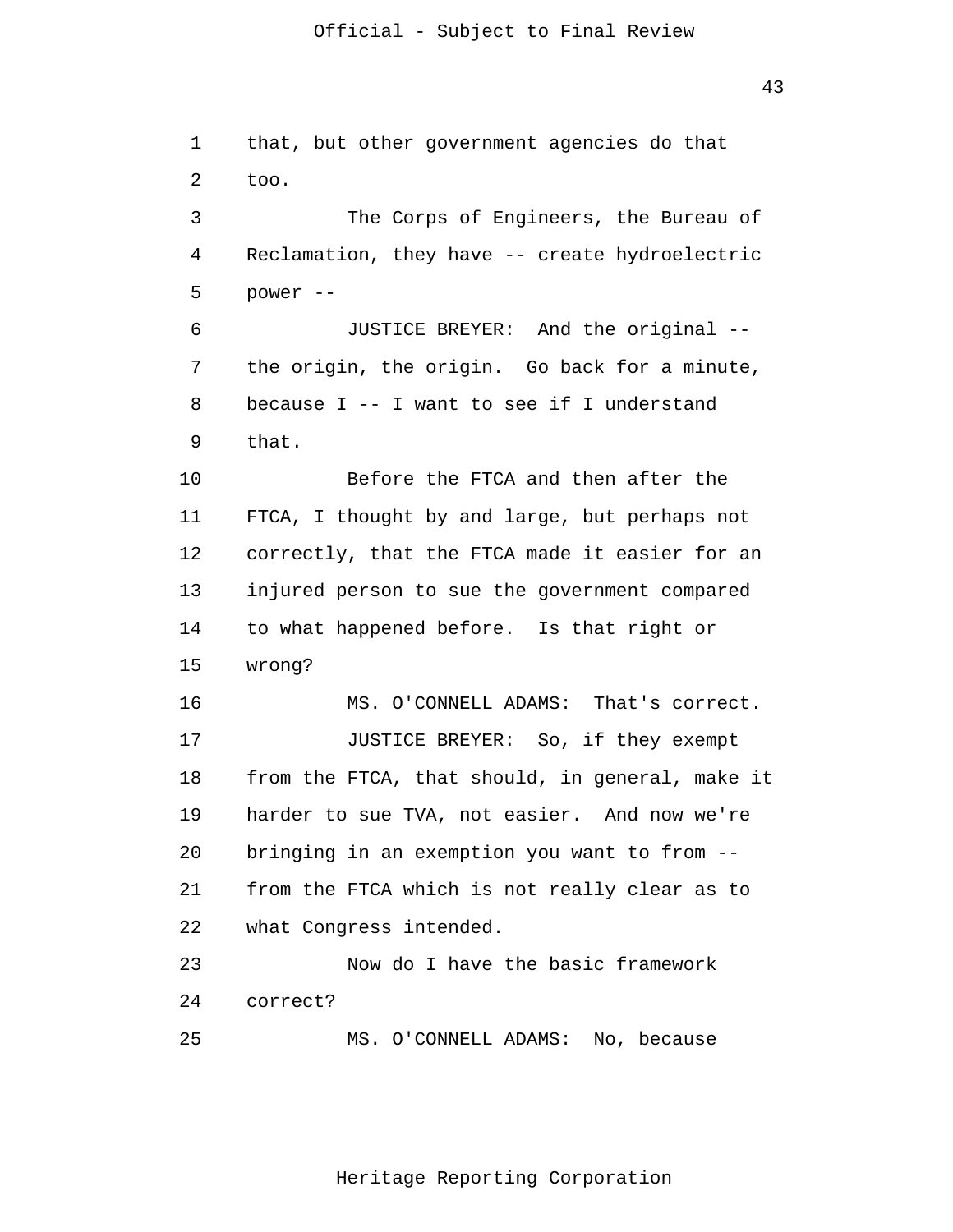1 2 3 4 **5**  $\overline{6}$  7 8 9 10 11 12 13 14 15 16 17 18 19 20 21 22 23 24 25 while in general -- JUSTICE BREYER: Yeah. MS. O'CONNELL ADAMS: -- the FTCA was a good thing for people and made it easier for people -- JUSTICE BREYER: Yeah. MS. O'CONNELL ADAMS: -- to sue the federal government because there was no waiver of immunity before, in the -- in the Tennessee Valley specifically, there had been an agency operating there and interacting with people in a variety of different ways for about a decade. And so, by scooping the -- the TVA into the Federal Tort Claims Act, it -- it would actually make life harder for those people because, as I explained before, the agency loses settlement authority over a thousand dollars, there's -- there's much less discretion in how to settle the case. JUSTICE BREYER: All right. That's helpful. That's helpful. MS. O'CONNELL ADAMS: Yes. JUSTICE BREYER: There's -- the other thing I'm not certain about is, if you look at the power industry, in selling power to

Heritage Reporting Corporation

44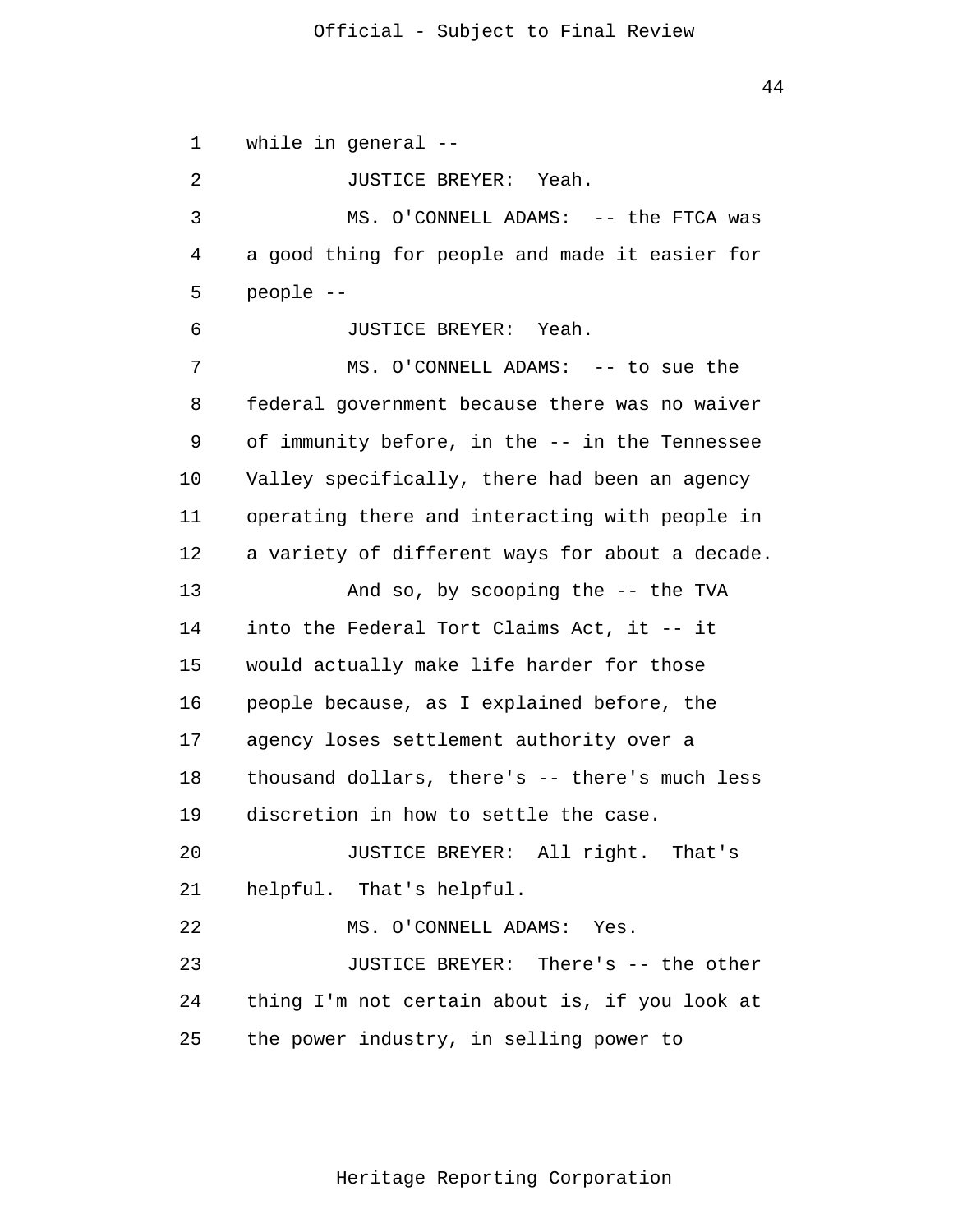45 customers, they're mostly government-owned, municipalities -- or there are loads of In transmission, they are by and large privately owned but highly regulated. And with a few exceptions, the generation of power is privately owned but highly regulated, with the exception, say, of TVA, which is totally

 9 government-owned. All right?

government-owned agencies.

 10 11 12 13 14 15 16 17 18 Now I'm not sure what Congress did intend to agencies. Well, they're not agencies. They're private companies, but they're highly regulated companies and they do a specialized task. Or they're governmental companies and -- and they are run by municipalities. Is there anything that will help me on that? And I do look at the legislative

 19 history.

1

2

3

4

**5** 

6

7

8

 20 21 22 23 24 25 MS. O'CONNELL ADAMS: Well, I think -- I guess the fact that Congress brought sue-and-be-sued agencies generally under the protection of the Federal Tort Claims Act shows that it didn't care what function the agency was performing, whether it was a commercial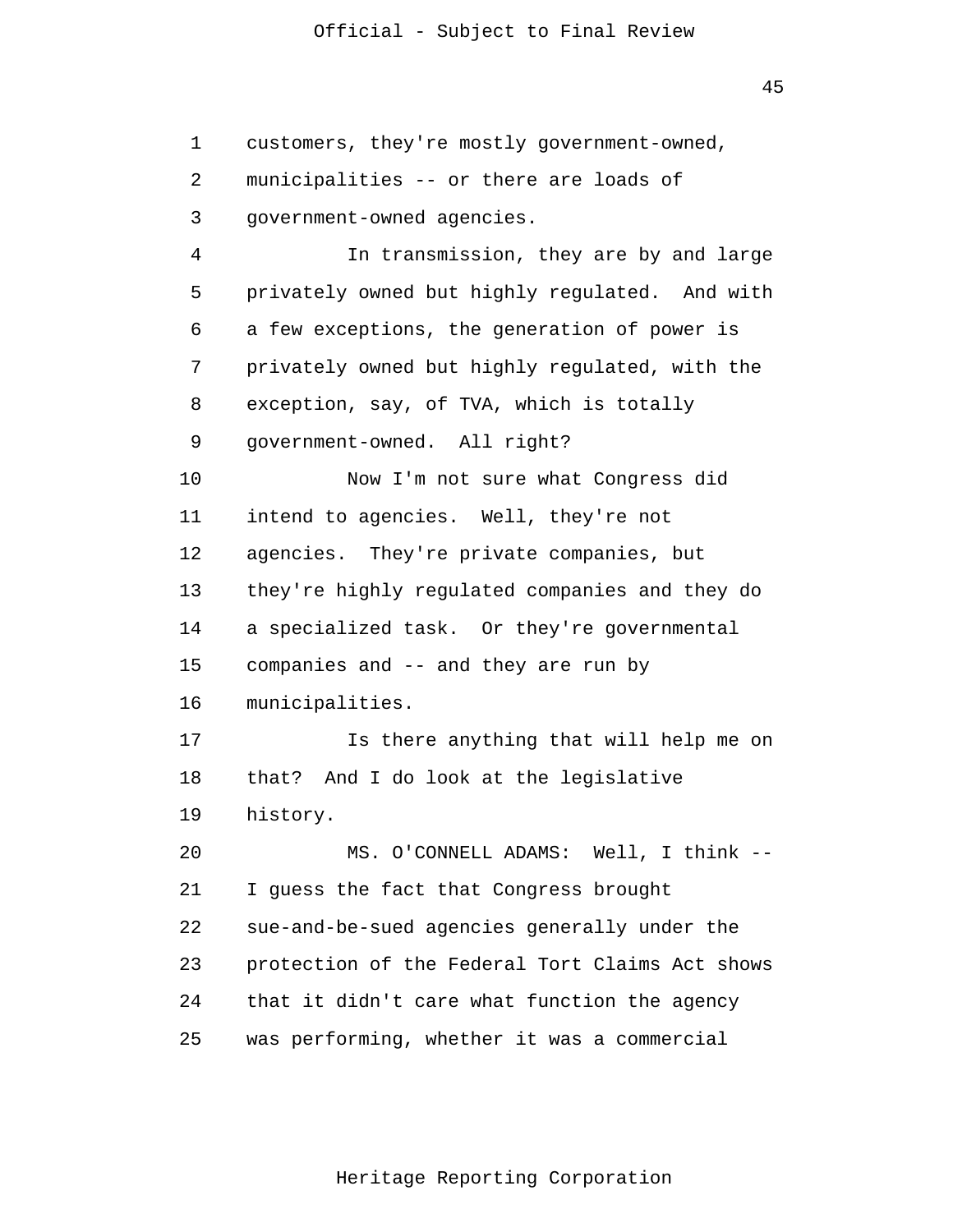1 2 3 4 **5**  6 7 8 9 10 11 12 13 14 15 16 17 18 19 20 21 22 23 24 25 function or some, as -- as the phrase has been used, core governmental function. They're all scooped up within the scope of the Federal Tort Claims Act. And the legislative history shows that Congress expected that those agencies would be exempted for discretionary decision-making from tort damages even without enacting the statutory exception. JUSTICE KAVANAUGH: But it -- JUSTICE KAGAN: Ms. -- JUSTICE KAVANAUGH: But it's -- JUSTICE KAGAN: Ms. O'Connell, if - if -- if -- if I'm a Tennessee resident and I can't sue the TVA for this conduct, for raising a transmission line negligently, what kind of negligent suit can I bring against the TVA? MS. O'CONNELL ADAMS: I think the - the typical example, when you have these buckets of things that are discretionary versus things that are not, the typical example of something that doesn't fall within the discretionary-function exception is you're driving down the road and a TVA truck rear-ends you. That is a -- is a type of tort that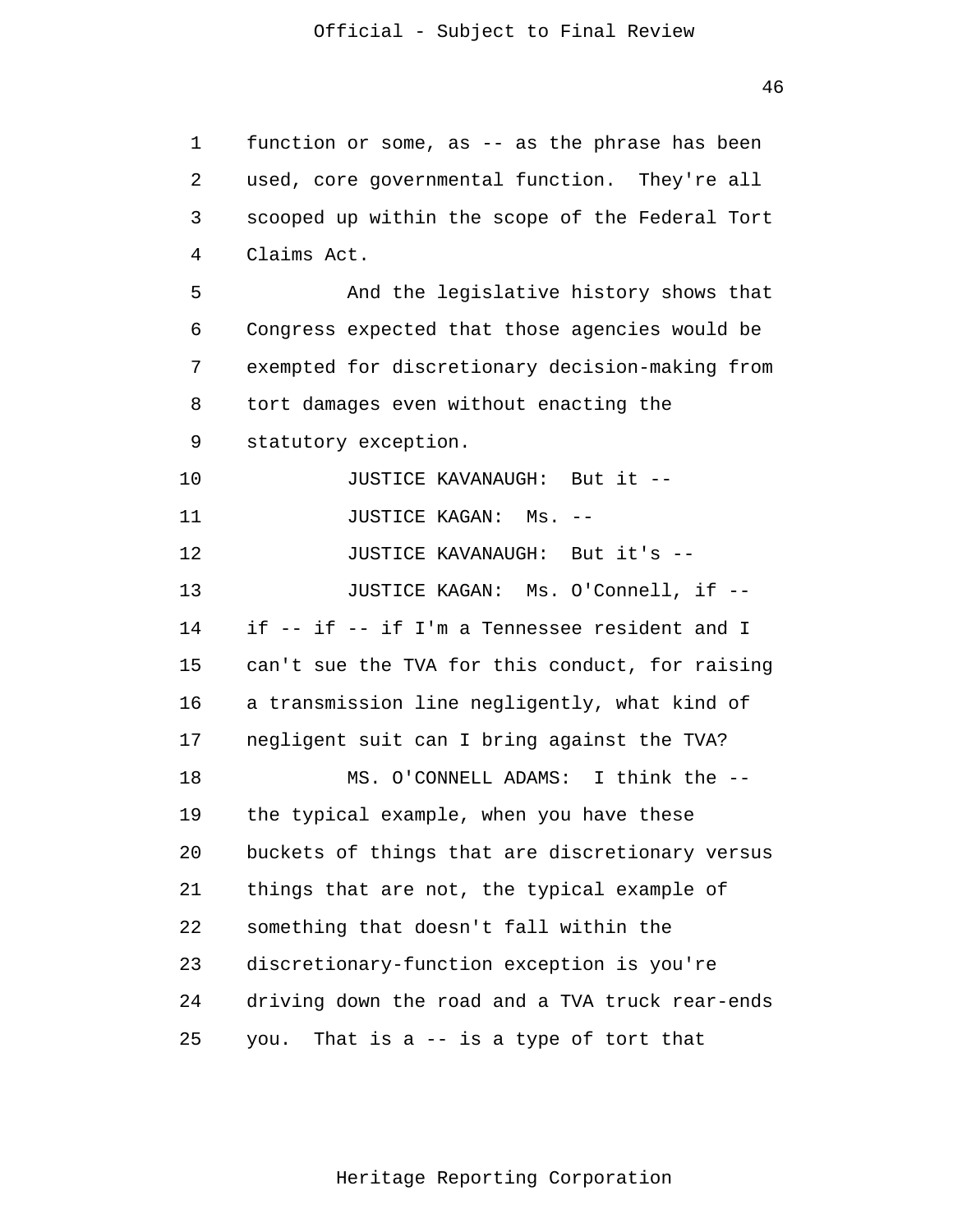47

 1 2 3 4 **5**  6 7 8 9 10 11 12 13 14 15 16 17 18 19 20 21 22 23 24 25 doesn't involve any kind of exercise of discretion. JUSTICE KAGAN: Okay. But, with respect to the TVA's actual operations in running a power company, what kind of negligence suit can I bring? MS. O'CONNELL ADAMS: Um -- JUSTICE KAGAN: I mean, you know, somebody rear-ending you, it's just -- it could be a TVA driver or it could be anybody else on the road. The point is in -- in the -- in the functions that are necessary to run a power company, like raising transmission lines, doing all the things that are necessary to run a power line, what could a Tennessee citizen sue the FD -- the TVA for? MS. O'CONNELL ADAMS: I mean, I'm -- I'm not sure that I have any examples from the case law or anything like that, but it would be similar types of things where you're -- you're walking past and something hits you or something like that, some kind of a -- a -- an action by the agency that didn't involve any discretion in deciding to take a certain action. So it's a --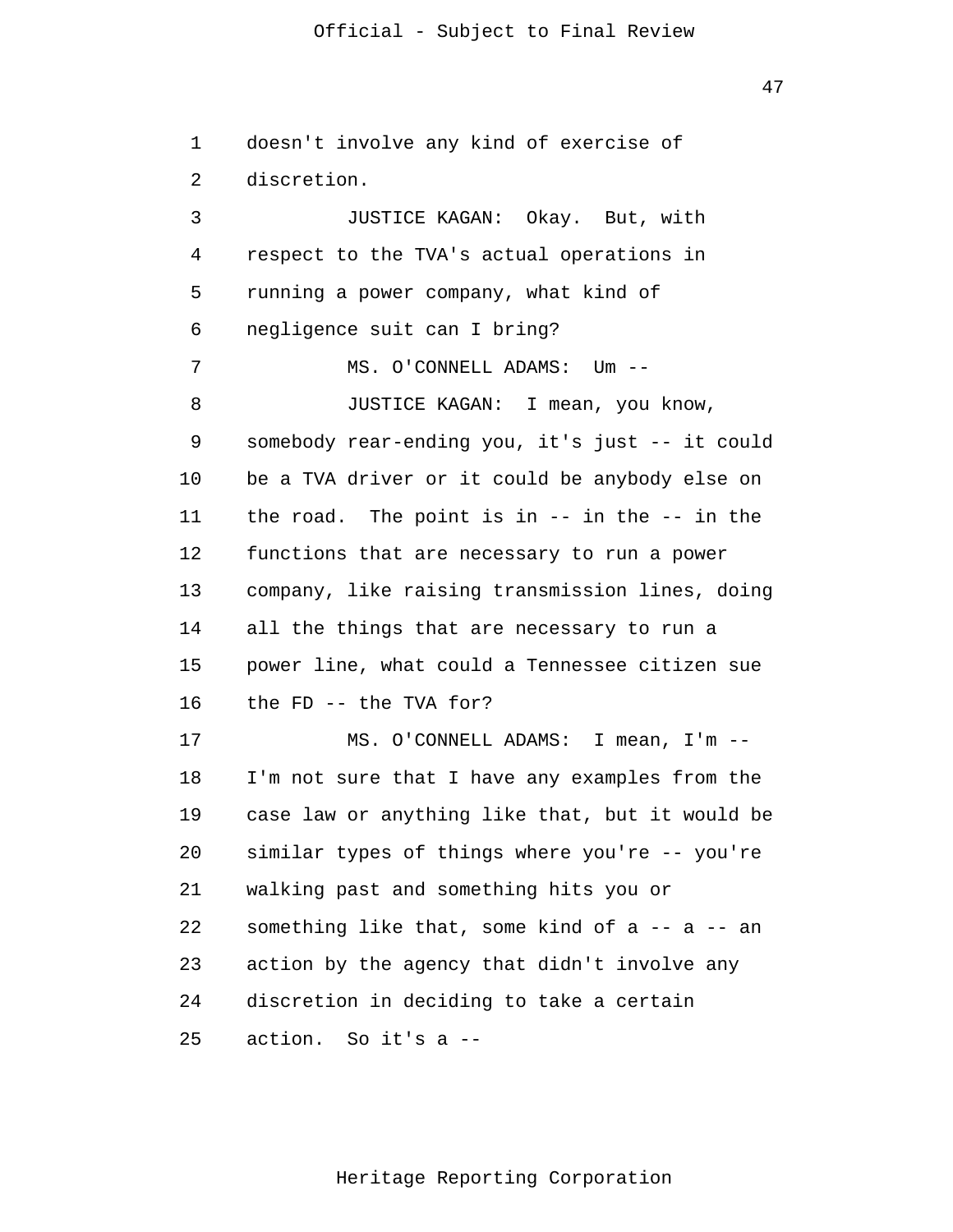1 2 3 4 **5**  6 CHIEF JUSTICE ROBERTS: What like if you have, you know, a fence -- you should have had a fence along one of the rivers and you don't, and so, you know, a child runs into the river and is harmed? Is that like rear-ending a -- a car?

 7 8 9 10 11 12 13 14 15 16 17 18 19 MS. O'CONNELL ADAMS: I think under - now, again, this is all on Question Presented 2 under which the Court did not grant cert, but I think under -- there's a case, Edwards versus TVA, where somebody tried to make a similar example, that they fell into the water near a reservoir, and they should -- there should have been a warning, and the court said no, that the -- how to warn people about the hazards and the -- you know, the economic decisions that go into where you put the signs and how you warn people and things like that involves an exercise of discretion.

> 20 21 22 23 24 25 JUSTICE KAVANAUGH: One way to look at this case is that the discretionary-function exemption does not apply because it's not statutorily provided, but, nonetheless, Burr applies in that Burr sets up what seems to me on its face to be a higher bar or a more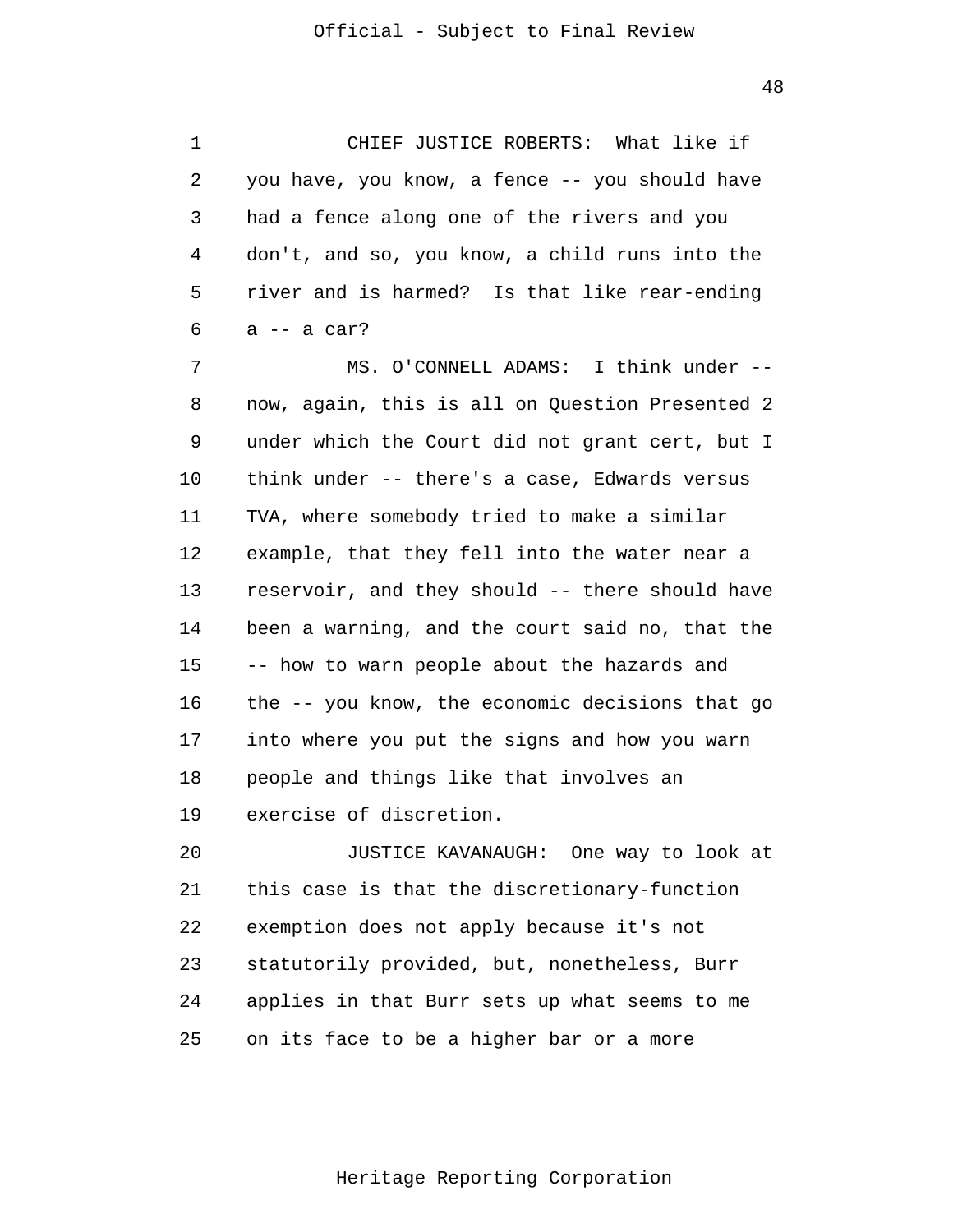49

 1 2 3 4 **5**  6 7 8 9 10 11 12 13 14 15 16 17 18 19 20 21 22 23 24 25 narrower exception than the discretionary-function exception because it uses terms like "grave interference" with governmental function. What is wrong with looking at the case that way? Which would leave figuring out exactly what Burr means either to the court of appeals or future elaboration. MS. O'CONNELL ADAMS: I -- I don't think that Burr, Justice Kavanaugh, is meant to be a replacement for the discretionary-function test. It's not -- Burr was not a discretionary-function case. It's not a -- a test by which you run individual sets of facts through the Burr test and decide whether or not that case can go forward. JUSTICE KAVANAUGH: But, if we conclude that you don't have this discretionary-function exception because it's not provided in the statute, we're left with Burr, right? MS. O'CONNELL ADAMS: Right. Well -- JUSTICE KAVANAUGH: I know -- I know you're fighting the premise of the "if" clause, but if we conclude that, then you're left with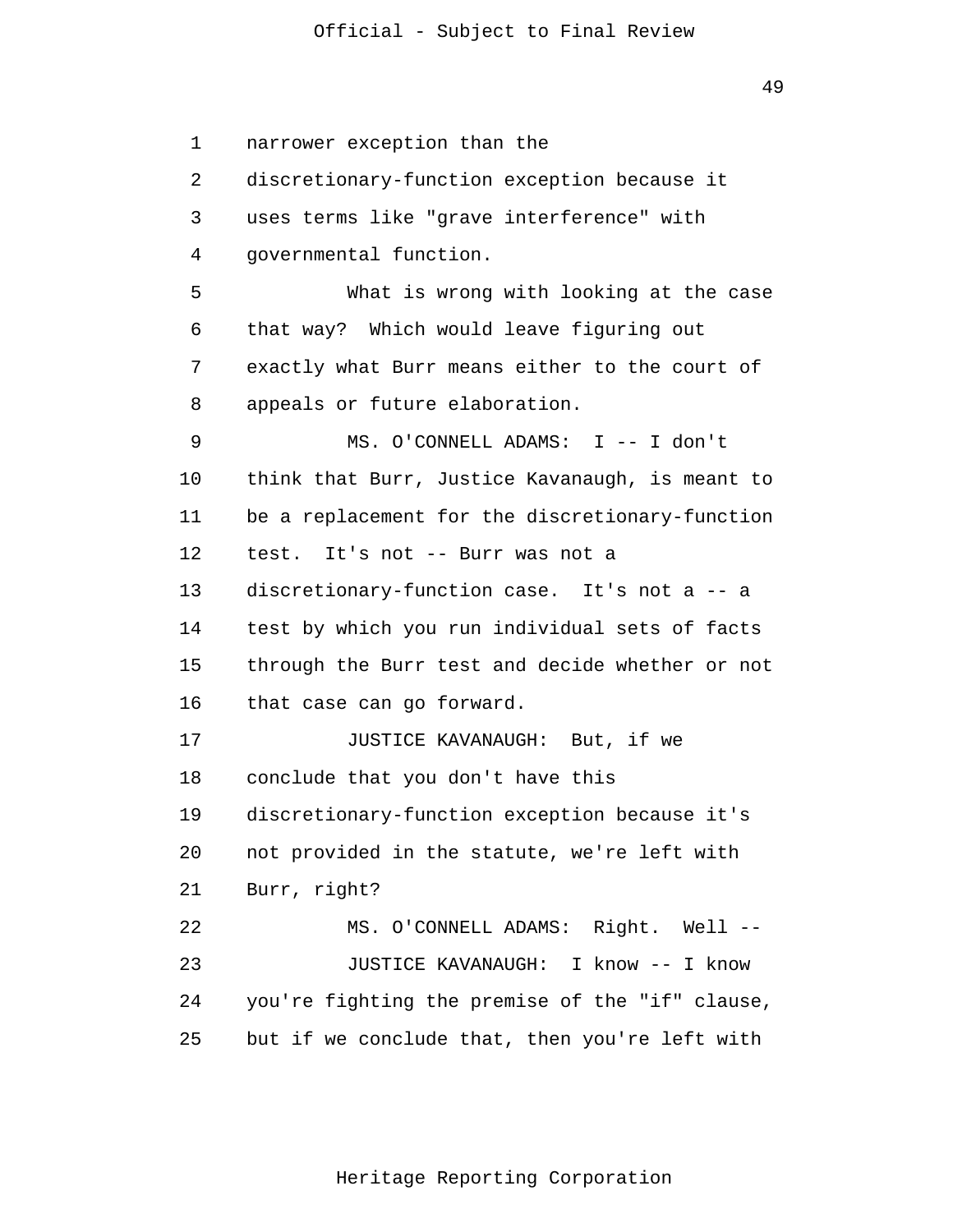1 2 3 4 **5**  6 7 8 9 10 11 12 13 14 15 16 17 18 19 20 21 22 23 Burr. And how do you think Burr should be applied? MS. O'CONNELL ADAMS: I think that Burr is what gets you to the point that you say there is a discretionary-function exception. So Burr should be a preliminary step before -- JUSTICE KAVANAUGH: Right. MS. O'CONNELL ADAMS: - discretionary-function test is applied where the court -- JUSTICE KAVANAUGH: So -- so you don't do it case by case. You say to not have a discretionary-function exception would cause a grave interference with governmental function? MS. O'CONNELL ADAMS: That's exactly right. So that's the way that we view Burr. Burr talks in those same terms, so Burr asks whether a particular category of cases should be allowed to go forward. It doesn't ask you to run fact patterns through the Burr test case by case. And the question in Burr, again, was whether the -- the agency, the Federal Housing

> 25 And the -- the court analyzed that question on

Administration, was subject to garnishment.

24

Heritage Reporting Corporation

50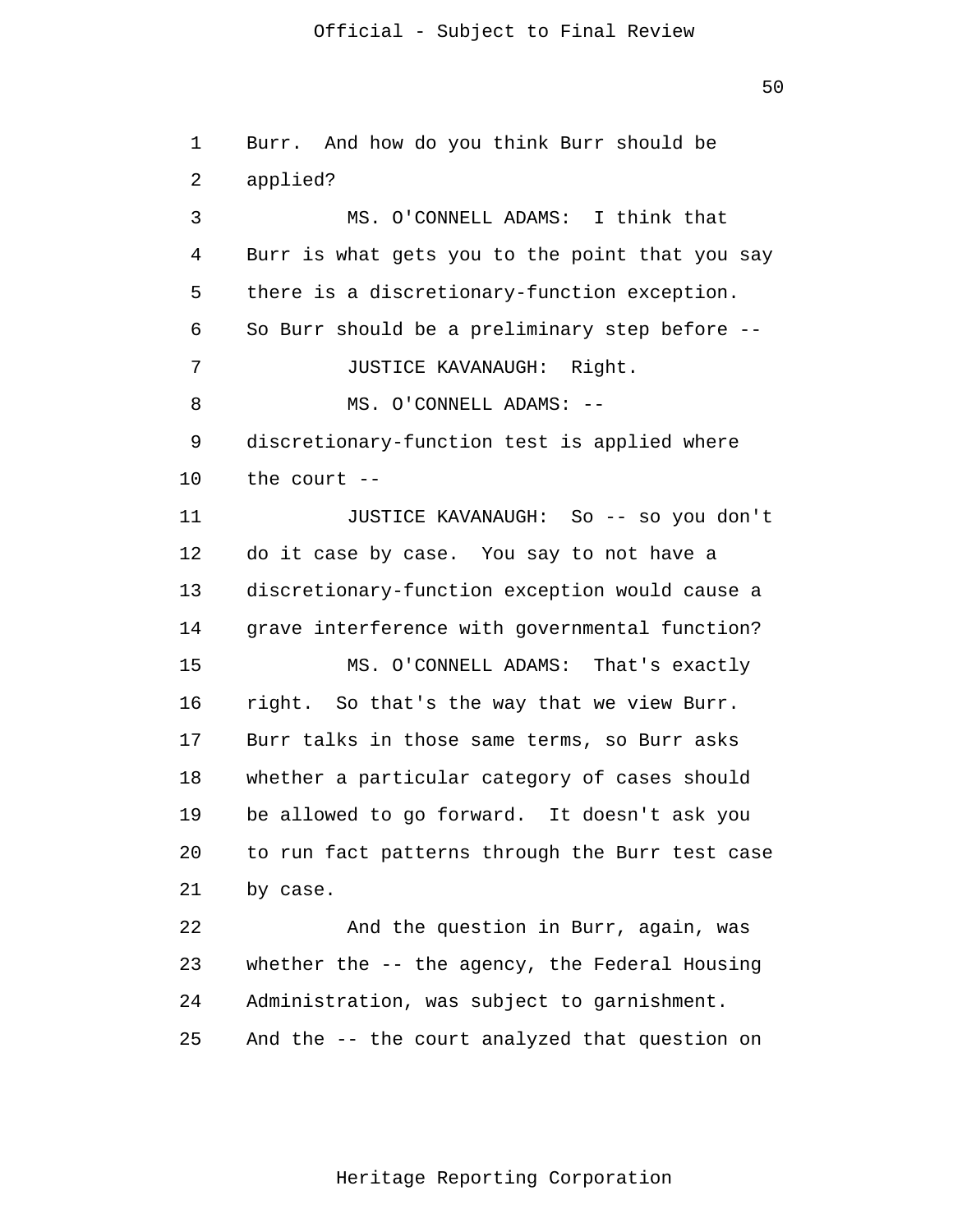1 2 3 a macro basis, not just whether paying this one garnishment order would interfere with the operations of the agency.

 4 **5**  6 7 8 9 10 11 12 13 14 15 16 17 18 JUSTICE KAGAN: But, if -- if your answer to Justice Kavanaugh is right, that would mean you are engrafting the FTCA exception onto the TVA, an -- an entity that has been specifically excluded from the FTCA. MS. O'CONNELL ADAMS: The -- the idea here is that we're -- we're not trying to borrow something from the FTCA that we were specifically excluded from. The -- the discretionary-function immunity existed at common law and was carried forward into the Federal Tort Claims Act. It -- they mirror one another. And the exclusion of TVA from the Federal Tort Claimz Act doesn't abrogate that immunity that existed.

> 19 20 21 22 23 24 25 JUSTICE KAGAN: But you see what I'm saying, Ms. O'Connell. It's that those are - it's -- you know, you can say, well, we're - we're -- we're formulating the result in a different way. We're not engrafting the FTCA exception; rather, we're engrafting an exception that the FTCA codified. But it all

51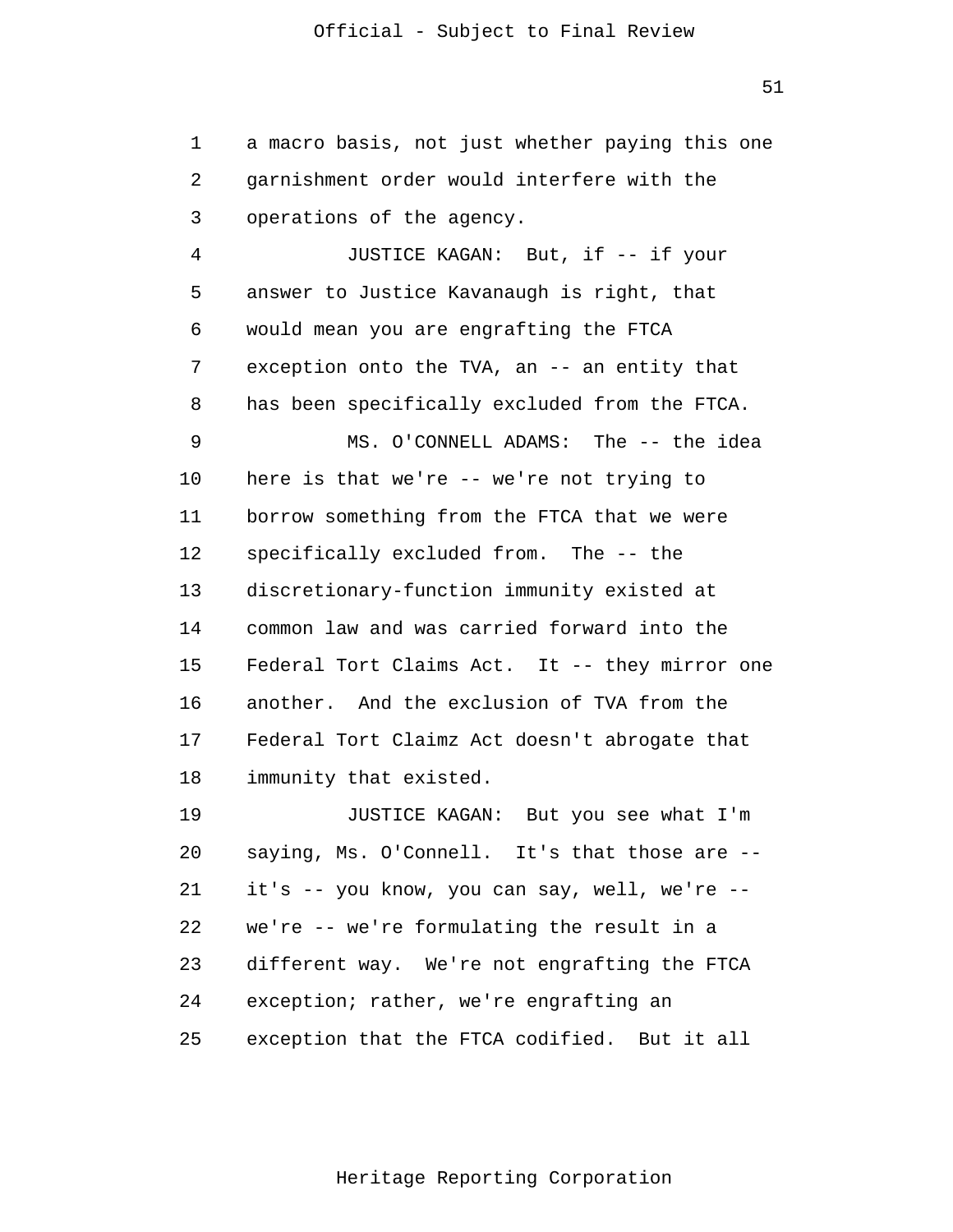52

 1 2 3 4 **5**  6 7 8 9 10 11 12 13 14 15 16 17 18 19 20 21 22 23 24 25 amounts to the same thing, doesn't it? MS. O'CONNELL ADAMS: It all amounts to the -- to the idea that TVA gets discretionary-function immunity -- JUSTICE KAGAN: Yeah. MS. O'CONNELL ADAMS: -- yes. But I guess the -- the question is whether you're taking it from a statute that it's been excluded from, which, you know, we completely understand TVA's excluded from the statute, you wouldn't be saying that that  $-2680(a)$ applies, but that immunity was recognized as a matter of common law before the FTCA was enacted and it's -- it's coterminous with the test that's -- JUSTICE BREYER: Can I read this to -- MS. O'CONNELL ADAMS: -- that's relevant to the statute. JUSTICE BREYER: Can I read one sentence to you that was just pointed out to me? In Prosser, on page 1053, I didn't know this, it was -- it was just pointed out, if the city operates a local electric or water company for which fees are charged, this looks very much like private enterprise and is usually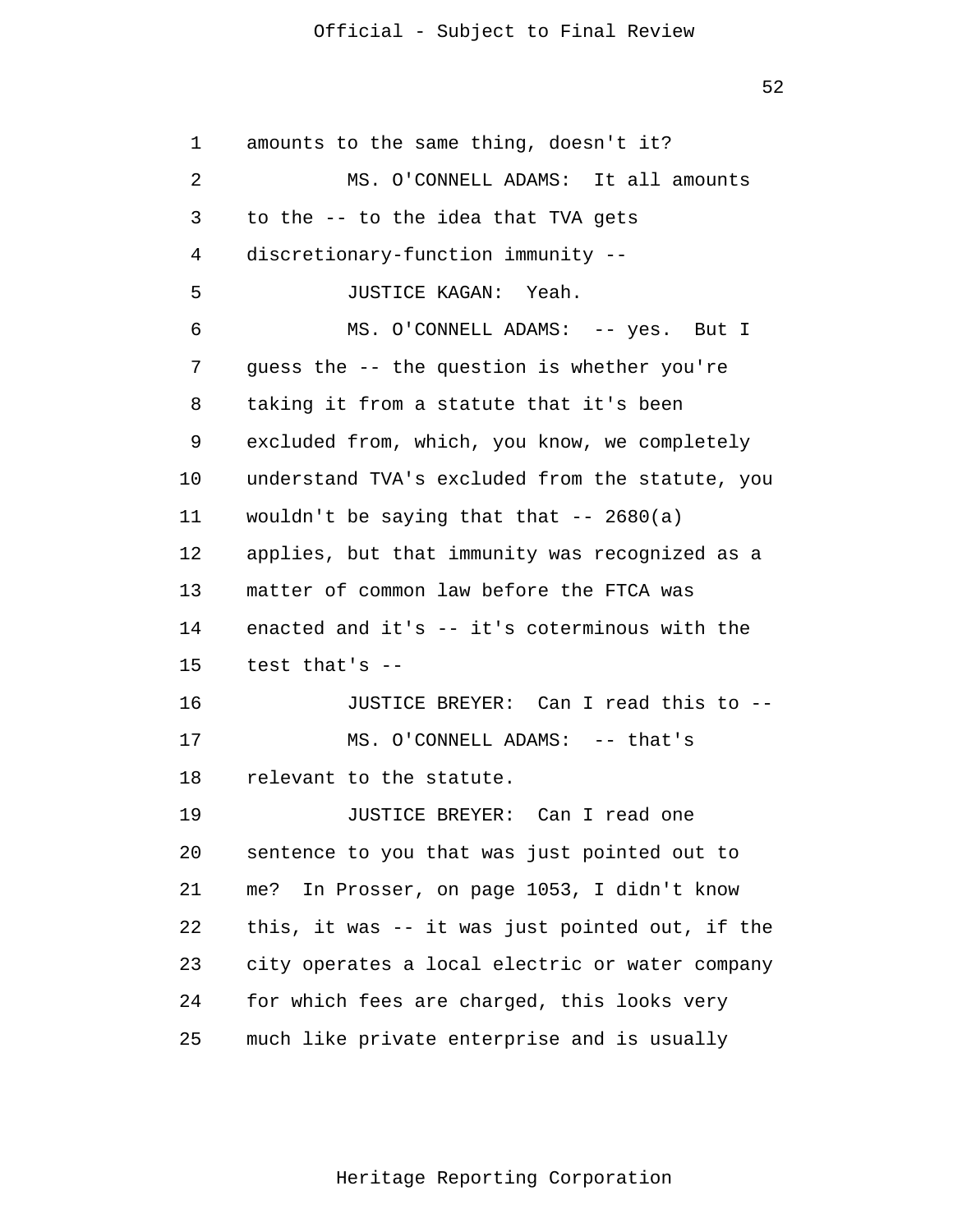1 2 3 considered proprietary, for torts committed in these operations then, the city is usually held liable.

 4 **5**  $\overline{6}$  7 8 9 10 11 12 13 14 15 16 17 18 19 20 21 22 23 24 25 So that's contrary to what I was thinking before, but that's what Prosser says. And if you hold local electricity companies owned by the city liable for the distribution of electricity, why shouldn't you hold the TVA liable, at least when they're engaged in electricity distribution through wires? MS. O'CONNELL ADAMS: I'm -- I'm not familiar -- JUSTICE BREYER: Okay. MS. O'CONNELL ADAMS: -- with that statement from Prosser. I don't know what it's citing to. But, of course, TVA is the federal government that is immune from suit unless Congress waives it. And -- and, historically, there's never been a distinction drawn between commercial functions and -- and governmental functions in terms of applying the -- the discretionary-function immunity. JUSTICE SOTOMAYOR: But Burr does -- Burr itself recognizes that. Burr says that

Heritage Reporting Corporation

53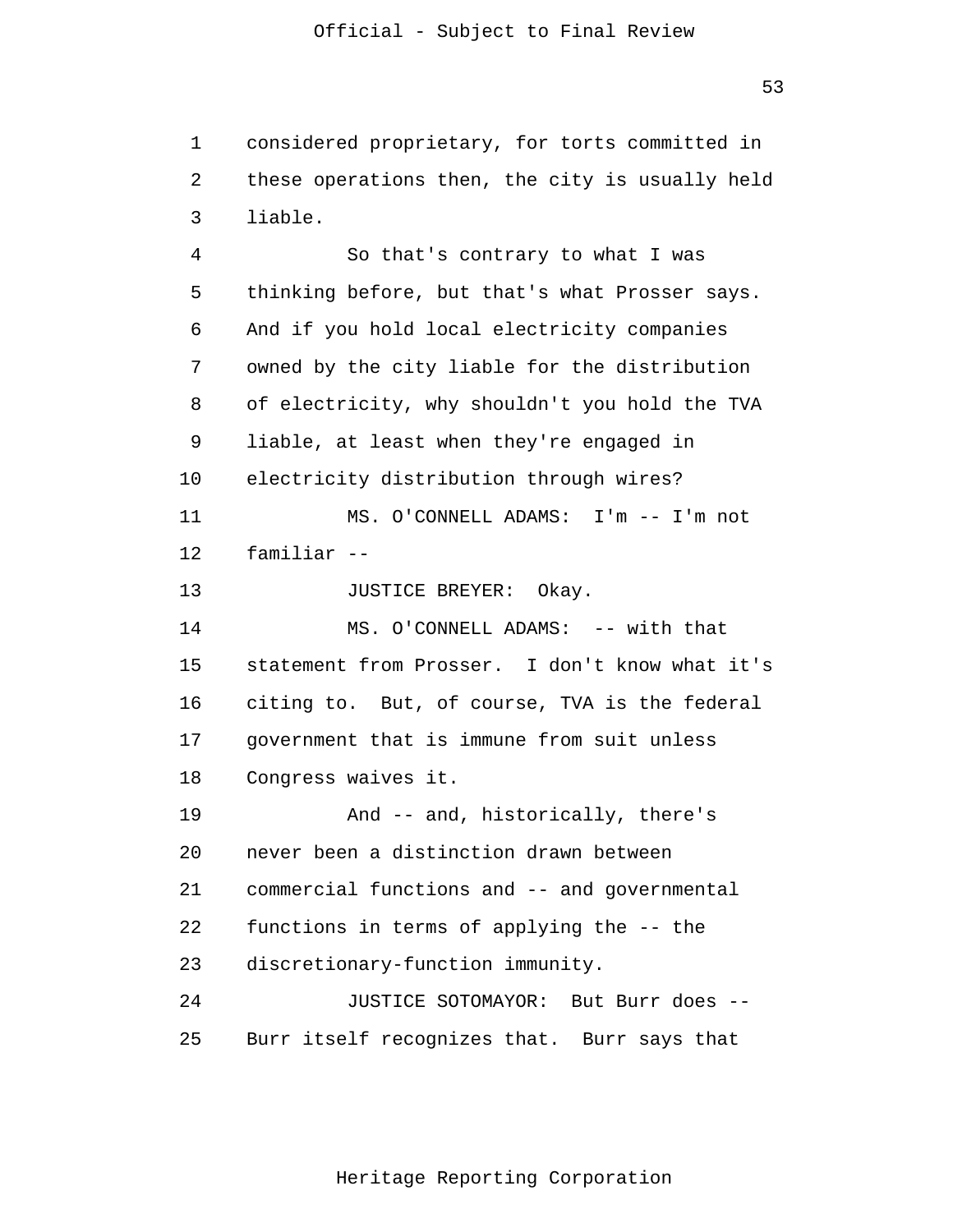54

 1 2 3 4 **5**  $\overline{6}$  7 8 9 10 11 12 13 14 15 16 17 18 19 20 21 22 23 24 25 there are some entities that are sued or to be sued that you have to look at differently because they're not functioning merely as government entities. MS. O'CONNELL ADAMS: I -- I don't -- JUSTICE SOTOMAYOR: So do you -- MS. O'CONNELL ADAMS: Respectfully, I  $---$  I  $---$ JUSTICE SOTOMAYOR: Do you agree that Burr and the discretionary policy exception overlap in some respects? MS. O'CONNELL ADAMS: No. I think that Burr is a preliminary test that you use to see whether a category of claims should be excluded and the agency should get - nevertheless get immunity, even though there is a general sue-and-be-sued clause. Once you -- JUSTICE SOTOMAYOR: And some of that has to do with governmental functions and the discretion the government has in that area? MS. O'CONNELL ADAMS: No. So, respectfully, I don't think Burr made that distinction. Burr used the word "governmental functions," but it was not drawing a distinction between governmental and commercial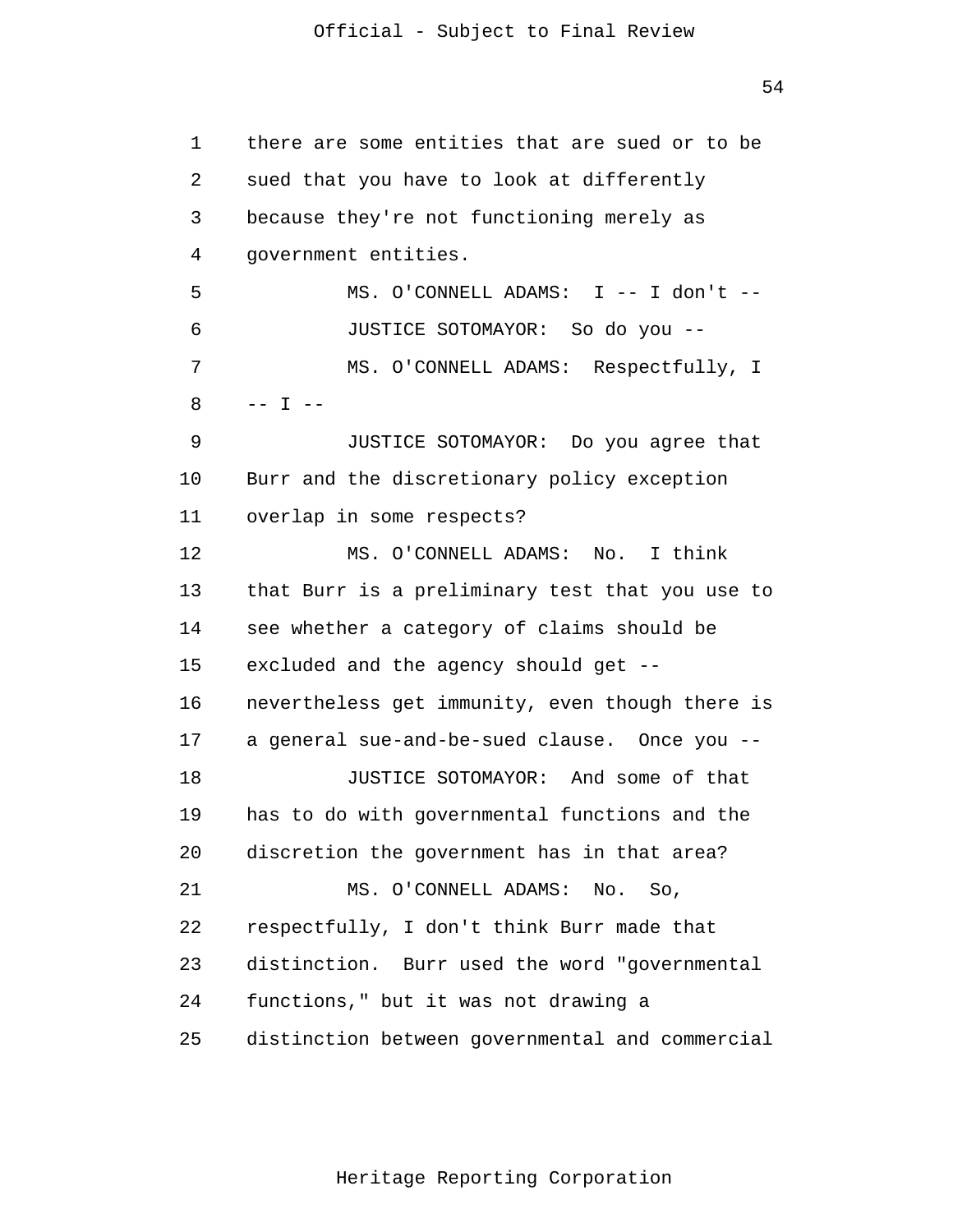$55$ 

 1 2 3 4 **5**  $\overline{6}$  7 8 9 10 11 12 13 14 15 16 17 18 19 20 21 22 23 24 25 activities. JUSTICE SOTOMAYOR: So you -- you totally give up the idea that there's any overlap between the two? MS. O'CONNELL ADAMS: Correct. JUSTICE SOTOMAYOR: You think they're just totally -- MS. O'CONNELL ADAMS: I think Burr is a preliminary test. JUSTICE SOTOMAYOR: So, if you lose, the way Justice Kavanaugh set up the possible loss, Burr controls, you would give up any claim to discretionary function exemption, you would not claim that this interferes with the government because it cabins its discretionary function? MS. O'CONNELL ADAMS: Well, we -- we just don't think that Burr is applied on a case-by-case basis in that way. JUSTICE SOTOMAYOR: I know, but if you're wrong, if we decide you're wrong, are you here going to disavow relying on the discretionary exemption in claiming that prong 2 is not met under Burr? MS. O'CONNELL ADAMS: I mean, I guess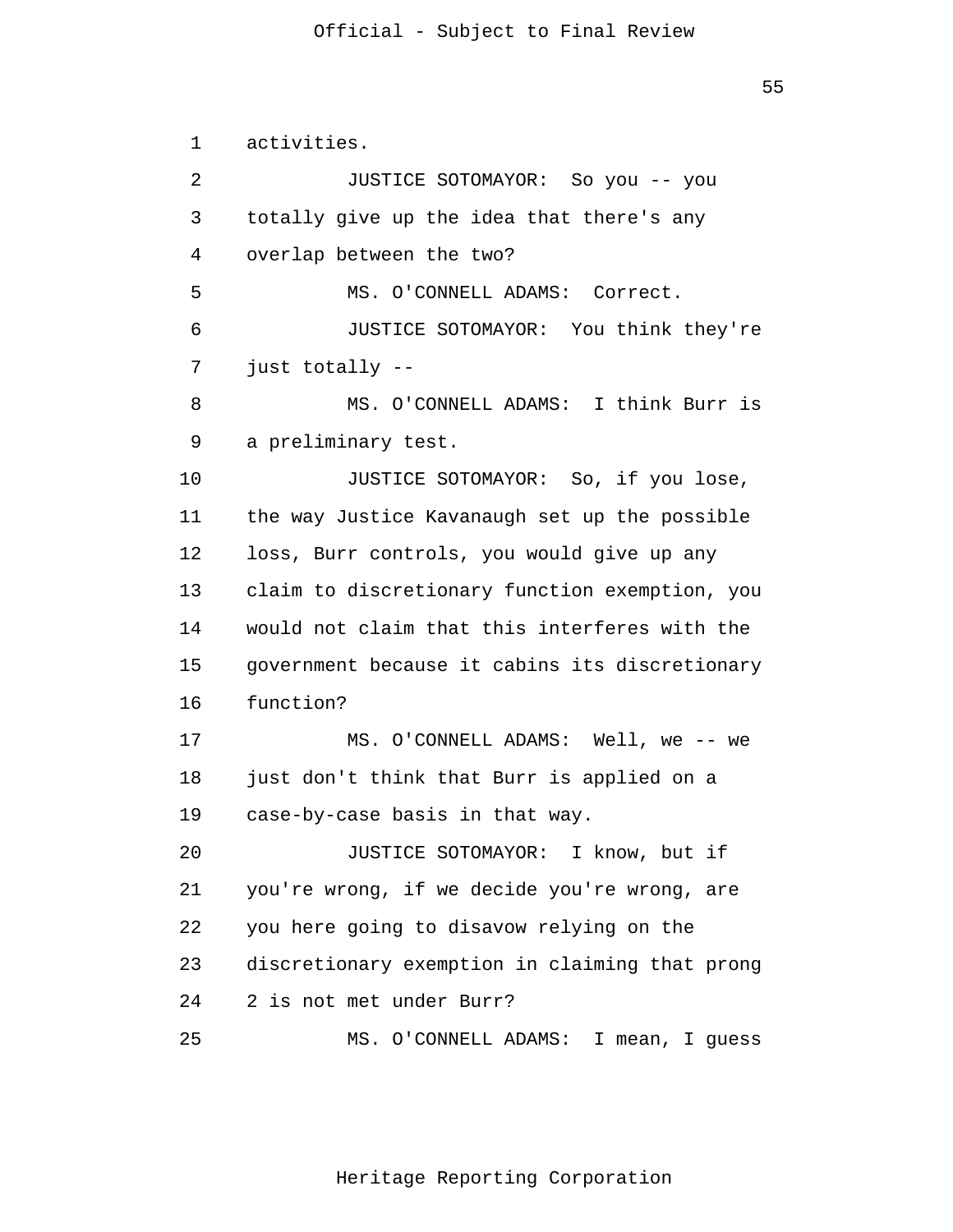$56$ 

```
 1 
 2 
 3 
 4 
5
\overline{6} 7 
 8 
 9 
            10 
            11 
            12 
            13 
            14 
            15 
            16 
            17 
            18 
            19 
            20 
            21 
            22 
            23 
            24 
            25 
                 we would still try to argue that, as a category 
                 of cases, if you allow -- I mean, I think 
                 that's the whole application of Burr, is 
                 whether -- I think the dispute in part is 
                 whether you look at Burr with respect to 
                 categories of cases or on a case-by-case basis. 
                         JUSTICE GORSUCH: Right. But I'm --
                 I'm -- I'm going to try and pin you down just a 
                 little bit. Let's assume you've lost that 
                 argument. Okay? I -- I -- I -- I know.
                         MS. O'CONNELL ADAMS: So the argument 
                 I've lost is what, that there's no 
                 discretionary --
                         JUSTICE GORSUCH: Is -- is -- is that 
                 Burr is just a categorical question, 
                 preliminary question, as to whether the 
                 discretionary-function exception applies. 
                 You've lost that. Okay? Just a hypothesis.
                         Does the government have any backup 
                 argument at all, or is that the end of it? 
                         MS. O'CONNELL ADAMS: Well, I guess 
                 that --JUSTICE GORSUCH: And I'd -- and I'd 
                 really appreciate, if it's possible, to start 
                 with a yes or a no.
```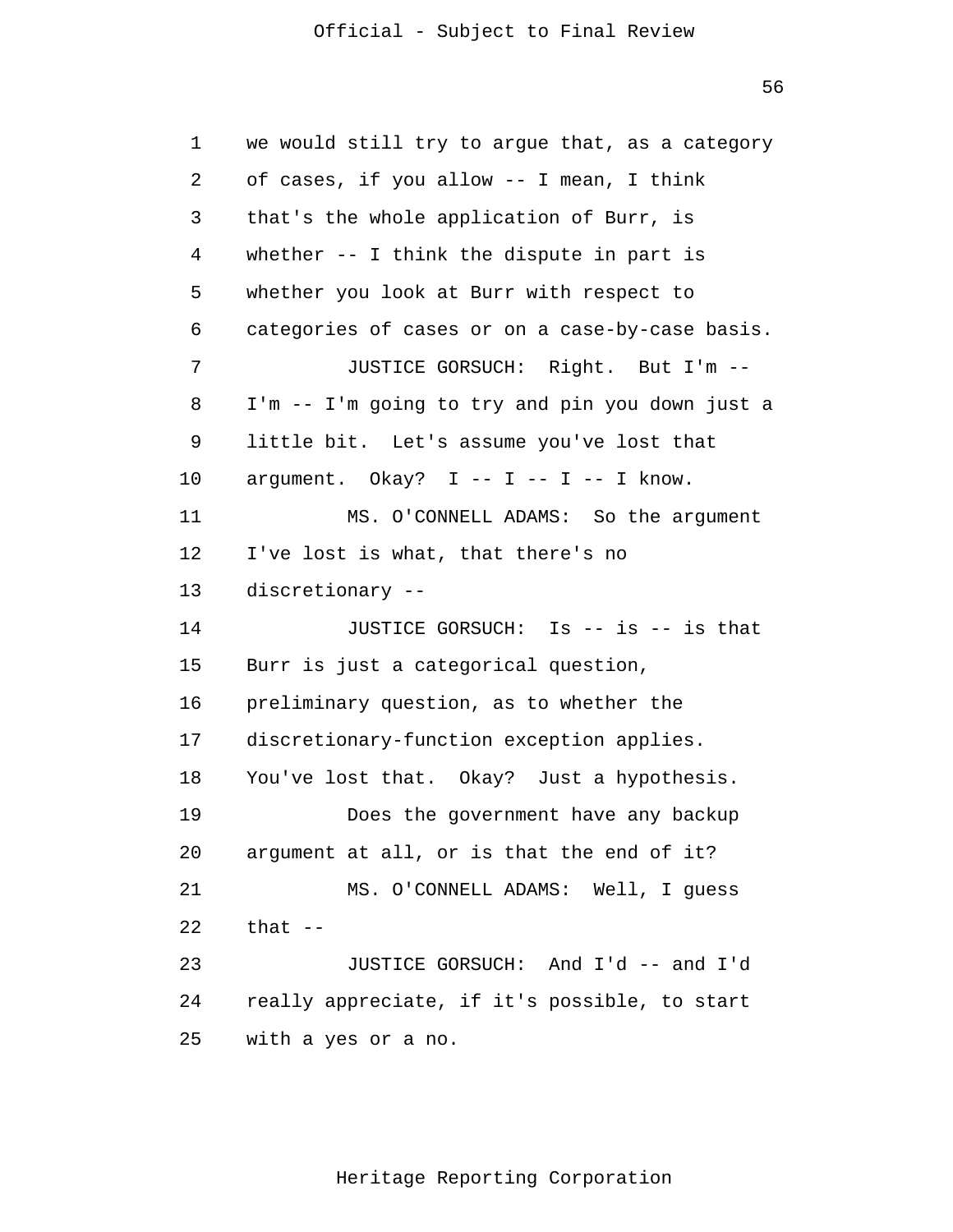57

 1 2 3 4 **5**  6 7 8 9 10 11 12 13 14 15 16 17 18 19 20 21 22 23 24 25 MS. O'CONNELL ADAMS: Yes. I mean, I -- I think, under Burr, we would still say that, as a category of claims, that it would interfere with the -- with governmental functions or the TVA's functions to allow this category of claims to go forward. JUSTICE ALITO: And by "this category of claim," what do you mean? MS. O'CONNELL ADAMS: Claims that are -- tort claims for damages for activities that arise from discretionary activities of the executive. JUSTICE ALITO: All right. Suppose I think -- this is a similar question, maybe a little bit different -- suppose that I think what we should do is apply Burr, and suppose I think that governmental does not mean commercial, that there's a distinction between the two. How should I proceed after that, or am I just so far down the wrong road that you have nothing -- there's nothing you can do to help me? (Laughter.) MS. O'CONNELL ADAMS: I think you're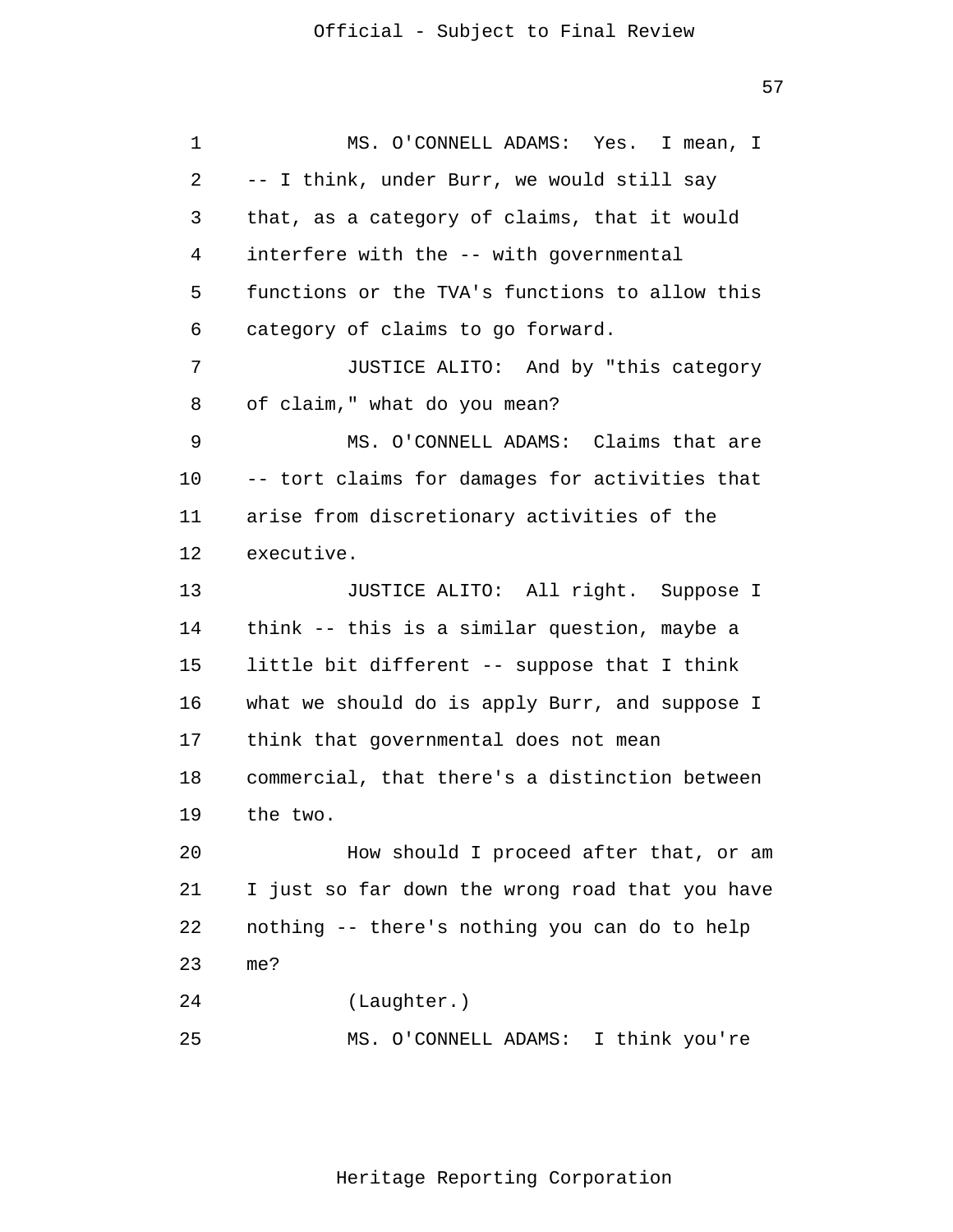58

 1 2 3 4 **5**  6 7 8 9 10 11 12 13 14 15 16 17 18 19 20 21 22 23 24 25 pretty far down the wrong road at that point, but I think one other thing that I guess I maybe haven't said yet is that, if you're looking whether something is -- is governmental or commercial, if it's a federal government agency doing it, it is a governmental activity. This Court has said that in a couple of different cases. They're not discretionary-function cases, but Federal Land Bank versus the Board of County Commissioners. JUSTICE GORSUCH: Oh, sure, land - federal lands, absolutely, but if -- if -- if -- if the government were setting up a cola company, why should we, with this very limited language before us, which actually seems to go the other way -- should we require Congress, if it wishes to assert sovereign immunity in cases of classic commercial conduct, like my cola company, to say so a little more clearly than this? This, after all, being go ahead and sue us. MS. O'CONNELL ADAMS: I think if the -- if the Court is looking for something in terms of the Coca-Cola company or something that is just a purely commercial function,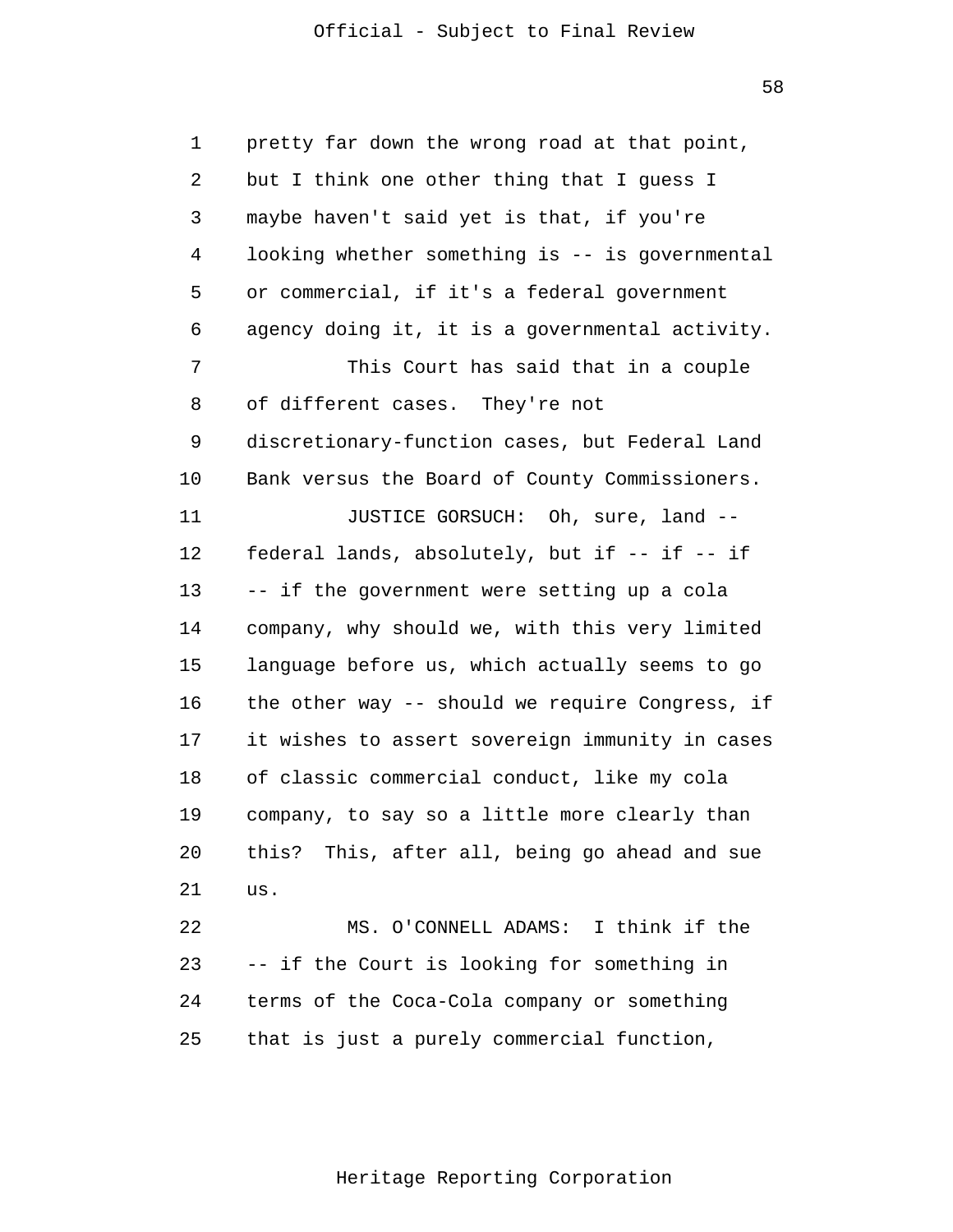59

 1 2 3 4 **5**  6 7 8 9 10 11 12 13 14 15 16 17 18 19 20 21 22 23 24 25 there may be room in prong 2 of the actual discretionary-function test for that. The discretionary-function test itself asks first whether this was an act that involved the exercise of discretion and then, second, whether it's grounded in social, economic, or political policy. So maybe the Court could say for -- JUSTICE GORSUCH: Well, no, that would be grounded in political policy, sure, but that's my whole point of my hypothetical. Congress decided that it needed another cola company in the world, we needed one for some reason, we needed another cola company in the world. So there's a political decision there, clearly, when Congress acts to create a commercial entity. MS. O'CONNELL ADAMS: Well, I guess -- JUSTICE GORSUCH: So I don't think that would solve our problem. We'd need something else, wouldn't we? MS. O'CONNELL ADAMS: In that case, I guess the -- the TVA is obviously quite different than a Coca-Cola company. Putting aside its power generation activities, as we've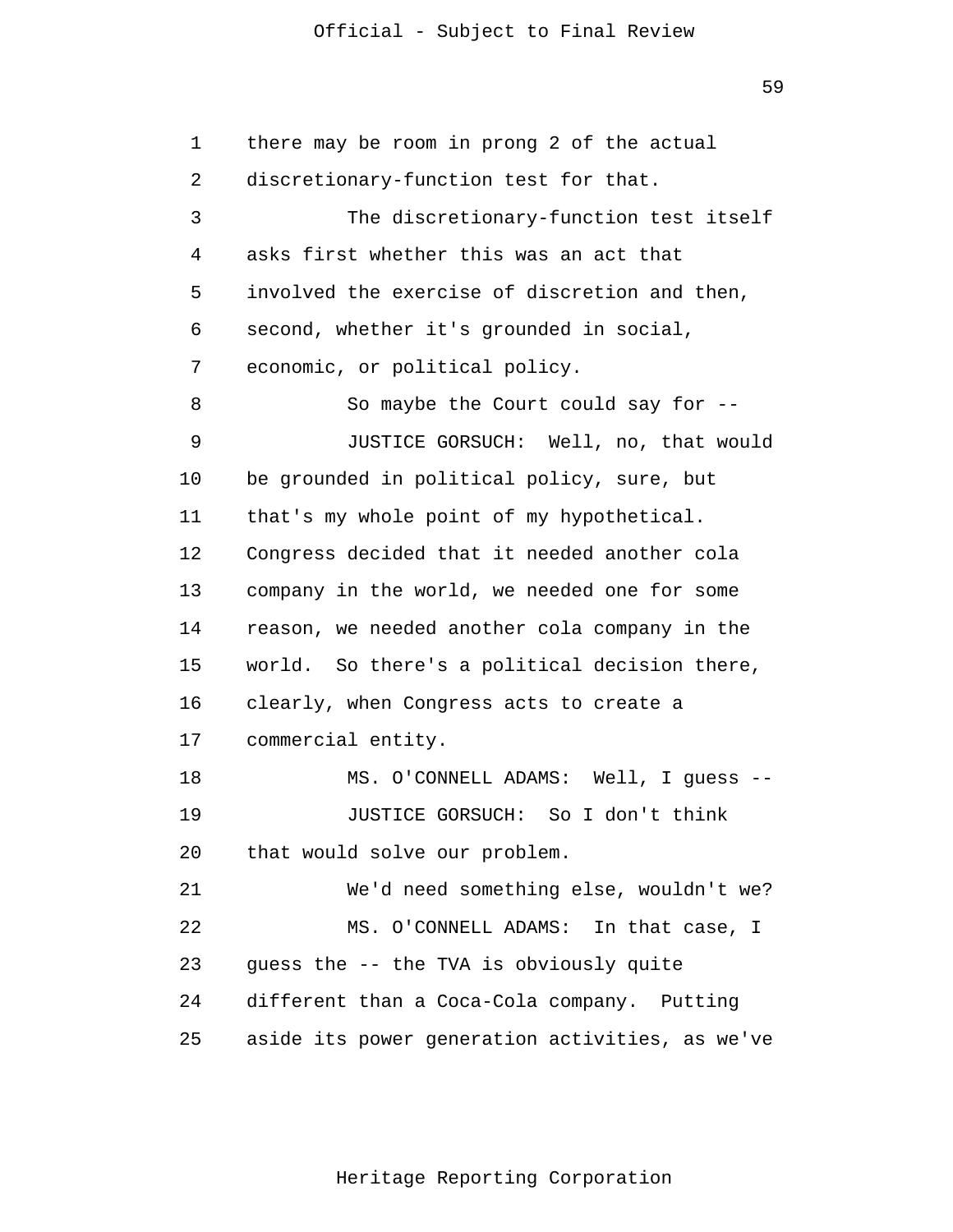| $\mathbf 1$ | talked about for -- for much of the argument,   |
|-------------|-------------------------------------------------|
| 2           | TVA also operates a system of dams on the       |
| 3           | Tennessee River that often involved --          |
| 4           | JUSTICE GORSUCH:<br>Now you're just             |
| 5           | fighting the hypothetical. I understand you     |
| 6           | disagree with the hypothetical. But, in that    |
| 7           | hypothetical, shouldn't we ask Congress to be a |
| 8           | little clearer if it wants to provide immunity  |
| 9           | and allow -- I mean, actually, what we're       |
| 10          | talking about is allowing a commercial entity   |
| 11          | to externalize its costs, to the victims of its |
| 12          | negligence, have to bear the cost, rather than  |
| 13          | internalize the cost like every other           |
| 14          | commercial operator has to bear its costs of    |
| 15          | negligence.                                     |
| 16          | MS. O'CONNELL ADAMS: Well --                    |
| 17          | JUSTICE GORSUCH: That's quite an                |
| 18          | extraordinary thing you're asking for, isn't    |
| 19          | it?                                             |
| 20          | MS. O'CONNELL ADAMS: I -- I'm not               |
| 21          | sure it is. This -- again, this is a            |
| 22          | government agency that was created to do lots   |
| 23          | of things to bring prosperity to the Tennessee  |
| 24          | Valley during the Great Depression, and one of  |
| 25          | those was to bring power and electricity to the |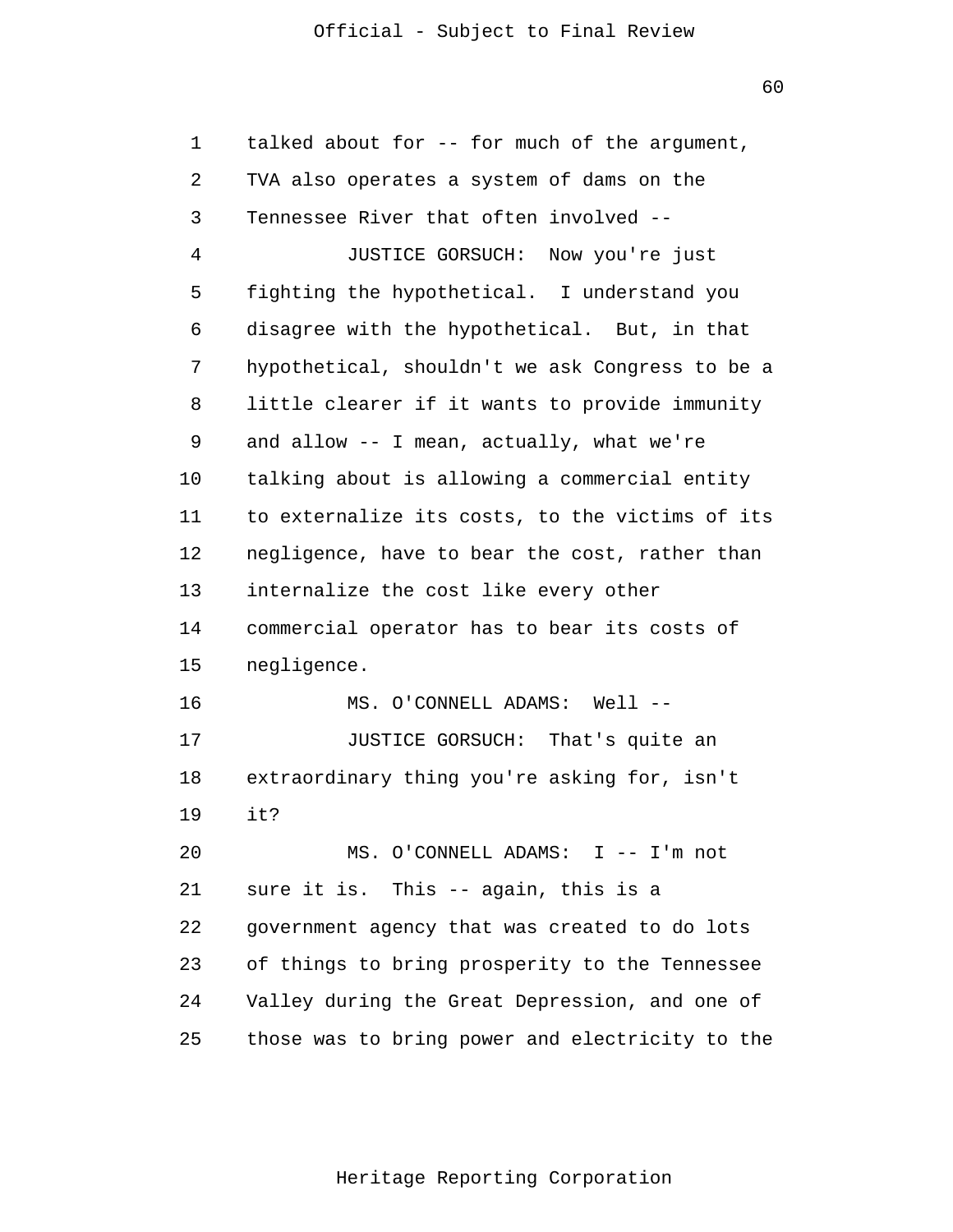| 1              | region.                                         |
|----------------|-------------------------------------------------|
| $\overline{a}$ | It's actually statutorily mandated              |
| 3              | that it offer power to the -- to the residents  |
| 4              | of the Tennessee Valley at the lowest cost      |
| 5              | feasible. So if -- you know, if the idea is,    |
| 6              | well, this is just a typical power company, it  |
| 7              | should internalize its costs and just raise     |
| 8              | rates, that -- that may even be inconsistent    |
| 9              | with the $-$                                    |
| 10             | CHIEF JUSTICE ROBERTS: So you're                |
| 11             | saying lowest cost feasible means, to the       |
| 12             | extent you can deprive individuals harmed by    |
| 13             | their activities, purely commercial activities, |
| 14             | that that counts in trying to keep the costs    |
| 15             | low?                                            |
| 16             | MS. O'CONNELL ADAMS: I mean, I think            |
| 17             | that's an argument. We haven't really rolled    |
| 18             | out that argument, but it is an argument that's |
| 19             | in the statute. And -- and, again, I would      |
| 20             | just $-$                                        |
| 21             | CHIEF JUSTICE ROBERTS: Well, I'm not            |
| 22             | sure you haven't rolled it out. The idea that   |
| 23             | -- that someone who's harmed, who would         |
| 24             | otherwise get a recovery from a private entity, |
| 25             | but because of the immunity doesn't, I thought  |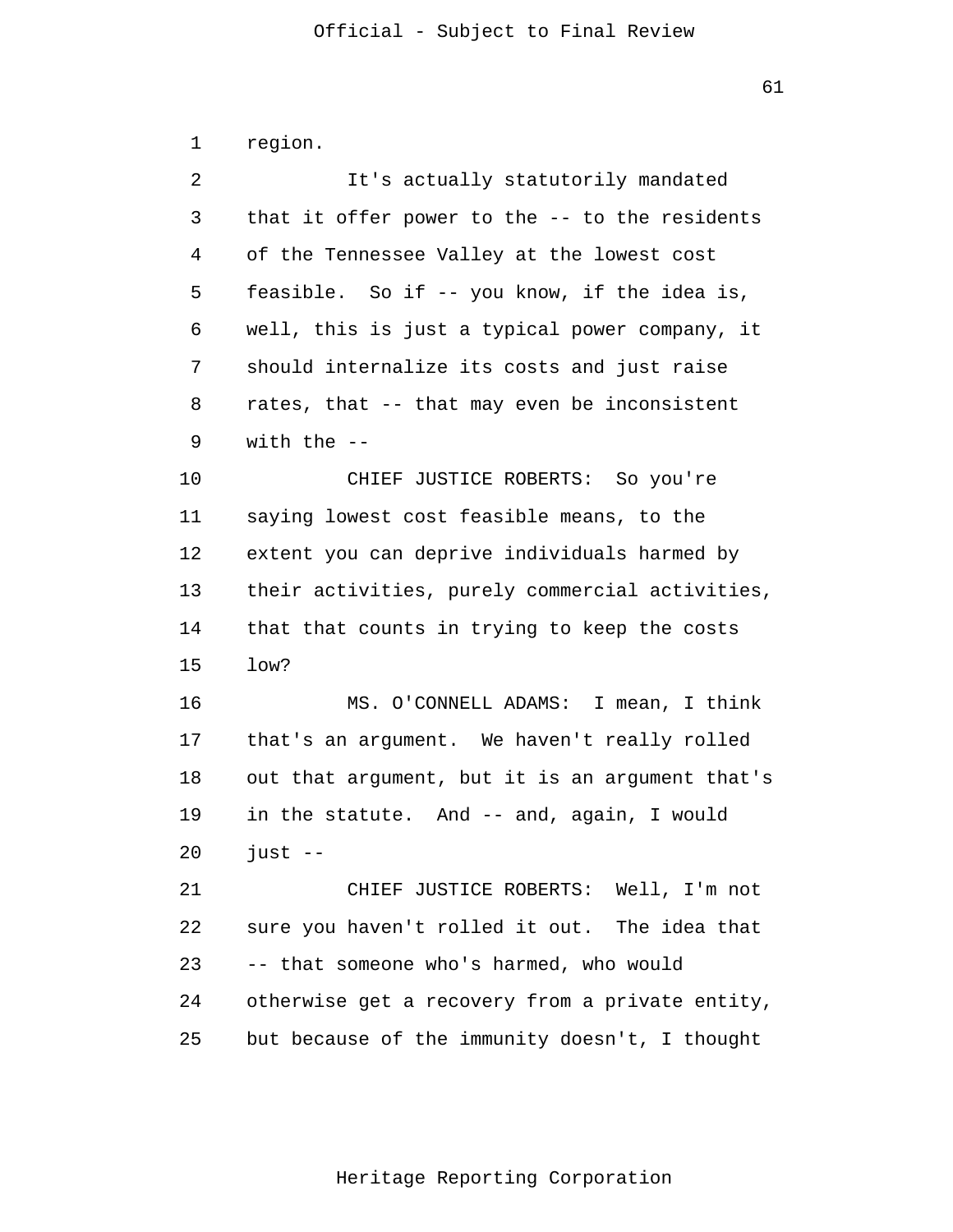1 2 3 that was the basic idea. It interferes with the governmental function to make them pay tort damages.

 4 **5**  $\overline{6}$  7 8 9 10 MS. O'CONNELL ADAMS: Well, yeah, perhaps that's right. Maybe that's just an additional way of saying that it's inconsistent with the statutory scheme to -- to have TVA paying out damages claims and having the -- the -- the court second-guess the discretionary decisions that TVA is making.

> 11 12 13 JUSTICE KAVANAUGH: But the -- you're trying to fold the discretionary-function exception into the second part of Burr.

 14 15 16 17 18 19 20 21 22 23 But is it really the case -- I guess one response would be is it really the case that you need this broad discretionary-function exception in all these kinds of hypothetical cases that have been raised in order to avoid a grave interference for the governmental function, which seems like a high bar set forth in Burr? MS. O'CONNELL ADAMS: Yes. I mean, we -- again, we think that whether to recognize a

 24 discretionary-function exception is like what

 25 you're applying -- and Burr is not like a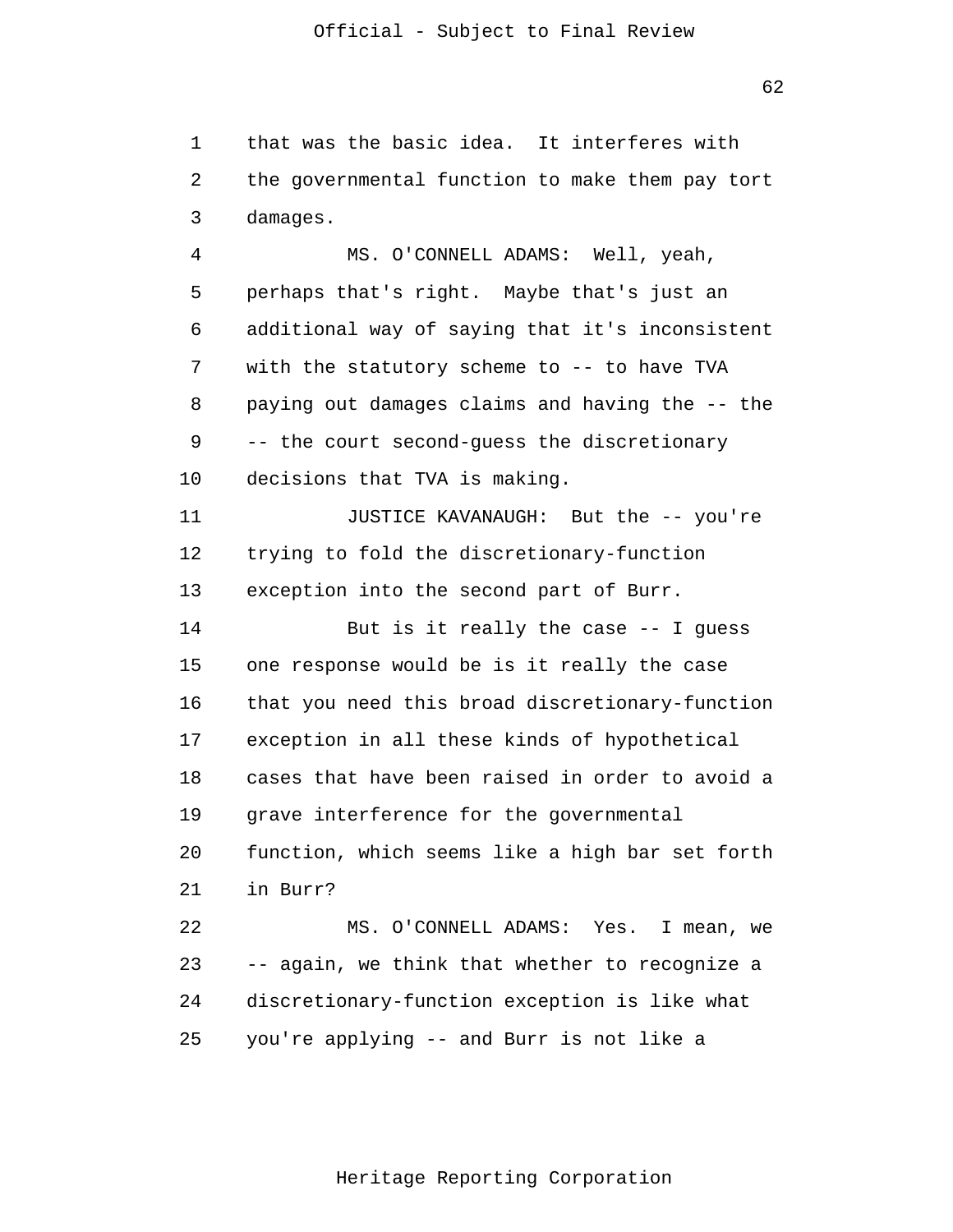| 1  | It's describing general<br>codified statute.    |
|----|-------------------------------------------------|
| 2  | categories of claims that may be excluded from  |
| 3  | a sue-and-be-sued clause even though Congress   |
| 4  | has said the agency could be sued.              |
| 5  | And -- and this is a category of                |
| 6  | claims that we think, anything involving the    |
| 7  | exercise of discretion, if you permitted suits  |
| 8  | allowing that, that it would interfere with the |
| 9  | agency's function.                              |
| 10 | So I think that's what we're asking             |
| 11 | for here, is for the Court to say that, under   |
| 12 | Burr, TVA gets discretionary-function immunity. |
| 13 | And then, in any individual case, you could     |
| 14 | apply the discretionary-function test to see if |
| 15 | the facts of the case meet that                 |
| 16 | well-established immunity.                      |
| 17 | JUSTICE KAGAN: Just on the facts of             |
| 18 | this case, why would allowing a negligence suit |
| 19 | to proceed interfere with important government  |
| 20 | functions?                                      |
| 21 | MS. O'CONNELL ADAMS: May I answer?              |
| 22 | CHIEF JUSTICE ROBERTS: Sure.                    |
| 23 | MS. O'CONNELL ADAMS: It's -- on the             |
| 24 | facts of this case, you know, the Petitioners   |
| 25 | say, well, TVA could continue operating the     |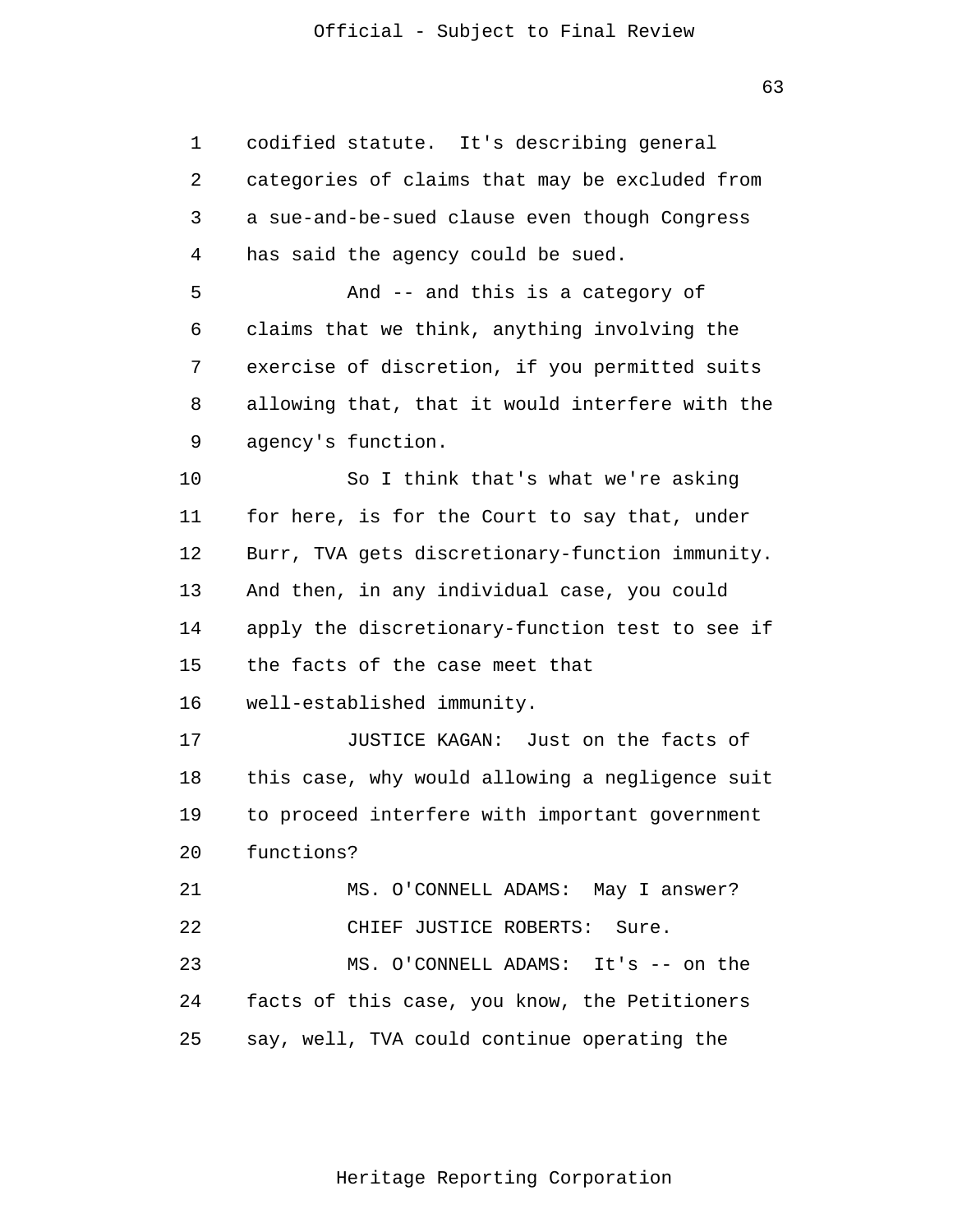64

| 1  | next day, even if they're required to pay out     |
|----|---------------------------------------------------|
| 2  | damages to this particular plaintiff. But Burr    |
| 3  | is not set up to be a case-by-case test.          |
| 4  | It's looking for categories of cases              |
| 5  | that should be excluded, just like paying out     |
| 6  | damages to one individual person whose crops      |
| 7  | were destroyed by water that was let out of the   |
| 8  | reservoir wouldn't be a big deal, but, as a       |
| 9  | category of cases, those would interfere with     |
| 10 | the government's functions.                       |
| 11 | CHIEF JUSTICE ROBERTS:<br>Thank you,              |
| 12 | Ms. Adams.                                        |
| 13 | Mr. Rouse, you have four minutes                  |
| 14 | remaining.                                        |
| 15 | REBUTTAL ARGUMENT OF FRANKLIN TAYLOR              |
| 16 | ROUSE ON BEHALF OF THE PETITIONERS                |
| 17 | The FTCA and discretionary<br>MR. ROUSE:          |
| 18 | function analysis just don't apply to Tennessee   |
| 19 | Valley Authority. Congress hasn't given the       |
| 20 | Tennessee Valley Authority that immunity.<br>It's |
| 21 | just said the Tennessee Valley Authority may be   |
| 22 | sued, period.                                     |
| 23 | And so, if the TVA's going to get any             |
| 24 | immunity at all, it's going to have to meet       |
| 25 | this Court's test. It's going to have to          |
|    |                                                   |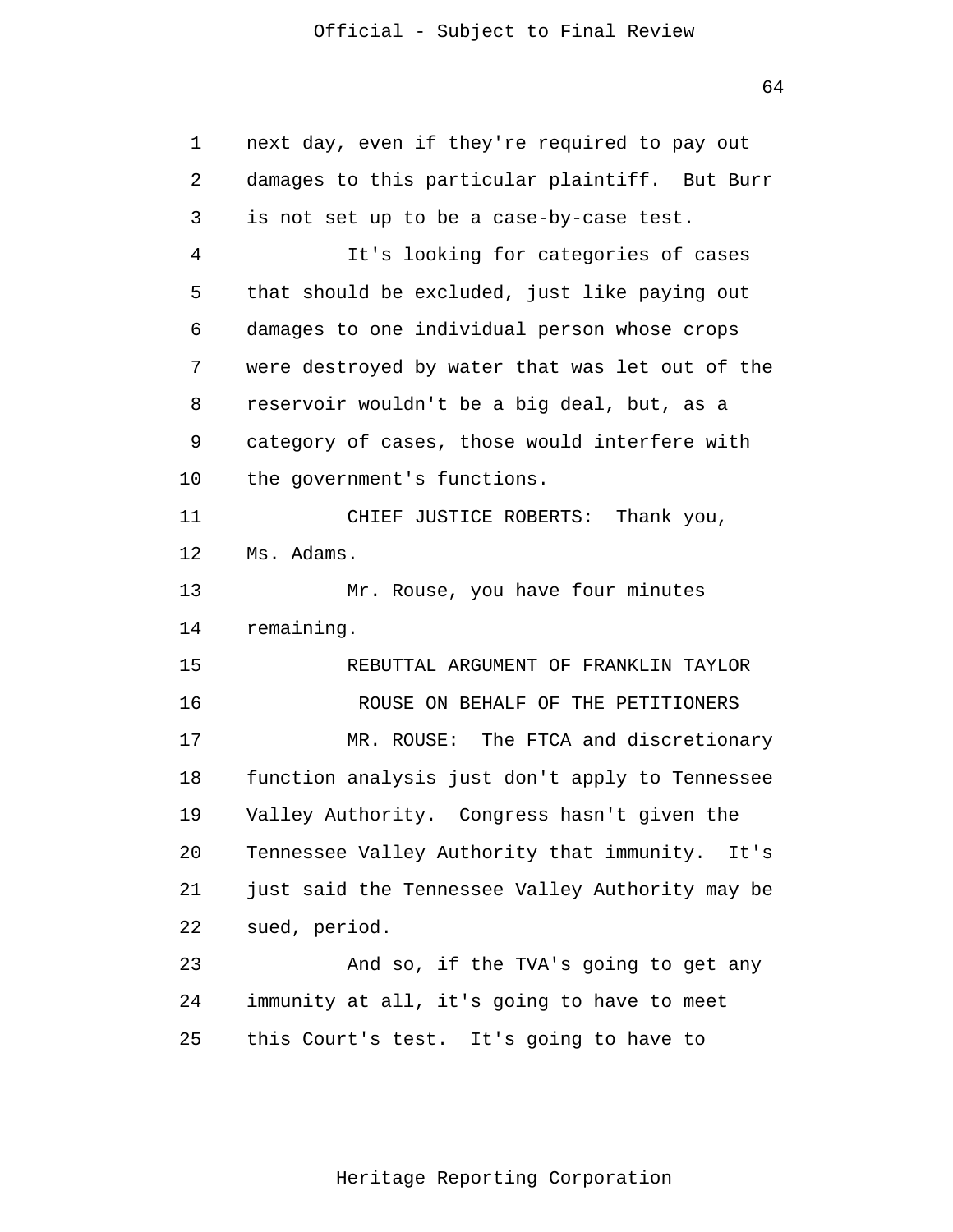$65$ 

| $\mathbf 1$ | clearly show one of the three things that this  |
|-------------|-------------------------------------------------|
| 2           | Court has said is required.                     |
| 3           | It hasn't done that. It didn't do it            |
| 4           | below and it's not doing it now.                |
| 5           | It's instead just trying to smuggle in          |
| 6           | the discretionary analysis under Burr's         |
| 7           | constitutional scheme language. It's trying to  |
| 8           | say, no, it would violate separation of powers. |
| 9           | But that's not violation of separation          |
| 10          | Not here. Nothing here would<br>of powers.      |
| 11          | prevent the Executive Branch from accomplishing |
| 12          | its constitutionally-assigned functions or      |
| 13          | would be the Judiciary's impermissible trespass |
| 14          | upon the Executive or an undertaking --         |
| 15          | JUSTICE BREYER: What about the other            |
| 16          | sentence in Prosser: "For example, activities   |
| 17          | of police or firefighters, though tortious, are |
| 18          | usually considered governmental, in the sense   |
| 19          | that they involve the kind of power expected of |
| 20          | government, even if its exercise in the         |
| 21          | specific case is wrongful, the city is immune   |
| 22          | as to such activities for this reason."         |
| 23          | So Prosser seems to distinguish                 |
| 24          | between what's commercial and what's basically  |
| 25          | governmental.                                   |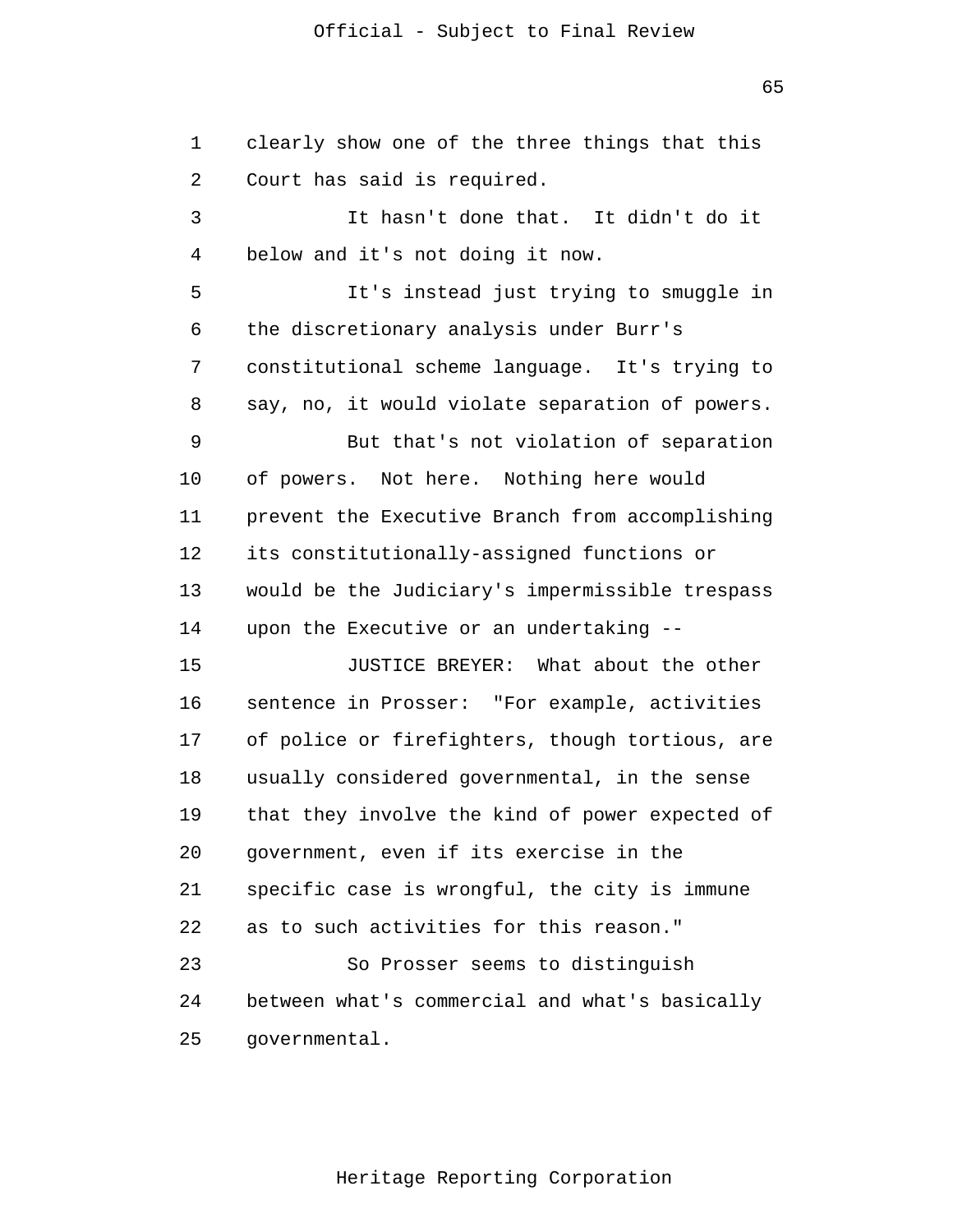1 2 3 4 **5**  $\overline{6}$  7 8 9 10 11 12 13 14 15 16 17 18 19 20 21 22 23 24 25 Now they're legislating in Congress against that background. The words are rather unclear. Why don't we assume it picks up that background, which is where Justice Alito started? MR. ROUSE: That -- there is certainly a distinction between governmental work, deciding where to put a dam up, and running new power lines across a line, lifting one up out of the water. There is certainly a distinction in that. Burr accounts for them. Burr accounts for the policy decisions, whether commercial, governmental, or not, it just accounts for the policy decisions that those can be immune, that those should be immune, that it is necessary in some circumstances to give immunity for policy decisions that -- that contemplate social, economic, or political decisions. That all exists under Burr. But commercial conduct here that is not grounded in any of those things is not protected. It has not been protected by Congress. And the Court shouldn't do it again here. If there are no further questions,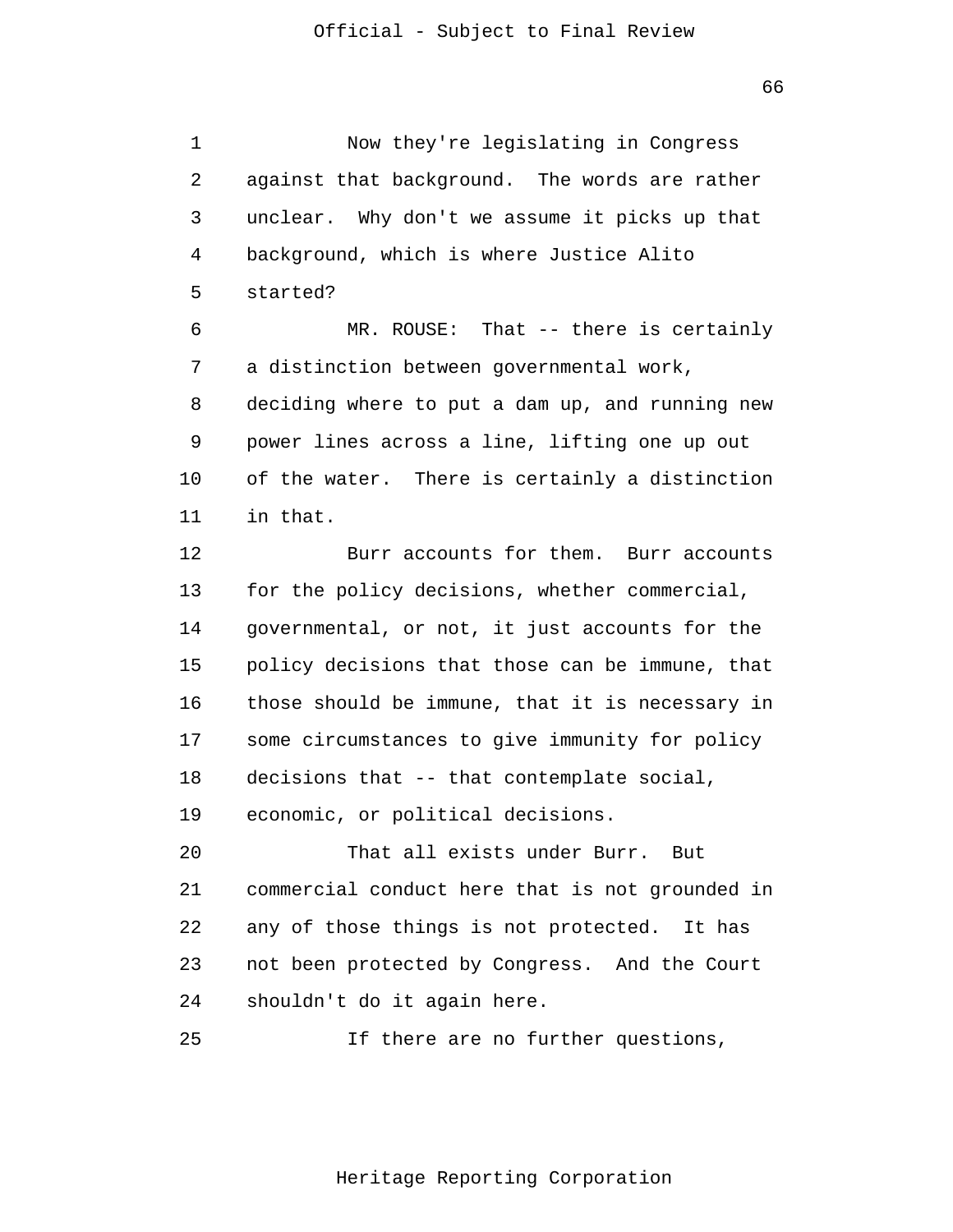```
 1 
             2 
             3 
             4 
             5 
\overline{6} 7
 8
 9
            10
            11
            12
            13
            14
            15
            16
            17
            18
            19
            20
            21
            22
            23
            24
            25
                 thank you for your time. 
                         CHIEF JUSTICE ROBERTS: Thank you, 
                 counsel. The case is submitted. 
                         (Whereupon, at 11:06 a.m., the case 
                was submitted.)
```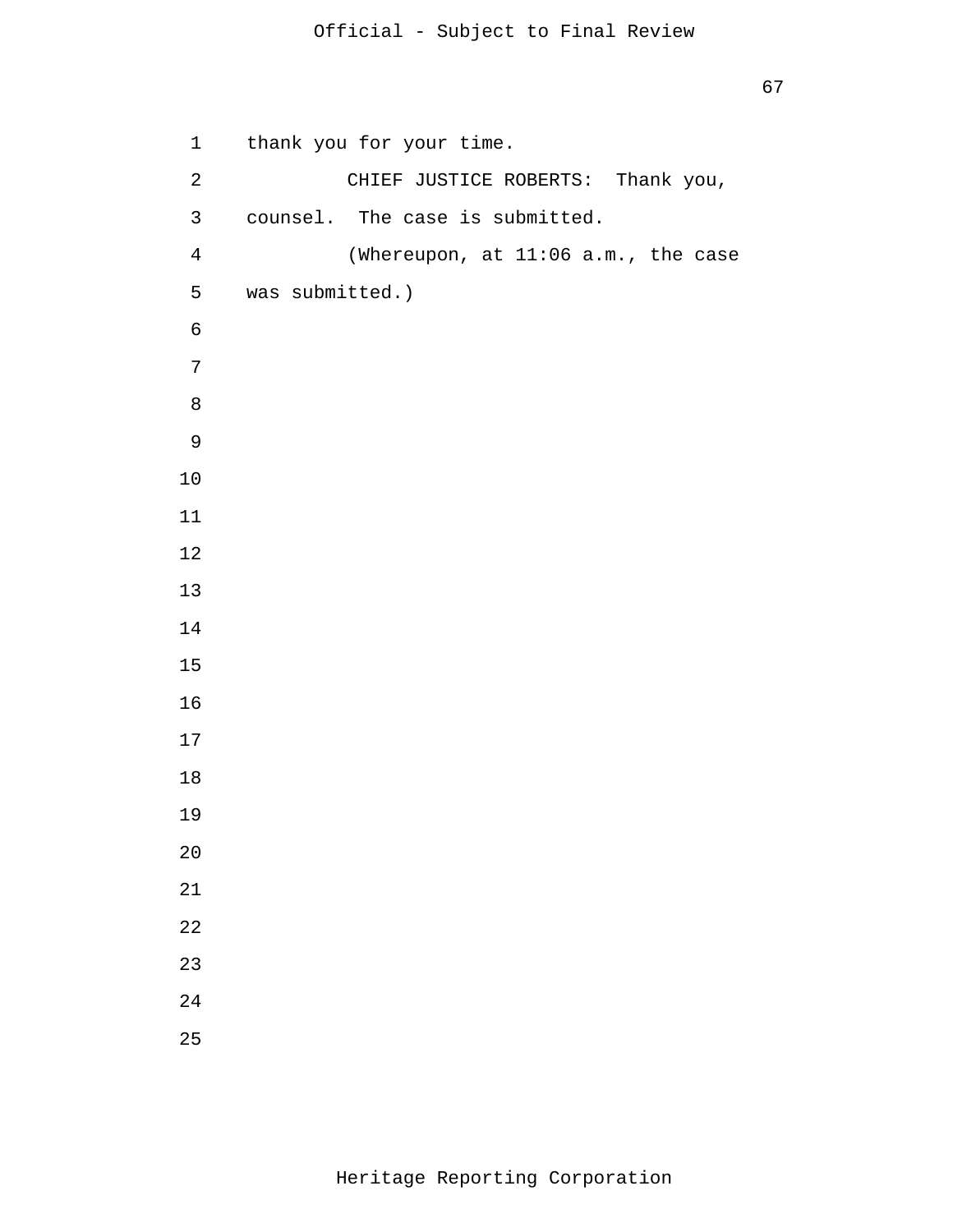|                                                          | 18,21 35:3 36:13,22 37:9,13,18,22   | argument [26] 1:14 2:2,5,8 3:4,7 7:                  | <b>bring</b> [8] 21:6,10 34:2 |
|----------------------------------------------------------|-------------------------------------|------------------------------------------------------|-------------------------------|
| 1                                                        | 38:16,24 39:7,9 40:22,25 41:15      | 7, 13, 14 8: 11 10: 24 11: 17 23: 23                 | 47:6 60:23.25                 |
| $1$ [2] $13:6,8$                                         |                                     | 24:8 29:8 36:15 40:10,18 56:10,                      |                               |
| 10 [1] 26:2                                              | 42:3,9,13,15 43:16,25 44:3,7,22     |                                                      | <b>bringing</b> [1] 43:20     |
| 10:06 [2] 1:15 3:2                                       | 45:20 46:18 47:7,17 48:7 49:9,22    | 11,20 60:1 61:17,18,18 64:15                         | broad [4] 20:7 29:17 3        |
| 100 [1] 7:25                                             | 50:3,8,15 51:9 52:2,6,17 53:11,14   | arguments [1] 10:10                                  | <b>broader</b> [1] 30:21      |
| 1053 [1] 52:21                                           | 54:5,7,12,21 55:5,8,17,25 56:11,    | arise [1] 57:11                                      | brought [5] 31:19 32:9        |
| 11:06 [1] 67:4                                           | 21 57:1,9,25 58:22 59:18,22 60:     | <b>around</b> [1] 22:5                               | 45:21                         |
| 118 [1] 18:21                                            | 16,20 61:16 62:4,22 63:21,23 64:    | articulate [1] 23:6                                  | buckets [1] 46:20             |
|                                                          | 12                                  | aside [2] 5:10 59:25                                 | build [3] 10:5 18:14 41       |
| 12(b)(1 [1] 24:20                                        | additional [2] 32:8 62:6            | asks [3] 8:19 50:17 59:4                             | <b>building</b> [2] 10:6,10   |
| 14 [1] 1:11                                              | addressing [1] 11:24                | <b>assert</b> [2] <b>32:18 58:17</b>                 | burden [1] 13:13              |
| 17-1201 [1] 3:4                                          | Administration [1] 50:24            | asserting [1] 35:22                                  | <b>Bureau</b> [1] 43:3        |
| 1930s [1] 41:7                                           | affect [1] 26:11                    | assertion [1] 23:23                                  | Burr [84] 4:25 5:5,22 6       |
| 1942 [1] 35:5                                            | affidavit [1] 24:22                 | asserts [1] 32:24                                    | $9:1,14,19,24$ 10:3,18,       |
| 1994 [1] 11:21                                           | agencies [13] 7:25 31:19,22 33:2,   | <b>Assistant [2] 1:20 15:9</b>                       | 18,25 13:1 15:24 16:9         |
| $\mathbf 2$                                              | 6 39:14 41:18 43:1 45:3,11,12,22    | assume [4] 18:14 19:7 56:9 66:3                      | 12 19:14 20:21 23:2,4         |
| 2 [5] 13:7,9 48:8 55:24 59:1                             | 46:6                                | Attorney [1] 35:9                                    | 12 25:5, 16, 22 26: 22, 2     |
| 2019 [1] 1:11                                            | agency [14] 29:15 35:5 40:6,10 44:  | Attorney's [1] 35:9                                  | 25 28:11, 13, 22 29:12        |
|                                                          | 10,17 45:24 47:23 50:23 51:3 54:    | AUTHORITY [8] 1:6 3:5,12 35:6                        | 23,24 49:7,10,12,15,2         |
| 2680(a [1] 52:11                                         | 15 58:6 60:22 63:4                  | 44:17 64:19,20,21                                    | 16, 17, 17, 20, 22 53: 24,    |
| 29 [1] 2:7                                               | agency's [1] 63:9                   | authorized [2] 30:19 41:4                            | 13,22,23 55:8,12,18,2         |
| 3                                                        | agree [3] 19:11 27:2 54:9           | avoid [2] 6:6 62:18                                  | 57:2,16 62:13,21,25 6         |
| $3$ [1] $2:4$                                            | agreeing [2] 18:9 26:21             | away [1] 25:25                                       | 66:12,12,20                   |
| 30 [1] 25:25                                             | ahead [3] 17:19 40:17 58:20         |                                                      | <b>Burr's [2] 24:6 65:6</b>   |
| 306 [1] 18:20                                            | <b>Airlines</b> [1] 14:23           | B                                                    | business [7] 15:17,18         |
|                                                          | Alabama [1] 1:18                    | back [8] 18:1 21:4 26:18 27:5 34:                    | 30:13.17 31:4                 |
| $\overline{\mathbf{4}}$                                  | ALITO [17] 5:20 6:10,22 15:7 16:    | 18 35:4 39:10 43:7                                   | businesses [1] 30:12          |
| 42 [1] 34:23                                             |                                     | background [2] 66:2,4                                |                               |
|                                                          | 20 17:17,19 18:7 20:9 30:2 40:13,   | backup [1] 56:19                                     | buy [1] 26:4                  |
| 6                                                        | 17,23 41:10 57:7,13 66:4            | <b>Bank</b> [1] 58:10                                | C                             |
| 64 [1] 2:10                                              | allow [4] 38:9 56:2 57:5 60:9       | <b>banks</b> [1] 22:1                                | cabins [1] 55:15              |
| A                                                        | allowed [3] 23:21 29:16 50:19       | bar [4] 14:1,13 48:25 62:20                          | cable [1] 4:20                |
|                                                          | allowing [4] 5:11 60:10 63:8,18     | <b>based</b> [1] 10:24                               | calculations [1] 21:9         |
| a.m [3] 1:15 3:2 67:4                                    | already [1] 35:16                   | <b>basic</b> [2] 43:23 62:1                          | calls [1] 3:19                |
| ability [3] 26:11 28:18 35:20                            | amenable [1] 28:15                  | basically [3] 4:3 40:13 65:24                        | came [2] 1:13 9:17            |
| able [1] 22:3                                            | amounts [2] 52:1,2                  | basis [8] 6:23,24 7:1,17 12:11 51:                   | car [1] 48:6                  |
| above-entitled [1] 1:13                                  | analysis [6] 8:20 11:25 12:2,9 64:  | 155:19 56:6                                          | care [1] 45:24                |
| abrogate [1] 51:17                                       | 18 65:6                             | bear [2] 60:12.14                                    | carried [1] 51:14             |
| absolutely [7] 17:6 18:3 20:18 21:                       | analyzed [2] 28:2 50:25             | beginning [1] 10:15                                  | carved [1] 20:15              |
| 20 22:24 29:14 58:12                                     | animating [1] 13:25                 | begins [2] 5:6 10:19                                 | Case [52] 3:4 6:1 7:7 8       |
| accomplishes [1] 17:11                                   | ANN [3] 1:20 2:6 29:8               | behalf [8] 1:19,22 2:4,7,10 3:8 29:                  | 6,7,8,16,17 10:17 12:         |
| accomplishing [1] 65:11                                  | another [4] 33:19 51:16 59:12,14    | 9 64:16                                              | 17:7 18:19,21 19:6 20         |
| account [1] 16:11                                        | answer [4] 25:18 28:4 51:5 63:21    |                                                      | 10 27:17 28:2 36:19 3         |
| <b>accounts</b> [6] <b>19:14 23:</b> 9,12 <b>66:12</b> , | anybody [2] 34:3 47:10              | believe [4] 8:13 12:19 16:10 20:19<br>below [1] 65:4 |                               |
| 12,14                                                    | anytime [1] 22:11                   |                                                      | 40:5 44:19 47:19 48:1         |
| across [1] 66:9                                          | appeals [2] 24:13 49:8              | between [13] 23:4 28:6 31:13 39:                     | 13,16 50:12,12,20,21          |
| Act [30] 3:13,14,17 5:3 7:19 8:15,                       | <b>APPEARANCES [1] 1:17</b>         | 11, 18 40:1 41:3 53:20 54:25 55:4                    | 15 63:13,15,18,24 65:         |
| 16 11:11 14:15,17,20 15:23 26:20,                        | application [2] 24:11 56:3          | 57:18 65:24 66:7                                     | case-by-case [10] 5:2         |
| 24 29:22 31:3,18 32:5,17,23 34:                          | applied [3] 50:2,9 55:18            | big [6] $9:15,16,18$ 23:3,6 64:8                     | 17 12:1,9,11 55:19 56         |
| 11 41:11 42:10,18 44:14 45:23 46:                        | applies [8] 5:22 11:5 27:20,25 28:  | bit [6] 25:15 34:23 41:25 42:7 56:9                  | cases [13] 8:7 13:19 1        |
| 4 51:15,17 59:4                                          | 20 48:24 52:12 56:17                | 57:15                                                | 18 56:2,6 58:8,9,17 6         |
| acting [1] 27:10                                         | apply [13] 9:1 11:11 20:1 26:22 27: | <b>Board</b> [1] 58:10                               | cast [1] 5:10                 |
| action [6] 21:6,10,13 22:16 47:23,                       | 8 28:22,23 36:10 39:24 48:22 57:    | <b>body</b> [2] 7:21 9:9                             | categorical [2] 6:24 5        |
| 25                                                       | 16 63:14 64:18                      | <b>borrow</b> [1] <b>51:11</b>                       | categories [5] 6:2 29:        |
| activities [16] 15:16,21 17:13 32:                       | applying [4] 16:23 17:2 53:22 62:   | both [5] 11:20 12:8,10 31:4 39:13                    | 264:4                         |
| 12 39:11, 19 40:2 41:4 55:1 57:10,                       | 25                                  | <b>bothers</b> [1] 15:7                              | category [8] 50:18 54:        |
| 11 59:25 61:13,13 65:16,22                               | appreciate [1] 56:24                | branch [3] 23:12 37:3 65:11                          | 3,6,7 63:5 64:9               |
| activity [4] 3:23 19:25 38:22 58:6                       | appropriate [1] 38:14               | branches $[1]$ 26:5                                  | cause [1] 50:13               |
| <b>acts</b> [1] 59:16                                    | appropriations [2] 17:12 26:7       | <b>BREYER</b> [21] <b>7:12 8:22,25 9:13</b>          | <b>central</b> [1] 10:17      |
|                                                          | area [3] 20:25 41:8 54:20           | 10:3 12:13 26:18 27:1,4,19 36:11                     | <b>cert</b> [1] 48:9          |
| actual [2] 47:4 59:1                                     | areas [1] 14:20                     | 43:6,17 44:2,6,20,23 52:16,19 53:                    | certain [4] 21:19 35:18       |
| actually [10] 8:14 14:22 18:18 25:                       | aren't [1] 42:7                     | 13 65:15                                             | 24                            |
| 15 30:8 39:25 44:15 58:15 60:9                           |                                     | <b>Breyer's [1] 11:24</b>                            | certainly [5] 5:2 6:11        |
|                                                          |                                     |                                                      |                               |
| 61:2<br>ADAMS [80] 1:20 2:6 29:7,8,10 31:                | argue [1] 56:1<br>argued [1] 27:17  | brief [3] 33:3 34:23 37:14                           | 10                            |

**38:**16,24 **39:**7,9 **40:**22,25 **41:**15 **10:06** [2] **1:**15 **3:**2 **50:**3,8,15 **51:**9 **52:**2,6,17 **53:**11,14 **arguments** [1] **10:**10 **broader** [1] **30:**<sup>21</sup> **1053** [1] **52:**21 21 **57:**1,9,25 **58:**22 **59:**18,22 **60: around** [1] **22:**5 **45:**<sup>21</sup> **11:06** [1] **67:**4 16,20 **61:**16 **62:**4,22 **63:**21,23 **64: articulate** [1] **23:**6 **buckets** [1] **46:**<sup>20</sup> **17-1201** [1] **3:**4 **Administration** [1] **50:**24 **asserting** [1] **35:**22 **Bureau** [1] **43:**<sup>3</sup> **agency's** [1] **63:**9 **1 1 1 18:20 Alternatives in the property of the Bill <b>B**<br>111:18 **back** [8] **18:1 21:4 26:18 27:5 34: business** [7] **15:**17,18,19 27:10 **ALITO** [17] **5:**20 **6:**10,22 **15:**7 **16:**  17,23 **41:**10 **57:**7,13 **66:**4 **allow** [4] **38:**9 **56:**2 **57:**5 **60:**9 **allowed** [3] **23:**21 **29:**16 **50:**19 **acting** [1] **27:**10 **apply** [13] **9:**1 **11:**11 **20:**1 **26:**22 **27: Board** [1] **58:**10 **cast** [1] **5:**<sup>10</sup>

**back** [8] **18:**1 **21:**4 **26:**18 **27:**5 **34:**  18 **35:**4 **39:**10 **43:**7 **42** [1] **34:**23 20 **17:**17,19 **18:**7 **20:**9 **30:**2 **40:**13, **background** [2] **66:**2,4 **buy** [1] **26:**<sup>4</sup> **backup** [1] **56:**19 **Bank** [1] **58:**10 **banks** [1] **22:**1 **A allowing** [4] **5:**11 **60:**10 **63:**8,18 **bar** [4] **14:**1,13 **48:**25 **62:**20 **cable** [1] **4:**<sup>20</sup> **able** [1] **22:**3 **amounts** [2] **52:**1,2 **basically** [3] **4:**3 **40:**13 **65:**24 **came** [2] **1:**13 **9:**<sup>17</sup> **basis** [8] **6:**23,24 **7:1,17 12:11 51: car** [1] **48:**6<br>1 **55:19 56:**6 **accomplishes** [1] **17:**11 **ANN** [3] **1:**20 **2:**6 **29:**8 **begins** [2] **5:**6 **10:**19 **Case** [52] **3:**4 **6:**1 **7:**7 **8:**2,2 **9:**1,1,5, **accomplishing** [1] **65:**11 **another** [4] **33:**19 **51:**16 **59:**12,14 **behalf** [8] **1:**19,22 **2:**4,7,10 **3:**8 **29:** 6,7,8,16,17 **10:**17 **12:**24 **15:**8 **16:**<sup>6</sup> **account 16:**<br>25:18 28:4 51:5 63:21 **believe** [4] 8:13 12:19 16:10 20:19 10 27:17 28:2 36:19 37:6,6 39:6 34:3 47:10<br>134:3 47:10<br>22:11<br>**below** [1] 65:4 12,14 **anytime** [1] **22:**11 **below** [1] **65:**4 **40:**5 **44:**19 **47:**19 **48:**10,21 **49:**5, **across across 31:13 <b>appear c between** [13] **23:4 28:6 31:13 <b>39:**  $\begin{bmatrix} 13,16 \text{ } 50:12,12,20,21 \text{ } 59:22 \text{ } 62:14, \\ 11,18 \text{ } 40:1 \text{ } 41:3 \text{ } 53:20 \text{ } 54:25 \text{ } 55:4 \end{bmatrix}$  15 **63**:13,15,18,24 **65**:21 **67:**3, **Act** [30] **3:**13,14,17 **5:**3 **7:**19 **8:**15, **APPEARANCES** [1] **1:**17 11,18 **40:**1 **41:**3 **53:**20 **54:**25 **55:**4 15 **63:**13,15,18,24 **65:**21 **67:**3,4 11 **121 16:**3<br>
16 **16:3**<br> **17** 12:1,9,11 **55:18 64:8**<br> **50**:2 9 **55:**18 **big** [6] **9:**15,16,18 **23:3,6 64:8**<br> **17** 12:1,9,11 **55:19 56:6 64:3** 122.1.1.1.2000<br>50:2,9 **55:**18 **big 69:15,16,18 23:3,6 64:8** 17 12:1,9,11 **55:19 56:6 64:3**<br>5:22 11:5 27:20.25 28: **bit** 69 25:15 34:23 41:25 42:7 **56:9 cases** [13] 8:7 13:19 19:5 41:2 **50:** 5:22 11:5 27:20,25 28: bit [6] 25:15 34:23 41:25 42:7 56:9<br>2:12 56:17 <sup>4</sup>**51:**15,17 **59:**4 20 **48:**24 **52:**12 **56:**17 **57:**15 18 **56:**2,6 **58:**8,9,17 **62:**18 **64:**4,9 **action** [6] **21:**6,10,13 **22:**16 **47:**23, 8 **28:**22,23 **36:**10 **39:**24 **48:**22 **57: body** [2] **7:**21 **9:**9 **categorical** [2] **6:**24 **56:**<sup>15</sup> 25 16 **63:**14 **64:**18 **borrow** [1] **51:**11 **categories** [5] **6:**2 **29:**16 **56:**6 **63: both** [5] **11:**20 **12:8,10 31:4 39:13 bothers** [1] **15:**7 12120 1112 **50:22 bothers** [1] **15:7 category** [8] **50:18 54:14 56:1 <b>57:**<br>11.12.10, **branch** [3] 23:12 37:3 65:11 **68:15** 23:5 64:9 <sup>11</sup>**59:**25 **61:**13,13 **65:**16,22 **appreciate** [1] **56:**24 **branch** [3] **23:**12 **37:**3 **65:**11 3,6,7 **63:**5 **64:**<sup>9</sup> **acts** [1] **59:**16 **appropriations** [2] **17:**12 **26:**7 **BREYER** [21] **7:**12 **8:**22,25 **9:**13 **central** [1] **10:**<sup>17</sup> **actual** [2] **47:**4 **59:**1 **area** [3] **20:**25 **41:**8 **54:**20 **10:**3 **12:**13 **26:**18 **27:**1,4,19 **36:**11 **cert** [1] **48:**<sup>9</sup> **actually actually actually <b>43:**6,17 **44:**2,6,20,23 **52:**16,19 **53: certain 13:**<br>**2:**7 **13:65:15 44: 14: 24 61:**2 **argue** [1] **56:**1 **Breyer's** [1] **11:**24 **certainly** [5] **5:**2 **6:**11 **19:**25 **66:**6, **ADAMSPED ADDRESS ARE:**<br> **ADDRES 19 33:3 34:23 37:14** 10<br> **ADDRES** 19 36:16 **2016 challenged** <sup>[2]</sup> 10:2 18:21

**10** [1] **26:**2 **45:**20 **46:**18 **47:**7,17 **48:**7 **49:**9,22 11,20 **60:**1 **61:**17,18,18 **64:**15 **broad** [4] **20:**7 **29:**17 **38:**20 **62:**<sup>16</sup> **100** [1] **7:**25 **54:**5,7,12,21 **55:**5,8,17,25 **56:**11, **arise** [1] **57:**11 **brought** [5] **31:**19 **32:**9,10 **42:**<sup>16</sup> **1930s** [1] **41:**7 **affect** [1] **26:**11 **assertion** [1] **23:**23 **Burr** [84] **4:**25 **5:**5,22 **6:**2 **7:**18 **8:**<sup>13</sup> **1942** [1] **35:**5 **affidavit** [1] **24:**22 **asserts** [1] **32:**24 **9:**1,14,19,24 **10:**3,18,19 **11:**25 **12: 1994** [1] **11:**21 **agencies** [13] **7:**25 **31:**19,22 **33:**2, **Assistant** [2] **1:**20 **15:**9 18,25 **13:**1 **15:**24 **16:**9,14,18 **18: 2 & 3 & 3 & 3 & 43:14 19:7 56:9 66:3** 12 19:14 20:21 23:2,4,8,12 24:10,<br> **2 2 & 2 2 (2 : 2 = 2 = 2 = 2 : 1** : 2 2 = 4 : 12 2 = 5:5,16,22 2 = 2 : 22 = 27:17,20, **29:15 35:5 40:6,10 <b>44: Attorney** [1] **35:9** 12 **12 25:5,16,22 <b>26:22,22 27:17,20,** 29:15 **46:** 25:348 **<sup>2019</sup>**[1] **1:**11 **agency** [14] **29:**15 **35:**5 **40:**6,10 **44: Attorney's** [1] **35:**9 25 **28:**11,13,22 **29:**12 **39:**21,25 **48: 26811 10,12,15,21 10,12,15,21 10,17 11,14,6,**<br>122 **63:**4 **45:25 <b>44:17 64:19.20.21 10,17,17,20.22 <b>53:24.25.25 54:10** 16,17,17,20,22 **53:**24,25,25 **54:**10, 13,22,23 **55:**8,12,18,24 **56:**3,5,15 **3 agree** [3] **19:**11 **27:**2 **54:**9 **avoid** [2] **6:**6 **62:**18 **57:**2,16 **62:**13,21,25 **63:**12 **64:**<sup>2</sup> **30:**13,17 **31:**4 **businesses** [1] **30:**12

**bring** [8] **21:**6,10 **34:**2 **41:**7 **46:**17

**C cabins** [1] **55:**15

2,5,9,17,25 **32:**2,15 **33:**15 **34:**4,9, **arguing** [2] **37:**14,15 **briefs** [1] **36:**16 **challenged** [2] **10:**2 **18:**<sup>21</sup>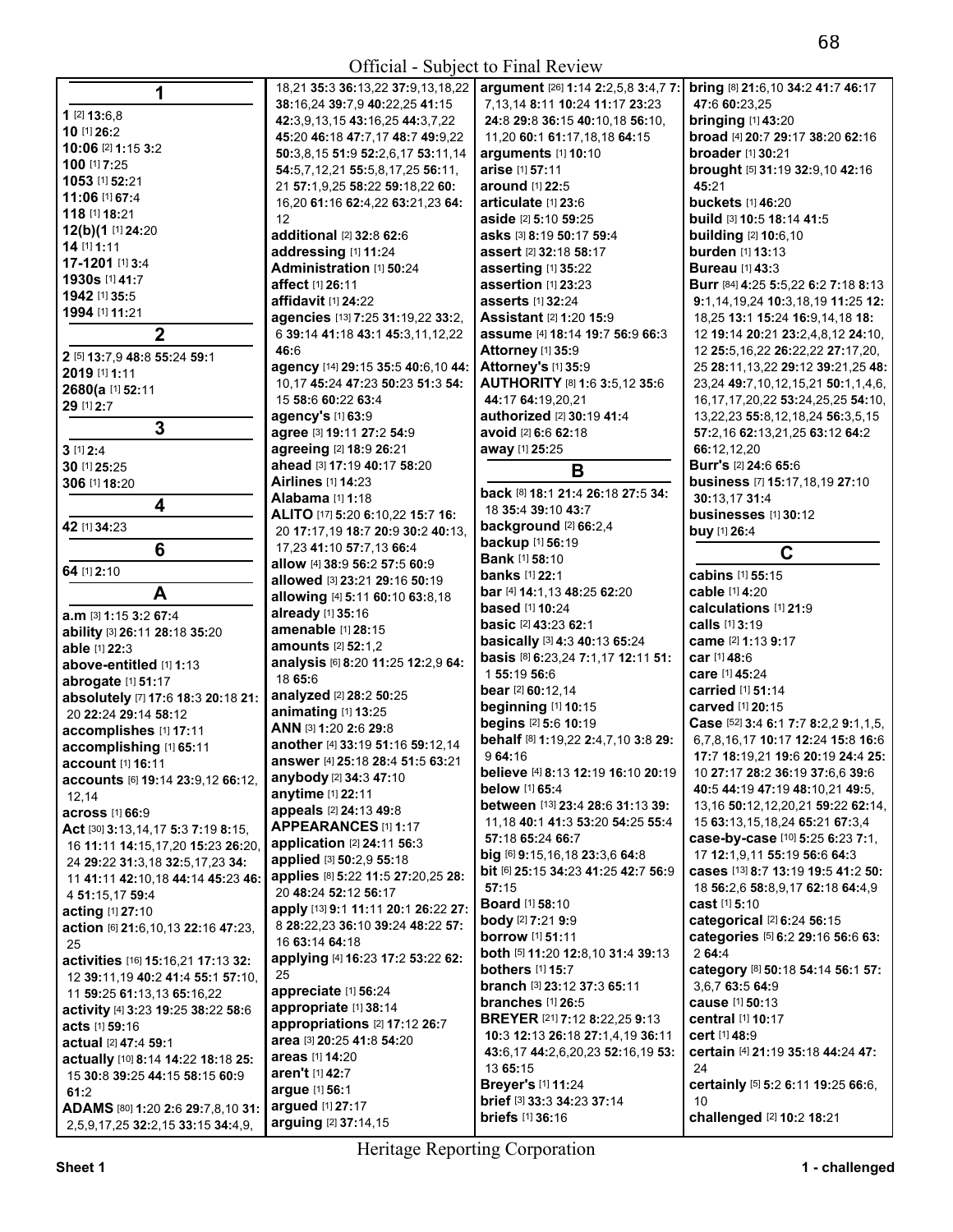| chance [1] 15:9                           | concerned [3] 12:20 17:15 35:14           | Court's [6] 11:20,23 20:5 39:20 41: | differently [2] 10:23 54:2            |
|-------------------------------------------|-------------------------------------------|-------------------------------------|---------------------------------------|
| change [1] 4:14                           | concerns [2] 13:25 16:12                  | 1 64:25                             | difficult [1] 8:6                     |
| charged [1] 52:24                         | conclude [2] 49:18,25                     | courts [6] 5:19 25:4 27:13 35:23    | difficulty [1] 16:21                  |
| CHIEF [21] 3:3,9 4:17 19:20 20:10,        | conclusion [1] 28:13                      | 36:537:1                            | disagree [3] 27:20,21 60:6            |
|                                           |                                           |                                     |                                       |
| 17,22 21:16,21 22:9 29:5,10 36:           | conduct [19] 4:9,15,19 6:12 8:17,         | covered [2] 20:24 40:21             | disavow [1] 55:22                     |
| 13 37:4,13 48:1 61:10,21 63:22            | 20 10:2 18:21 23:11,11 24:5,23            | create [3] 38:6 43:4 59:16          | discretion [9] 30:22 35:21 44:19      |
| 64:11 67:2                                | 25:19 26:9,10,14 46:15 58:18 66:          | created [5] 3:11 5:8 23:13 41:7 60: | 47:2,24 48:19 54:20 59:5 63:7         |
| <b>child</b> [1] 48:4                     | 21                                        | 22                                  | discretionary [37] 3:19 5:4,4 7:20    |
| choice [5] 17:9,10 21:1 30:25 31:1        | conductor [1] 4:11                        | creates [1] 30:11                   | 8:4 9:9 12:4,17 13:19,22 14:18 15:    |
|                                           |                                           |                                     |                                       |
| circumstance [2] 4:9 7:6                  | Congress [55] 3:11 5:7,15,15 7:18         | creating [1] 30:16                  | 18 16:24 17:1 24:10 27:9 30:15        |
| circumstances [5] 18:17 20:13.            | 8:23 9:3,22 10:20 11:8 13:10 14:          | crops [3] 10:8,9 64:6               | 32:20 33:16,21 34:5 37:2,21 39:2      |
| 18 21:20 66:17                            | 15, 15 15: 1, 1, 4 17: 12 20: 3, 3, 4 22: | <b>customers</b> [1] 45:1           | 40:18 41:16 46:7,20 54:10 55:13,      |
| citing $[1]$ 53:16                        | 3,8,22,23,24 23:13 29:23 31:16,18,        |                                     | 15,23 56:13 57:11 62:9 64:17 65:      |
| citizen [2] 25:25 47:15                   | 24 32:3 33:23 36:21 37:16,19,24           | D                                   | 6                                     |
|                                           |                                           | D.C [3] 1:10,21 35:10               |                                       |
| city [4] 52:23 53:2,7 65:21               | 38:1,5 41:21 42:11,16,23 43:22            | Dalehite [1] 32:6                   | discretionary-function [35] 23:5,     |
| claim [4] 6:1 55:13,14 57:8               | 45:10,21 46:6 53:18 58:16 59:12,          |                                     | 10 28:12 29:19 31:11 35:19,23 36:     |
| claiming [1] 55:23                        | 16 60:7 63:3 64:19 66:1,23                | dam [8] 3:24 4:12 10:6,8,11 18:14   | 9, 18, 25 38: 2, 20 39: 13 42: 21 46: |
| Claims [35] 5:3 7:19 8:15,16 11:11        | Congress's [3] 36:3,8 37:7                | 29:2 66:8                           | 23 48:21 49:2,11,13,19 50:5,9,13      |
| 14:14,17,19 15:23 26:20,23 29:16,         | congressional [1] 26:7                    | damage [2] 21:3,4                   | 51:13 52:4 53:23 56:17 58:9 59:2,     |
|                                           |                                           | damages [7] 6:20 46:8 57:10 62:3,   |                                       |
| 22 31:18 32:5,17,19,23 34:11 35:          | consequence [2] 33:23 35:1                | 8 64:2.6                            | 3 62:12, 16, 24 63:12, 14             |
| 16,21 42:10,18 44:14 45:23 46:4           | consider [1] 25:4                         |                                     | dismissal [1] 24:20                   |
| 51:15 54:14 57:3,6,9,10 62:8 63:2,        | considered [3] 18:18 53:1 65:18           | dams [4] 10:5,10 30:9 60:2          | dispute $[1]$ 56:4                    |
| 6                                         | consistent $[2]$ 6:3 7:4                  | danger [2] 30:11,16                 | distinction [13] 5:18 31:12 39:10,    |
| <b>Claimz</b> [1] 51:17                   | consistently [1] 27:16                    | day [7] 16:8 26:12,12 28:18 37:8    | 17,20 41:3 42:24 53:20 54:23,25       |
|                                           |                                           | 41:12 64:1                          |                                       |
| clarity [1] 41:20                         | constitutional [7] 6:4 7:5 24:24          | deal [1] 64:8                       | 57:18 66:7,10                         |
| classic [2] 38:21 58:18                   | 25:7 28:16 29:20 65:7                     |                                     | distinctions [1] 14:25                |
| clause [11] 8:1 9:4 10:25 11:17 29:       | constitutionally-assigned [1]             | decade [2] 35:18 44:12              | distinguish [1] 65:23                 |
| 13 31:16 32:11 37:25 49:24 54:17          | 65:12                                     | decide [8] 4:21 7:24 8:1 9:2,5 27:  | distinguished [1] 40:24               |
| 63:3                                      | construction [1] 36:6                     | 13 49:15 55:21                      | distinguishing [1] 40:1               |
| clear [2] 41:24 43:21                     | construed [2] 20:7,8                      | <b>decided</b> [1] <b>59:12</b>     | distribution [2] 53:7,10              |
|                                           |                                           | deciding [5] 4:12 8:8 10:11 47:24   |                                       |
| <b>clearer</b> [1] 60:8                   | <b>contains</b> [1] 7:20                  |                                     | district [1] 35:8                     |
| clearly [6] 6:14 18:12 41:25 58:19        | contemplate [1] 66:18                     | 66:8                                | dividing [1] 18:6                     |
| 59:16 65:1                                | contemplated [3] 13:2 22:24 23:           | decision [6] 8:6 15:18 21:7 39:1    | doctrine [1] 39:18                    |
| close [1] 19:2                            | 21                                        | 40:18 59:15                         | doing [9] 14:2 17:23 31:8 32:3 40:    |
| Coca-Cola [2] 58:24 59:24                 | contemplates [1] 22:21                    | decision-making [3] 33:16,21 46:    | 19 41:11 47:13 58:6 65:4              |
|                                           |                                           | 7                                   |                                       |
| codified [2] 51:25 63:1                   | continue [3] 26:13 36:9 63:25             | decisions [10] 16:16 34:5 37:2 38:  | dollars [2] 35:6 44:18                |
| cola [5] 38:6 58:13,18 59:12,14           | <b>contractors</b> [2] <b>16:8 30:8</b>   |                                     | domain [3] 22:4,11,13                 |
| <b>cold</b> [1] <b>41:</b> 2              | contrary [1] 53:4                         | 21 48:16 62:10 66:13,15,18,19       | done [6] 6:23 20:3 37:24 40:20 41:    |
| Come [3] 28:10 35:18 36:5                 | contrast [1] 40:3                         | deeper [1] 12:24                    | 12 65:3                               |
| coming [1] 39:20                          | control [2] 20:25 21:17                   | defend [1] 39:5                     | doubt [1] 7:8                         |
|                                           |                                           | deference [2] 5:15 20:2             |                                       |
| commercial [41] 15:13,15 17:3 18:         | controls [1] 55:12                        | definition [1] 12:1                 | down [6] 30:10,18 46:24 56:8 57:      |
| 7 19:19,20,22,24,24,25 28:6,20 30:        | core [3] 3:22 4:4 46:2                    |                                     | 21 58:1                               |
| 4, 11, 25 31: 13 38: 8, 12, 22 39: 11, 16 | corporate [2] 3:16 17:5                   | denouncing [1] 3:22                 | downed [1] 26:9                       |
| 40:2,4,24 41:3,8,23 45:25 53:21           | corporation [3] 3:12,15 18:2              | Department [2] 1:21 5:9             | downstream [2] 21:3,5                 |
| 54:25 57:18 58:5,18,25 59:17 60:          | Corps [1] 43:3                            | departments [1] 26:6                | draw [2] 14:24 19:22                  |
|                                           |                                           | Depending [1] 31:6                  |                                       |
| 10,14 61:13 65:24 66:13,21                | Correct [10] 11:6,9,10,15 12:5 26:        | depends [1] 4:18                    | drawing $[1]$ 54:24                   |
| Commissioners [1] 58:10                   | 25 40:22 43:16,24 55:5                    | Depression [3] 17:21 35:14 60:24    | drawn [2] 31:12 53:20                 |
| committed [1] 53:1                        | correctly [2] 28:3 43:12                  |                                     | drew [1] 42:23                        |
| COMMON [6] 19:8 32:22 33:18 36:           | cost [4] 60:12,13 61:4,11                 | deprive [1] 61:12                   | drink [1] 38:8                        |
| 8 51:14 52:13                             | costs [5] 38:11 60:11,14 61:7,14          | describe [3] 4:19,22 27:25          | driver [1] 47:10                      |
| companies [5] 41:9 45:12,13,15            | coterminous [2] 33:19 52:14               | described [3] 29:15 32:5 34:23      | <b>driving</b> [1] 46:24              |
|                                           |                                           | describes [1] 23:17                 |                                       |
| 53:6                                      | couch [1] 25:7                            | describing [1] 63:1                 | during [3] 10:6 17:22 60:24           |
| Company [14] 18:20,23 38:6 40:            | Counsel [3] 10:22 29:6 67:3               |                                     | Е                                     |
| 20 47:5,13 52:23 58:14,19,24 59:          | <b>country</b> [1] 41:8                   | description [1] 19:21               |                                       |
| 13, 14, 24 61: 6                          | <b>counts</b> [1] 61:14                   | destroyed [2] 10:8 64:7             | each [3] 7:24,24 28:10                |
| compared [1] 43:13                        | <b>County [1] 58:10</b>                   | determination [1] 5:25              | easier [5] 8:14 9:20 43:12,19 44:4    |
|                                           |                                           | determining [1] 5:23                | economic [4] 16:15 48:16 59:7 66:     |
| compete [2] 38:11 41:22                   | couple [1] 58:7                           | developed [1] 39:18                 | 19                                    |
| competition [1] 38:7                      | course [2] 4:14 53:16                     |                                     |                                       |
| complaint [4] 10:1 12:6 13:5 24:          | COURT [41] 1:1,14 3:10 5:22,23 7:         | difference [9] 9:15,16,18 23:4,7    | <b>Edwards</b> [1] 48:10              |
| 21                                        | 24 8:7,19 14:16,22 15:1,24 18:17,         | 34:6,8,14,16                        | efficient [1] 15:5                    |
| completely [5] 17:13 20:4,12 41:          | 18 19:5 20:6,21 23:23 24:12 25:3,         | differences [1] 34:2                | either [1] 49:7                       |
| 13 52:9                                   | 8,11 29:11,12 32:5,24 35:8 39:21          | different [15] 8:8 10:14 14:2,4 15: | elaboration [1] 49:8                  |
|                                           |                                           | 22 28:14 33:1,22 39:19 41:17 44:    | Electric [2] 18:20 52:23              |
| complex [5] 8:5 12:18,21,22,23            | 40:7 48:9,14 49:7 50:10,25 58:7,          | 12 51:23 57:15 58:8 59:24           | electrical [1] 4:11                   |
| concern [2] 16:12 17:14                   | 23 59:8 62:9 63:11 65:2 66:23             |                                     |                                       |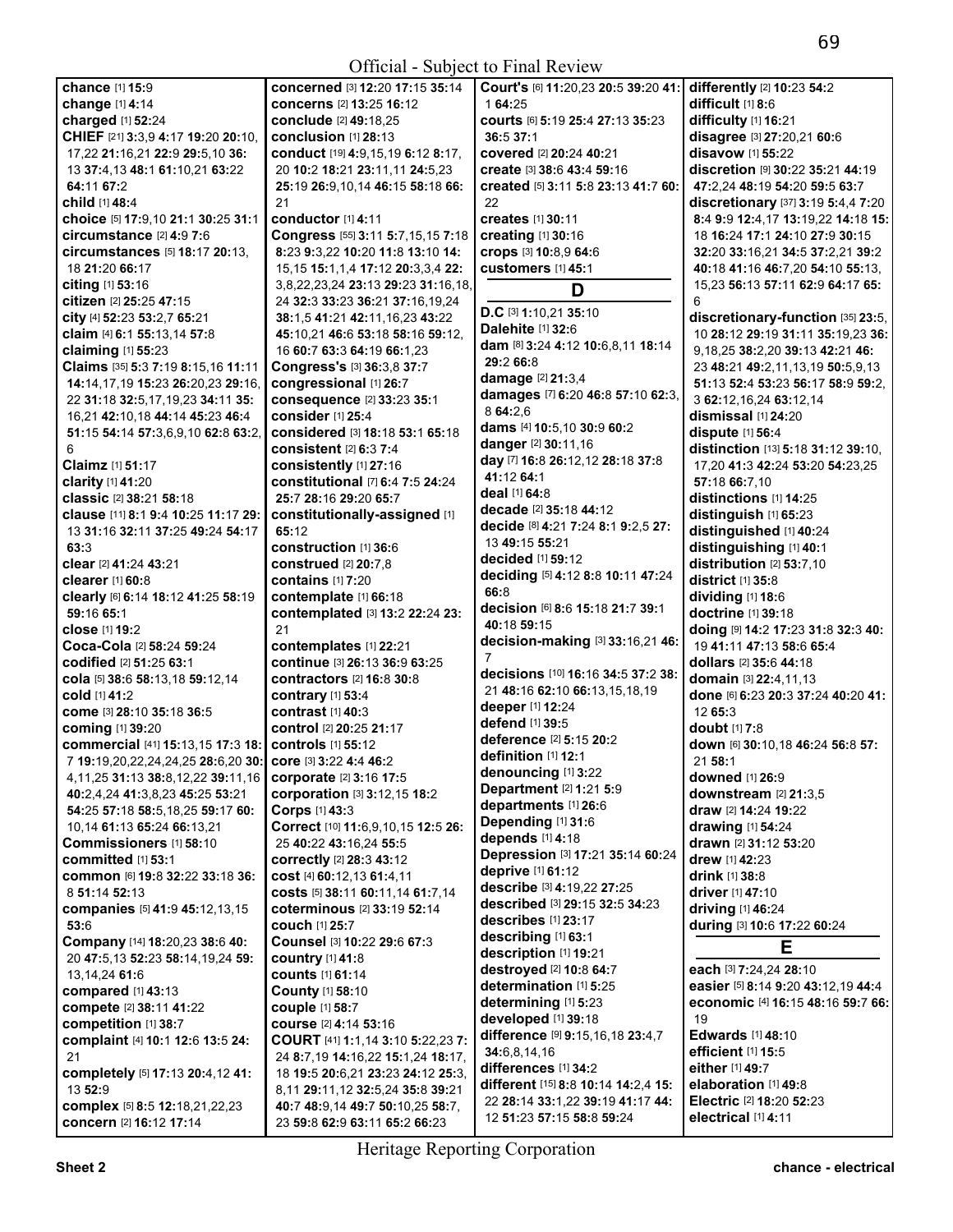| electricity [5] 41:7 53:6,8,10 60:                      | 16 47:1 48:19                    |
|---------------------------------------------------------|----------------------------------|
| 25                                                      | existed [2] 51                   |
| element [1] 24:25                                       | existence [1]                    |
| embroider [1] 42:7                                      | exists [2] 14:2                  |
| eminent [3] 22:4,11,13                                  | expect [2] 41:                   |
| employee [1] 40:7                                       | expectation                      |
| enact [1] 36:4                                          | expected [3] :                   |
| enacted [6] 7:19 9:22 35:13,24 42:                      | explain [2] 19                   |
| 10 52:14                                                | explained [1]                    |
| enacting [3] 37:24 42:1 46:8                            | extent [1] 61:1                  |
| enactment [2] 29:21 32:22                               | externalize [                    |
| encompass [1] 38:21                                     | extraordinar                     |
| end [2] 8:6 56:20                                       |                                  |
| engaged [2] 39:14 53:9                                  | face [1] 48:25                   |
| engages [1] 41:11                                       | fact [6] 10:20 '                 |
| Engineers [1] 43:3<br>engraft [1] 33:6                  | 21 50:20                         |
| engrafting [3] 51:6,23,24                               | facts [7] 12:24                  |
| enough [1] 18:15                                        | 63:15.17.24                      |
| enterprise [2] 30:11 52:25                              | fall [2] 8:3 46:2                |
| entities [9] 11:14 13:21 20:14 28:6                     | falls [1] 6:1                    |
| 38:13 42:17,20 54:1,4                                   | familiar [1] 53                  |
| entity [17] 5:7 10:20 13:11 15:14                       | far [4] 4:3.5 57                 |
| 16:3 17:5 20:5 23:14 29:2 30:3 38:                      | farmers [1] 10                   |
| 8,10 42:1 51:7 59:17 60:10 61:24                        | <b>farms</b> [2] <b>21:</b> 3    |
| equal [1] 38:12                                         | fashioning [                     |
| equivalent [1] 26:23                                    | FD [1] 47:16                     |
| Era [1] 17:21                                           | feasible [2] 61                  |
| error [1] 5:18                                          | Federal [32] 5                   |
| <b>ESQ</b> [4] 1:18 2:3.6.9                             | 11 14:14,16,1                    |
| essentially [2] 13:22 33:10                             | 23 29:22 31:1                    |
| ET $[1]$ 1:3                                            | 35:7 42:9.18                     |
| even [13] 23:23 25:10 28:19 35:24                       | 50:23 51:15,1                    |
| 36:4 37:20 42:21 46:8 54:16 61:8                        | fees [1] 52:24<br>fell [1] 48:12 |
| 63:3 64:1 65:20                                         | fence [2] 48:2                   |
| everybody [1] 13:18                                     | fend [1] 5:11                    |
| everything [1] 29:14                                    | few [1] 45:6                     |
| exact [2] 5:18 33:10                                    | fighting [2] 49                  |
| Exactly [6] 31:21 33:12 40:19 41:                       | figure [1] 11:4                  |
| 12 49:7 50:15                                           | figuring [2] 23                  |
| example [8] 18:18 21:8,22 32:18<br>46:19,21 48:12 65:16 | file [1] 35:7                    |
| examples [2] 20:23 47:18                                | findings [1] 2                   |
| Except [2] 3:13 31:19                                   | fine [1] 19:16                   |
| exception [32] 3:18 9:10 13:20,23                       | finish [1] 25:2                  |
| 14:19 15:3 16:25 17:1 23:5,10,16                        | firefighters [                   |
| 32:18,21 33:6 36:4 42:22 45:8 46:                       | first [6] 3:4 7:3                |
| 9,23 49:1,2,19 50:5,13 51:7,24,25                       | fix [1] 30:12                    |
| 54:10 56:17 62:13,17,24                                 | fixing [1] 30:2                  |
| exceptions [7] 4:25 5:2 20:8 23:                        | flood [2] 20:25                  |
| 18 32:16 39:23 45:6                                     | flooded [1] 10                   |
| excluded [17] 11:2,4,14 33:7,24                         | flow $[1]$ 4:13                  |
| 34:12,16,20 35:2 36:1 51:8,12 52:                       | <b>focus</b> [1] 14:7            |
| 9,10 54:15 63:2 64:5                                    | fold [1] 62:12                   |
| exclusion [2] 11:18 51:16                               | follow [2] 10:1                  |
| executive [7] 5:8 23:11 37:3,11                         | footing [1] 38:                  |
| 57:12 65:11,14                                          | forces [1] 28:2                  |
| executive's [1] 37:20                                   | formulating<br>forth [1] 62:20   |
| exempt [4] 15:17 26:20 33:11 43:                        | forward [4] 49                   |
| 17                                                      | 6                                |
| exempted [3] 11:12 33:13 46:7                           | <b>four</b> [1] <b>64:</b> 13    |
| exemption [10] 7:20 8:4 12:17 18:                       | framework ['                     |
| 8 27:9,22 43:20 48:22 55:13,23                          | <b>FRANKLIN IS</b>               |
| exercise [9] 22:2 25:10 35:20 41:                       |                                  |

| 16 47:1 48:19 59:5 63:7 65:20                                                   | 15                                                                |
|---------------------------------------------------------------------------------|-------------------------------------------------------------------|
| existed [2] 51:13,18                                                            | friends [1] 14:24                                                 |
| existence [1] 3:22                                                              | FT [2] 21:10 34:15                                                |
| <b>exists</b> [2] 14:20 66:20                                                   | FTCA [34] 8:24 9:10,14 10:14 1                                    |
| expect [2] 41:20,23                                                             | 8,14 20:15 27:8,22 28:12 32:8                                     |
| expectation [1] 36:8                                                            | 33:2,6,7,14,24 35:13,24 36:24                                     |
| expected [3] 29:24 46:6 65:19                                                   | 10,11,12,18,21 44:3 51:6,8,11                                     |
| explain [2] 19:20 30:5                                                          | 25 52:13 64:17                                                    |
| explained [1] 44:16                                                             | fuel [1] 30:9                                                     |
| extent [1] 61:12                                                                | function [29] 6:7,17 13:20,23 1                                   |
| externalize [1] 60:11                                                           | 19 16:1,2,10,25 17:1 24:11 27                                     |
| extraordinary [1] 60:18                                                         | 30:6 32:20 39:3,15,23 45:24 4                                     |
| F                                                                               | 2 49:4 50:14 55:13,16 58:25 6                                     |
| <b>face</b> [1] <b>48:</b> 25                                                   | 20 63:9 64:18                                                     |
| fact [6] 10:20 11:1 25:2 33:23 45:                                              | functioning [1] 54:3                                              |
| 21 50:20                                                                        | functions [31] 4:4 5:17 7:10 1                                    |
| facts [7] 12:24 24:21 26:14 49:14                                               | 17:3 18:5 19:8,12,13 26:15 28                                     |
| 63:15.17.24                                                                     | 14, 19, 20 30: 4, 4 31: 13, 14 37: 7                              |
| fall [2] 8:3 46:22                                                              | 21 47:12 53:21,22 54:19,24 57                                     |
| falls [1] 6:1                                                                   | 5 63:20 64:10 65:12                                               |
| familiar [1] 53:12                                                              | funding [1] 17:11                                                 |
| far [4] 4:3,5 57:21 58:1                                                        | further [4] 10:1 26:16 29:3 66:                                   |
| farmers [1] 10:7                                                                | future [1] 49:8                                                   |
| farms [2] 21:3,4                                                                | G                                                                 |
|                                                                                 |                                                                   |
| fashioning [1] 15:3<br>FD [1] 47:16                                             | garnishment [4] 40:6,11 50:2<br>2                                 |
| feasible [2] 61:5,11                                                            | <b>GARY [1] 1:3</b>                                               |
|                                                                                 | General [8] 1:21 15:10 35:9 37                                    |
| Federal [32] 5:3 7:19 8:15,16 11:                                               |                                                                   |
| 11 14:14,16,19 15:23 17:15 26:20,                                               | 43:18 44:1 54:17 63:1                                             |
| 23 29:22 31:18 32:4,16,23 34:10                                                 | generality [1] 4:18                                               |
| 35:7 42:9,18 44:8,14 45:23 46:3                                                 | generally [1] 45:22                                               |
| 50:23 51:15,17 53:16 58:5,9,12                                                  | generation [2] 45:6 59:25                                         |
| <b>fees</b> [1] <b>52:</b> 24                                                   | gets [3] 50:4 52:3 63:12                                          |
| fell [1] 48:12                                                                  | getting [2] 13:18 14:7                                            |
| fence [2] 48:2.3                                                                | give [8] 5:12 11:24 21:22 30:23                                   |
| fend [1] 5:11                                                                   | 23 55:3,12 66:17                                                  |
| few [1] 45:6                                                                    | given [3] 22:3 34:14 64:19                                        |
| fighting [2] 49:24 60:5                                                         | giving [3] 22:12 32:10 33:9                                       |
| figure [1] 11:4                                                                 | goal [1] 17:11                                                    |
| figuring [2] 23:2 49:6                                                          | GORSUCH [17] 37:12,19 38:4,                                       |
| file [1] 35:7                                                                   | 39:4,8 41:19 42:5,12 56:7,14,2                                    |
| findings [1] 25:2                                                               | 58:11 59:9,19 60:4,17                                             |
| fine [1] 19:16                                                                  | got [3] 5:14 20:2 21:25                                           |
| finish [1] 25:21                                                                | governed [1] 31:22                                                |
| firefighters [1] 65:17                                                          | government [33] 3:23 4:4 7:2                                      |
| first [6] 3:4 7:3 9:23,23 24:12 59:4                                            | 9 15:5 16:4 17:15 23:13 25:17                                     |
| fix [1] 30:12                                                                   | 6,21 30:6,13,19 31:1,4,8 39:5                                     |
| fixing [1] 30:20                                                                |                                                                   |
| <b>flood</b> [2] <b>20:</b> 25 <b>21:</b> 16                                    | 21,24 43:1,13 44:8 53:17 54:4                                     |
|                                                                                 | 55:15 56:19 58:5,13 60:22 63:                                     |
| flooded [1] 10:7                                                                | 65:20                                                             |
| <b>flow</b> [1] <b>4:</b> 13                                                    | <b>government's [3] 38:15 39:5</b>                                |
| <b>focus</b> [1] 14:7                                                           | 10                                                                |
| fold [1] 62:12                                                                  | government-owned [3] 45:1                                         |
| follow [2] 10:16 36:14                                                          | governmental [48] 5:17 6:7,1                                      |
| <b>footing</b> [1] 38:12                                                        | 12,20 16:1,2,10 18:5,9,15 19:9                                    |
| forces [1] 28:24                                                                | 14 24:5 27:7 28:7,14,19 30:3,                                     |
|                                                                                 | 31:13 38:21 39:11,16,22 40:1,                                     |
| formulating [1] 51:22<br><b>forth</b> [1] <b>62:</b> 20                         | 23 41:3 45:14 46:2 49:4 50:14                                     |
| <b>forward</b> [4] <b>49:</b> 16 <b>50:</b> 19 <b>51:</b> 14 <b>57:</b>         | 21 54:19,23,25 57:4,17 58:4,6                                     |
| 6                                                                               | 2,19 65:18,25 66:7,14                                             |
|                                                                                 | grant [1] 48:9                                                    |
| four [1] 64:13<br><b>framework</b> [1] 43:23<br>FRANKLIN [5] 1:18 2:3,9 3:7 64: | grave [11] 6:6, 15, 20 24:1 25:3,<br>28:17 39:22 49:3 50:14 62:19 |

15 **friends** [1] **14:**24 **FT** [2] **21:**10 **34:**15 **FTCA** [34] **8:**24 **9:**10,14 **10:**14 **11:**2, 8,14 **20:**15 **27:**8,22 **28:**12 **32:**8,14 **33:**2,6,7,14,24 **35:**13,24 **36:**2 **43:**  10,11,12,18,21 **44:**3 **51:**6,8,11,23, 25 **52:**13 **64:**17 **fuel** [1] **30:**9 **function** [29] **6:**7,17 **13:**20,23 **14:**  19 **16:**1,2,10,25 **17:**1 **24:**11 **27:**8 **30:**6 **32:**20 **39:**3,15,23 **45:**24 **46:**1, 2 **49:**4 **50:**14 **55:**13,16 **58:**25 **62:**2, 20 **63:**9 **64:**18 **functioning** [1] **54:**3 **functions** [31] **4:**4 **5:**17 **7:**10 **16:**23 **17:**3 **18:**5 **19:**8,12,13 **26:**15 **28:**9, 14,19,20 **30:**4,4 **31:**13,14 **37:**7,11, 21 **47:**12 **53:**21,22 **54:**19,24 **57:**5, 5 **63:**20 **64:**10 **65:**12 **funding** [1] **17:**11 **further** [4] **10:**1 **26:**16 **29:**3 **66:**25 **future** [1] **49:**8 **G garnishment** [4] **40:**6,11 **50:**24 **51: GARY** [1] **1:**3 **General** [8] **1:**21 **15:**10 **35:**9 **37:**25 **43:**18 **44:**1 **54:**17 **63:**1 **generality** [1] **4:**18 **generally** [1] **45:**22 **generation** [2] **45:**6 **59:**25 **gets** [3] **50:**4 **52:**3 **63:**12 **getting** [2] **13:**18 **14:**7 **give** [8] **5:**12 **11:**24 **21:**22 **30:**23 **31:**  23 **55:**3,12 **66:**17 **given** [3] **22:**3 **34:**14 **64:**19 **giving** [3] **22:**12 **32:**10 **33:**9 **goal** [1] **17:**11 **GORSUCH** [17] **37:**12,19 **38:**4,17 **39:**4,8 **41:**19 **42:**5,12 **56:**7,14,23 **58:**11 **59:**9,19 **60:**4,17 **got** [3] **5:**14 **20:**2 **21:**25 **governed** [1] **31:**22 **government** [33] **3:**23 **4:**4 **7:**25 **14:**  9 **15:**5 **16:**4 **17:**15 **23:**13 **25:**17 **26:**  6,21 **30:**6,13,19 **31:**1,4,8 **39:**5 **41:**  21,24 **43:**1,13 **44:**8 **53:**17 **54:**4,20 **55:**15 **56:**19 **58:**5,13 **60:**22 **63:**19 **government's** [3] **38:**15 **39:**5 **64: government-owned** [3] **45:**1,3,9 **governmental** [48] **5:**17 **6:**7,16 **15:**  12,20 **16:**1,2,10 **18:**5,9,15 **19:**9,12, 14 **24:**5 **27:**7 **28:**7,14,19 **30:**3,15 **31:**13 **38:**21 **39:**11,16,22 **40:**1,3, 23 **41:**3 **45:**14 **46:**2 **49:**4 **50:**14 **53:**  21 **54:**19,23,25 **57:**4,17 **58:**4,6 **62:**  2,19 **65:**18,25 **66:**7,14 **g**:9 **grave** [11] **6:**6,15,20 **24:**1 **25:**3,23 **gravely** [1] **26:**15 **Great** [1] **60:**24 **heels** [1] **35:**14 **high** [1] **62:**20 **53:**19 19 **45:**19 **46:**5 **hits** [1] **47:**21 **hurt** [1] **10:**6 **62:**17 **i.e** [1] **27:**8 3 **61:**5,22 **62:**1 **immunized** [1] **3:**23 **impedement** [1] **14:**9 **impermissible** [1] **65:**13 **implicate** [4] **4:**16 **5:**3 **24:**5 **28:**16 **implicates** [1] **20:**20

**ground** [1] **19:**8 **grounded** [4] **29:**20 **59:**6,10 **66:**21 **guess** [13] **7:**12,13 **22:**15 **27:**23 **39:**  10 **45:**21 **52:**7 **55:**25 **56:**21 **58:**2 **59:**18,23 **62:**14 **H handicap** [2] **15:**4,5 **handling** [1] **37:**6 **happened** [2] **26:**1 **43:**14 **happens** [1] **28:**25 **hard** [2] **15:**16,21 **harder** [3] **6:**19 **43:**19 **44:**15 **harmed** [3] **48:**5 **61:**12,23 **harming** [1] **30:**20 **hazards** [1] **48:**15 **hear** [3] **3:**3 **8:**11 **25:**10 **held** [3] **20:**11,11 **53:**2 **help** [4] **17:**24 **28:**2 **45:**17 **57:**22 **helpful** [2] **44:**21,21 **higher** [5] **14:**1,11,13 **16:**11 **48:**25 **highly** [3] **45:**5,7,13 **historical** [1] **17:**21 **historically** [4] **31:**12 **36:**25 **39:**12 **history** [7] **22:**23 **32:**4 **36:**2 **42:**11, **hold** [3] **24:**9 **53:**6,8 **households** [1] **26:**2 **Housing** [1] **50:**23 **hundred** [1] **8:**7 **Huntsville** [1] **1:**18 **hybrid** [3] **15:**14 **16:**3 **30:**3 **hydroelectric** [1] **43:**4 **hypothesis** [1] **56:**18 **hypothetical** [5] **59:**11 **60:**5,6,7 **I idea** [8] **13:**10 **42:**16 **51:**9 **52:**3 **55: immune** [7] **25:**20 **28:**7 **41:**14 **53:**  17 **65:**21 **66:**15,16 **immunities** [1] **20:**20 **immunity** [44] **3:**19 **4:**6 **5:**4,24 **6:**5, 13 **13:**13 **18:**10 **20:**1,1,5,11,16 **29:**  14,18,19,23 **31:**11 **32:**19 **35:**23 **36:**  9,25 **37:**17,20 **38:**2 **39:**13 **40:**21 **41:**25 **42:**21 **44:**9 **51:**13,18 **52:**4, 12 **53:**23 **54:**16 **58:**17 **60:**8 **61:**25 **63:**12,16 **64:**20,24 **66:**17

**imply** [1] **19:**25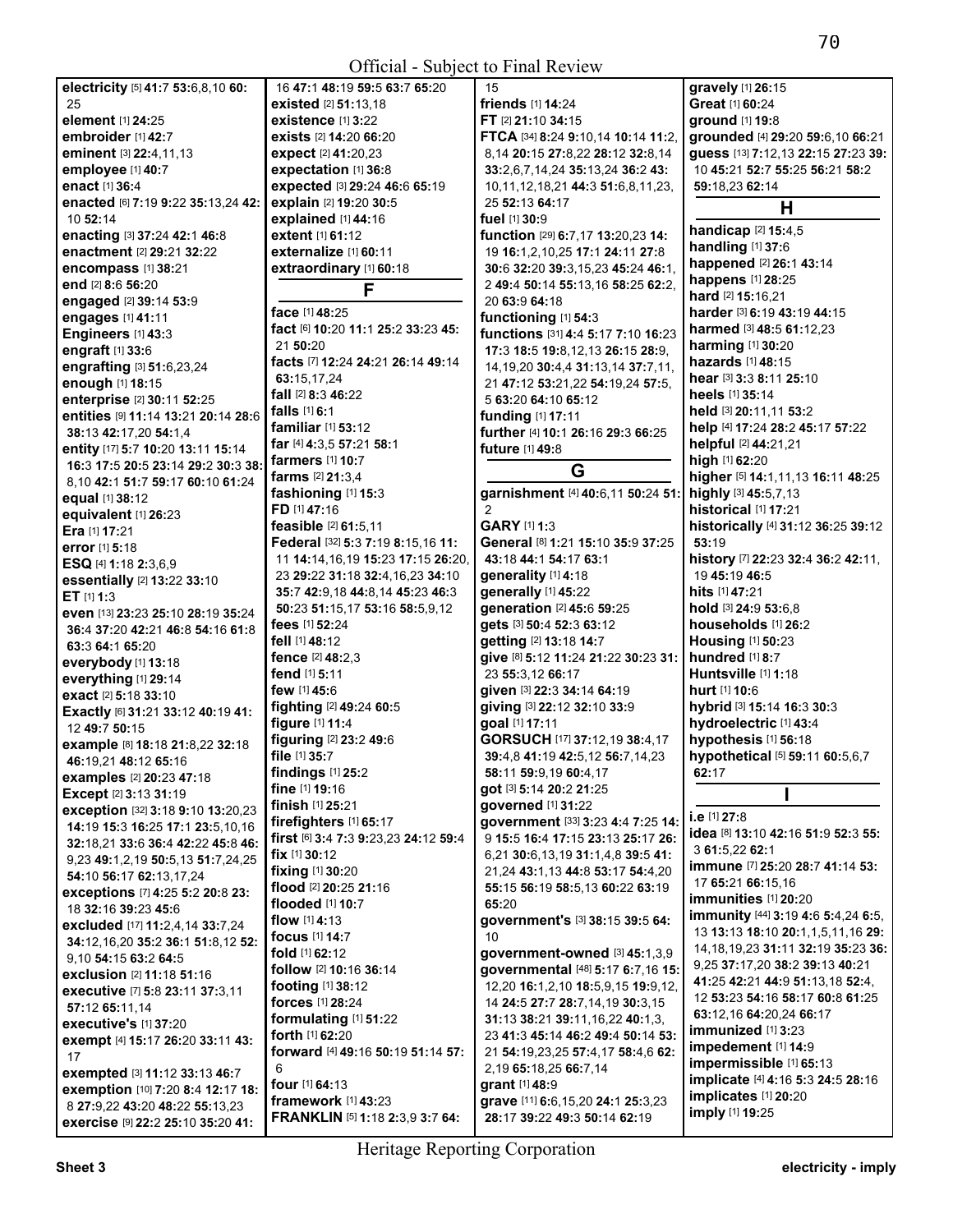| $\mathbf{u}$                                                                  | 17 JJ.4,040.1                                |
|-------------------------------------------------------------------------------|----------------------------------------------|
| improper [1] 33:5                                                             | 42:5,12 43:6,1                               |
| included [1] 33:13                                                            | 10,11,12,13 47                               |
|                                                                               |                                              |
| inconsistency [1] 23:19                                                       | 17,23 50:7,11!                               |
| inconsistent [5] 7:4,7 24:24 61:8                                             | 19 53:13,24 54                               |
| 62:6                                                                          | 11,20 56:7,14,2                              |
| indicate [1] 36:7                                                             | 59:9,19 60:4,1                               |
| indications [1] 38:1                                                          | 63:17,22 64:11                               |
| individual [3] 49:14 63:13 64:6                                               | Justice's [1] 19                             |
|                                                                               |                                              |
| individuals [1] 61:12                                                         |                                              |
| industry [3] 38:8 41:22 44:25                                                 |                                              |
| inherent [1] 16:8                                                             | <b>KAGAN [21] 12</b>                         |
| iniunction [1] 18:23                                                          | 16:19 25:14 32                               |
| injured [2] 21:6 43:13                                                        | 19,25 40:15 46                               |
| inquiry [3] 14:3,4,10                                                         | 19 52:5 63:17                                |
| <b>instance</b> [1] 24:12                                                     | KAVANAUGH                                    |
|                                                                               | 7,17 46:10,12                                |
| <b>instead</b> [2] 24:10 65:5                                                 | 50:7,11 51:5 5                               |
| <b>insurance</b> [1] 26:4                                                     |                                              |
| <b>intend</b> [1] 45:11                                                       | Kavanaugh's                                  |
| intended [1] 43:22                                                            | keep [3] 11:8 2                              |
| intentional [2] 32:17,19                                                      | kicked [1] 39:1                              |
| interacting [2] 35:17 44:11                                                   | kind [14] 14:3,5                             |
|                                                                               | 10,14 30:23 41                               |
| interested [2] 25:15 42:12                                                    | 65:19                                        |
| interfere [7] 26:15 40:12 51:2 57:4                                           | kinds [2] 10:9 6                             |
| 63:8,19 64:9                                                                  |                                              |
| interference [12] 6:6,15,20 24:1                                              |                                              |
| 25:3.17.24 28:17 39:22 49:3 50:                                               |                                              |
| 14 62:19                                                                      | labor [1] 16:9                               |
| interferes [3] 15:25 55:14 62:1                                               | land [7] 10:7 21                             |
|                                                                               | 9,11                                         |
| internal [1] 8:18                                                             | landowner [1]                                |
| internalize [3] 38:11 60:13 61:7                                              | lands [1] 58:12                              |
| interpret [1] 38:19                                                           | language [3] 14                              |
| interpretation [2] 36:17 38:18                                                | large [2] 43:11                              |
| interrupt [1] 23:25                                                           |                                              |
| intruding [2] 37:7,10                                                         | larger [2] 16:13                             |
| intrusion $[1]$ 14:9                                                          | Laughter [1] 57                              |
|                                                                               | launched [2] 1                               |
| involve [4] 12:1 47:1,23 65:19                                                | law [9] 9:10 14:                             |
| involved [3] 17:9 59:5 60:3                                                   |                                              |
| involves [3] 16:7 41:16 48:18                                                 | 18 36:8 47:19                                |
|                                                                               |                                              |
| involving [1] 63:6                                                            | <b>lawsuit</b> [2] 12:5                      |
|                                                                               | leading [1] 32:2                             |
| Isn't [4] 4:6 19:2 38:17 60:18                                                | least [7] 6:9 8:1                            |
| issue [13] 4:10,22 6:12 8:17 10:17                                            | 27:1 53:9                                    |
| 21:15 23:11,12 25:1,6,11 31:10                                                | <b>leave</b> [2] 27:13                       |
| 40:5                                                                          | left [3] 32:8 49:2                           |
| itself [3] 5:11 53:25 59:3                                                    | legislating [1]                              |
|                                                                               |                                              |
| J                                                                             | legislative [6] 2                            |
| January [1] 1:11                                                              | 10 45:18 46:5                                |
| judgment [2] 39:6 41:17                                                       | legislators [1]                              |
| judicial [2] 15:2 36:6                                                        | less [5] 12:17,2                             |
| judiciary [3] 8:15 9:20 12:20                                                 | lessons [1] 14:                              |
|                                                                               | level [1] 4:18                               |
| Judiciary's [1] 65:13                                                         | liability [5] 7:9                            |
| jurisdiction [1] 25:10                                                        | 26:9                                         |
| jurisprudence [1] 7:22                                                        |                                              |
| Justice [149] 1:21 3:3,9,21 4:2,17                                            | liable [3] 53:3,7                            |
| 5:20 6:10,22 7:12,15 8:22,25 9:13                                             | liberally [1] 20:                            |
| 10:3,5,22 11:7,13,16,22,24 12:8,                                              | life [1] 44:15                               |
| 12, 13, 14, 16 13: 6, 16 14: 6, 8, 13 15:                                     | <b>lifting</b> [1] <b>66:</b> 9              |
|                                                                               | light [1] 13:23                              |
| 7 16:19,20 17:17,19 18:4,7,13 19:                                             | limitations [1]                              |
| 1,7,16 20:9,10,17,22 21:16,21 22:                                             | limited [1] 58:1                             |
| 9 23:1, 15, 24 24: 7, 17 25: 14, 18 26:                                       |                                              |
| 18 27:1,4,19 29:5,11 30:1,2 31:3,<br>6, 10, 15, 21 32: 1, 7, 25 33: 20 34: 7, | line [14] 4:10 18<br>6,21 <b>30:</b> 6,10,18 |

| <b>important</b> [1] <b>63:1</b> 9                                | 17 39:4,8 40:13,15,17,23 41:10,19                                  | lines [6] 22:5,17,19 41:5 47:13 66: | Ms [83] 29:7,10 30:1 31:2,5,9,17,25   |
|-------------------------------------------------------------------|--------------------------------------------------------------------|-------------------------------------|---------------------------------------|
| improper [1] 33:5                                                 | 42:5,12 43:6,17 44:2,6,20,23 46:                                   | 9                                   | 32:2,15,25 33:15 34:4,9,18,21 35:     |
| included [1] 33:13                                                | 10, 11, 12, 13 47: 3, 8 48: 1, 20 49: 10,                          | <b>listed</b> $[1]$ 32:16           | 3 36:13,22 37:9,13,18,22 38:16,24     |
| inconsistency [1] 23:19                                           | 17,23 50:7,11 51:4,5,19 52:5,16,                                   | little [9] 11:19 25:15 34:23 41:20, | 39:7.9 40:15.22.25 41:15 42:3.9.      |
| inconsistent [5] 7:4,7 24:24 61:8                                 | 19 53:13,24 54:6,9,18 55:2,6,10,                                   | 25 56:9 57:15 58:19 60:8            | 13, 15 43: 16, 25 44: 3, 7, 22 45: 20 |
| 62:6                                                              | 11,20 56:7,14,23 57:7,13 58:11                                     | <b>live</b> [1] <b>24:15</b>        | 46:11,13,18 47:7,17 48:7 49:9,22      |
| indicate [1] 36:7                                                 | 59:9,19 60:4,17 61:10,21 62:11                                     | lives [1] 25:25                     | 50:3,8,15 51:9,20 52:2,6,17 53:11,    |
| indications [1] 38:1                                              | 63:17,22 64:11 65:15 66:4 67:2                                     | loads [1] 45:2                      | 14 54:5,7,12,21 55:5,8,17,25 56:      |
| individual [3] 49:14 63:13 64:6                                   | <b>Justice's</b> [1] 19:20                                         | local [2] 52:23 53:6                | 11,21 57:1,9,25 58:22 59:18,22        |
| individuals [1] 61:12                                             | K                                                                  | Look [16] 5:24 8:14 9:25 10:3,13,   | 60:16,20 61:16 62:4,22 63:21,23       |
| industry [3] 38:8 41:22 44:25                                     |                                                                    | 18 12:24 13:3,25 22:23 24:20 44:    | 64:12                                 |
| inherent [1] 16:8                                                 | KAGAN [21] 12:14 13:16 14:6,13<br>16:19 25:14 32:25 33:20 34:7,13, | 24 45:18 48:20 54:2 56:5            | much [10] 8:14 9:19 11:16 12:24       |
| injunction [1] 18:23                                              |                                                                    | looked [1] 25:12                    | 15:13 16:13 23:9 44:18 52:25 60:      |
| injured [2] 21:6 43:13                                            | 19,25 40:15 46:11,13 47:3,8 51:4,<br>19 52:5 63:17                 | looking [8] 7:3 9:21,24 13:1 49:5   | 1                                     |
| inquiry [3] 14:3,4,10                                             | KAVANAUGH [16] 23:1,15,24 24:                                      | 58:4,23 64:4                        | municipalities [2] 45:2,16            |
| <b>instance</b> [1] 24:12                                         | 7,17 46:10,12 48:20 49:10,17,23                                    | looks [5] 6:11 8:16,17 23:10 52:24  | must [4] 6:14,14 20:7,8               |
| instead [2] 24:10 65:5                                            | 50:7,11 51:5 55:11 62:11                                           | lose [1] 55:10                      | N                                     |
| insurance [1] 26:4                                                | Kavanaugh's [1] 25:18                                              | loses [1] 44:17                     | name [2] 3:16 5:10                    |
| intend [1] 45:11                                                  | keep [3] 11:8 21:3 61:14                                           | <b>loss</b> [1] 55:12               | narrow [1] 9:4                        |
| intended [1] 43:22                                                | kicked [1] 39:1                                                    | lost [4] 35:5 56:9,12,18            | <b>narrower</b> [1] 49:1              |
| intentional [2] 32:17,19                                          | kind [14] 14:3,5 15:21 20:20 26:8,                                 | <b>lots</b> [1] 60:22               | narrowly [1] 20:8                     |
| interacting [2] 35:17 44:11                                       | 10,14 30:23 41:2 46:16 47:1,5,22                                   | low [1] 61:15                       | near [1] 48:12                        |
| interested [2] 25:15 42:12                                        | 65:19                                                              | lower [4] 5:19 21:3 25:3 27:13      | necessarily [1] 22:21                 |
| interfere [7] 26:15 40:12 51:2 57:4                               | kinds [2] 10:9 62:17                                               | lowest [2] 61:4,11                  | necessary [5] 6:5,15 47:12,14 66:     |
| 63:8,1964:9                                                       |                                                                    | M                                   | 16                                    |
| interference [12] 6:6,15,20 24:1                                  | L                                                                  | macro [1] 51:1                      | need [7] 20:23 26:6 28:1,3 29:13      |
| 25:3,17,24 28:17 39:22 49:3 50:                                   | labor [1] 16:9                                                     | made [6] 5:8,19 13:11 43:12 44:4    | 59:21 62:16                           |
| 14 62:19<br>interferes [3] 15:25 55:14 62:1                       | land [7] 10:7 21:25 22:4,18,18 58:                                 | 54:22                               | needed [5] 6:13 13:14 59:12,13,14     |
| internal [1] 8:18                                                 | 9,11                                                               | main [3] 7:14 34:22 41:6            | <b>needs</b> [1] <b>13:9</b>          |
| internalize [3] 38:11 60:13 61:7                                  | landowner [1] 21:25                                                | manage [1] 4:13                     | negligence [9] 21:6,9 22:16 38:9      |
| interpret [1] 38:19                                               | <b>lands</b> [1] <b>58:12</b>                                      | mandated [2] 17:8 61:2              | 41:11 47:6 60:12,15 63:18             |
| interpretation [2] 36:17 38:18                                    | language [3] 14:23 58:15 65:7                                      | many [5] 10:9,9,10 14:24,25         | negligent [2] 30:19 46:17             |
| interrupt [1] 23:25                                               | large [2] 43:11 45:4                                               | matter [3] 1:13 14:17 52:13         | negligently [1] 46:16                 |
| intruding [2] 37:7,10                                             | larger [2] 16:13 31:10                                             | maximum [3] 24:15,18,19             | negotiate [1] 35:8                    |
| intrusion [1] 14:9                                                | Laughter [1] 57:24                                                 | mean [22] 7:9 9:13 16:4,6 20:24     | neighbor's [1] 22:18                  |
| involve [4] 12:1 47:1,23 65:19                                    | launched [2] 10:20 13:10                                           | 22:11 33:22 36:15,20 38:4 42:5      | never [6] 14:15,17,20 25:12 31:12     |
| involved [3] 17:9 59:5 60:3                                       | law [9] 9:10 14:20 20:5 32:22 33:                                  | 47:8,17 51:6 55:25 56:2 57:1,8,17   | 53:20                                 |
| involves [3] 16:7 41:16 48:18                                     | 18 36:8 47:19 51:14 52:13                                          | 60:9 61:16 62:22                    | nevertheless [1] 54:16                |
| involving [1] 63:6                                                | lawsuit [2] 12:5 23:20                                             | meaning [5] 30:17 31:23 32:10 33:   | new [3] 3:20 5:8 66:8                 |
| Isn't [4] 4:6 19:2 38:17 60:18                                    | leading [1] 32:22                                                  | 25 34:3                             | next [3] 26:12 28:18 64:1             |
| issue [13] 4:10,22 6:12 8:17 10:17                                | least [7] 6:9 8:10 12:19 14:16 23:3                                | means [4] 23:2,16 49:7 61:11        | nice [1] 36:16                        |
| 21:15 23:11,12 25:1,6,11 31:10                                    | 27:1 53:9                                                          | meant [1] 49:10                     | nonetheless [2] 20:15 48:23           |
| 40:5                                                              | leave [2] 27:13 49:6                                               | meet [2] 63:15 64:24                | normal [2] 6:19 24:4                  |
| itself [3] 5:11 53:25 59:3                                        | left [3] 32:8 49:20,25<br>legislating [1] 66:1                     | meets [2] 18:12 28:22               | Nothing [7] 3:17 17:2 28:25 36:6      |
| J                                                                 | legislative [6] 22:23 32:4 36:2 42:                                | men [1] 30:22                       | 57:22,22 65:10                        |
|                                                                   | 10 45:18 46:5                                                      | <b>merely</b> [1] 54:3              | notwithstanding [1] 29:17             |
| January [1] 1:11                                                  | legislators [1] 35:13                                              | met [1] 55:24                       | O                                     |
| judgment [2] 39:6 41:17                                           | less [5] 12:17,22 20:1,1 44:18                                     | Meyer [1] 11:21                     | O'CONNELL [80] 1:20 2:6 29:8,10       |
| <b>judicial</b> [2] <b>15:2 36:</b> 6                             | <b>lessons</b> [1] 14:25                                           | middle [1] 19:18                    | 30:1 31:2,5,9,17,25 32:2,15,25 33:    |
| judiciary [3] 8:15 9:20 12:20                                     | level [1] 4:18                                                     | might [8] 4:12 10:8 12:21,22 19:21  | 15 34:4,9,18,21 35:3 36:22 37:9,      |
| Judiciary's [1] 65:13                                             | liability [5] 7:9 15:17 22:25 24:4                                 | 21:4 29:2,16                        | 18,22 38:16,24 39:7,9 40:15,22,25     |
| jurisdiction [1] 25:10                                            | 26:9                                                               | million [1] 26:2                    | 41:15 42:3,9,15 43:16,25 44:3,7,      |
| jurisprudence [1] 7:22                                            | liable [3] 53:3,7,9                                                | mind [2] 7:15 29:23                 | 22 45:20 46:13,18 47:7,17 48:7        |
| <b>Justice</b> [149] <b>1:</b> 21 <b>3:</b> 3,9,21 <b>4:</b> 2,17 | liberally [1] 20:7                                                 | <b>minimum</b> [1] 24:14            | 49:9,22 50:3,8,15 51:9,20 52:2,6,     |
| 5:20 6:10,22 7:12,15 8:22,25 9:13                                 | life [1] 44:15                                                     | ministerial [2] 38:22,25            | 17 53:11,14 54:5,7,12,21 55:5,8,      |
| 10:3,5,22 11:7,13,16,22,24 12:8,                                  | lifting $[1]$ 66:9                                                 | minute [1] 43:7                     | 17,25 56:11,21 57:1,9,25 58:22        |
| 12, 13, 14, 16 13: 6, 16 14: 6, 8, 13 15:                         | light [1] 13:23                                                    | minutes [2] 25:25 64:13             | 59:18,22 60:16,20 61:16 62:4,22       |
| 7 16:19,20 17:17,19 18:4,7,13 19:                                 | limitations [1] 35:12                                              | <b>mirror</b> [1] <b>51:15</b>      | 63:21,23                              |
| 1,7,16 20:9,10,17,22 21:16,21 22:                                 | limited [1] 58:14                                                  | moment [2] 19:10 21:1               | obviously [1] 59:23                   |
| 9 23:1, 15, 24 24: 7, 17 25: 14, 18 26:                           | line [14] 4:10 18:6 19:22 26:10 28:                                | <b>Monday</b> [1] <b>1:11</b>       | offer [1] 61:3                        |
| 18 27:1,4,19 29:5,11 30:1,2 31:3,                                 | 6,21 30:6,10,18 38:23 42:25 46:                                    | morning $[1]$ 3:4                   | offering [1] 16:20                    |
| 6, 10, 15, 21 32: 1, 7, 25 33: 20 34: 7,                          | 16 47:15 66:9                                                      | most [1] 13:19<br>mostly [1] 45:1   | officers [1] 39:14                    |
| 13, 19, 25 36: 11, 13 37: 4, 12, 19 38: 4,                        |                                                                    |                                     |                                       |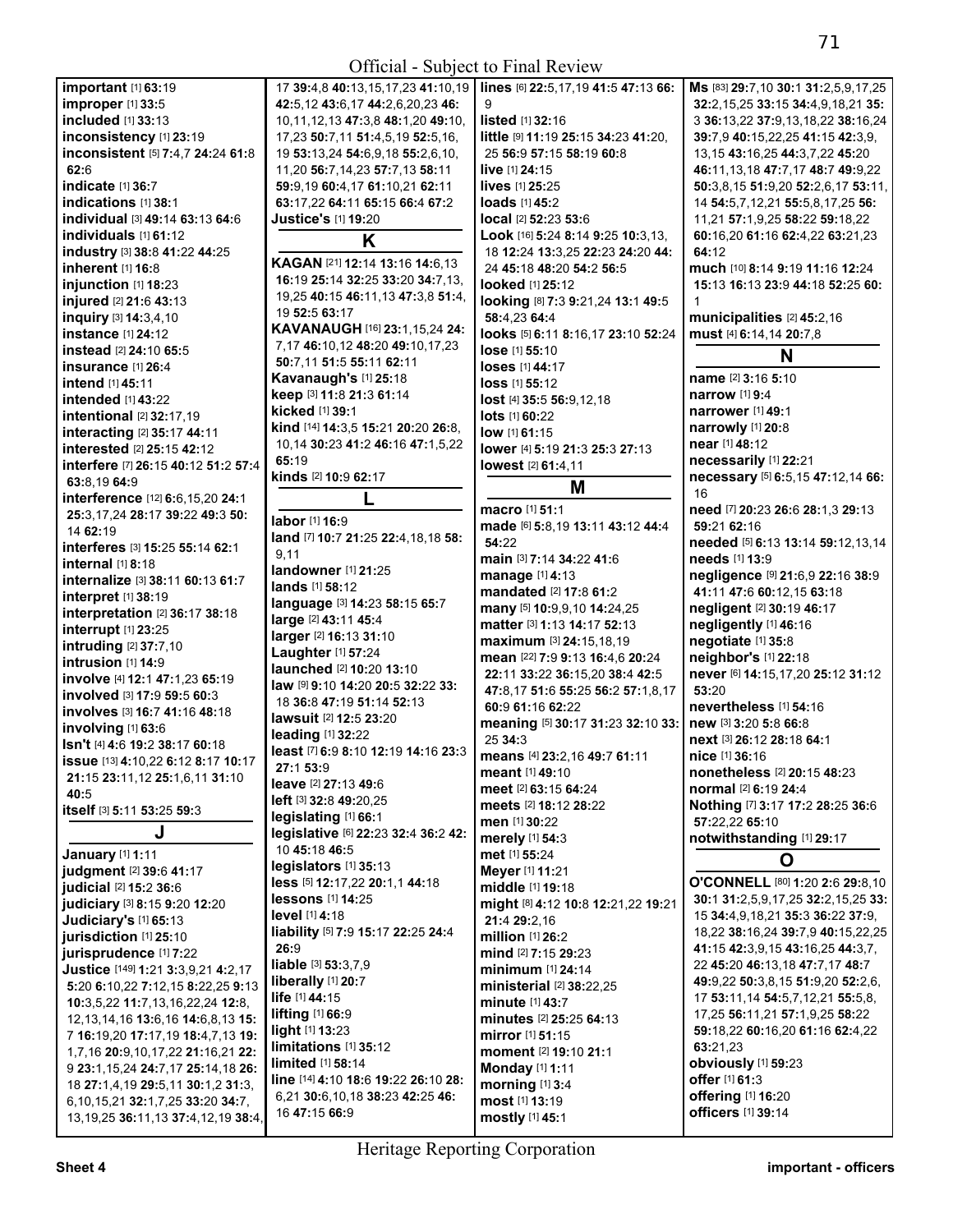| <b>Offices</b> [1] 35:9                          | Perhaps [3] 4:19 43:11 62:5                | prosperity [1] 60:23                     | rely [1] 11:17                       |
|--------------------------------------------------|--------------------------------------------|------------------------------------------|--------------------------------------|
| often [1] 60:3                                   | period [1] 64:22                           | Prosser [5] 52:21 53:5,15 65:16,         | relying [1] 55:22                    |
| Okay [11] 6:10 10:12 26:24 27:4,14               | permission [1] 10:24                       | 23                                       | remaining [1] 64:14                  |
| 38:17 39:8 47:3 53:13 56:10,18                   | permitted [1] 63:7                         | protect [3] 8:24 15:4 24:6               | remand [1] 24:11                     |
| <b>once</b> [3] 10:4 11:3 54:17                  | person [3] 27:11 43:13 64:6                | protected [6] 16:14,17 36:24 39:         | replacement [1] 49:11                |
|                                                  | Petitioners [7] 1:4,19 2:4,10 3:8          | 13 66:22,23                              | replacing [1] 4:11                   |
| <b>one</b> [28] <b>8:10 18:12 20:19,24 21:13</b> |                                            |                                          |                                      |
| 22:7 26:2 28:7,7,22,23 30:22 33:                 | 63:24 64:16                                | protection [1] 45:23                     | reply [1] 7:16                       |
| 19 35:21 36:24 41:6 48:3,20 51:1,                | phrase [2] 10:23 46:1                      | provide [1] 60:8                         | requests [1] 40:12                   |
| 15 52:19 58:2 59:13 60:24 62:15                  | picked [1] 36:15                           | provided [3] 3:14 48:23 49:20            | require [3] 12:9,11 58:16            |
| 64:6 65:1 66:9                                   | <b>picks</b> [1] 66:3                      | provides [1] 3:18                        | required [2] 64:1 65:2               |
| one's [1] 30:18                                  | pin [1] 56:8                               | pure [1] 21:9                            | requires [1] 12:23                   |
| <b>ones</b> [1] 20:23                            | place [3] 3:24 4:21 36:5                   | purely [4] 15:12,13 58:25 61:13          | reserve [1] 29:4                     |
|                                                  |                                            |                                          |                                      |
| only [6] 16:4 18:11 23:10 24:25 25:              | plainly [1] 9:3                            | purportedly [1] 29:17                    | reservoir [2] 48:13 64:8             |
| 11 42:6                                          | plaintiff [1] 64:2                         | purpose [2] 8:9 9:3                      | resident [1] 46:14                   |
| operate [1] 30:9                                 | play [1] 36:23                             | purposes [2] 14:1 16:13                  | <b>residents</b> [2] 35:15 61:3      |
| operates [2] 52:23 60:2                          | please [3] 3:10 12:15 29:11                | put [9] 4:12 22:4,17,19 29:2 30:25       | respect [5] 13:20 16:22 17:3 47:4    |
| operating [3] 18:2 44:11 63:25                   | point [10] 6:4 9:11 11:25 17:16,22         | 42:25 48:17 66:8                         | 56:5                                 |
| operation [2] 30:17 38:11                        | 18:17 47:11 50:4 58:1 59:11                | <b>Putting [1] 59:24</b>                 | Respectfully [2] 54:7,22             |
|                                                  |                                            |                                          |                                      |
| operations [6] 14:10 15:6 25:17                  | pointed [3] 30:2 52:20.22                  | Q                                        | respects [1] 54:11                   |
| 47:4 51:3 53:2                                   | police [1] 65:17                           |                                          | Respondent [4] 1:7,22 2:7 29:9       |
| operator [2] 31:7 60:14                          | policies [1] 8:18                          | question [23] 4:6 5:6 9:7,17 10:15       | response [2] 8:11 62:15              |
| opinion [2] 27:6 39:21                           | policy [10] 8:20 12:17 16:16 30:16         | 14:8 15:9 19:2,17 25:19 28:4,8 34:       | result [2] 7:2 51:22                 |
| oral [5] 1:14 2:2,5 3:7 29:8                     | 54:10 59:7,10 66:13,15,17                  | 11, 13 36: 17 37: 23 48: 8 50: 22, 25    | results [2] 28:24,25                 |
| order [3] 39:23 51:2 62:18                       | political [4] 59:7,10,15 66:19             | 52:7 56:15.16 57:14                      | retain [1] 41:25                     |
| origin [2] 43:7.7                                | position [1] 34:15                         | questions [4] 16:22 26:16 29:4 66:       | rights [1] 35:18                     |
|                                                  |                                            | 25                                       |                                      |
| original [1] 43:6                                | possible [2] 55:11 56:24                   | quite [4] 16:1 42:7 59:23 60:17          | River [4] 4:14 22:1 48:5 60:3        |
| other [23] 7:10,13,25 9:2 12:22 13:              | power [33] 4:10 18:20,23,24 22:2,          |                                          | rivers [1] 48:3                      |
| 4,21 17:5 20:14 23:12 26:5 32:11,                | 4, 11, 13 26: 3, 10, 13 28: 9 30: 6, 9, 18 | R                                        | road [4] 46:24 47:11 57:21 58:1      |
| 16 33:3 38:1,12 41:18 43:1 44:23                 | 38:23 40:20 41:5,9 42:25 43:5 44:          | raise [4] 25:24 26:1 30:10 61:7          | ROBERTS [16] 3:3 4:17 20:10,22       |
| 58:2,16 60:13 65:15                              | 25,25 45:6 47:5,12,15 59:25 60:            |                                          | 21:16,21 22:9 29:5 36:13 37:4 48:    |
| others [1] 5:13                                  | 25 61:3,6 65:19 66:9                       | <b>raised</b> [1] 62:18                  | 1 61:10,21 63:22 64:11 67:2          |
|                                                  |                                            | raising [6] 4:10 26:9 30:6 38:23         | role [1] 9:21                        |
| <b>otherwise</b> [2] 3:14 61:24                  | powers [12] 5:12 14:18 25:8,9,12           | 46:15 47:13                              |                                      |
| ought [1] 17:4                                   | 29:21 36:15,19,20,23 65:8,10               | rates [3] 25:24 26:1 61:8                | rolled [2] 61:17,22                  |
| out [24] 4:10 6:2 7:16 11:4 13:11                | practical [2] 34:14 35:1                   | Rather [4] 17:2 51:24 60:12 66:2         | room [1] 59:1                        |
| 16:21 20:15 23:2 26:11 30:2,24                   | pre-Burr [1] 18:19                         | reach [1] 28:13                          | ROUSE [58] 1:18 2:3,9 3:6,7,9,25     |
| 31:14 32:1 39:1 49:6 52:20,22 61:                | precedent [2] 11:20,23                     |                                          | 4:8 5:1 6:8,11,25 8:13,23 9:12,18    |
| 18,22 62:8 64:1,5,7 66:9                         | precisely [1] 29:22                        | read [4] 29:13 39:25 52:16,19            | 10:18 11:6,10,15,19 12:5,10,19       |
| <b>outside</b> [1] 36:7                          | preexisted [1] 29:21                       | reading [1] 36:16                        | 13:8, 17 14:4, 12, 14 16:6, 20 17:6, |
|                                                  |                                            | real [1] 7:6                             |                                      |
| over [4] 18:1 33:3.3 44:17                       | preliminary [4] 50:6 54:13 55:9            | really [11] 16:25 19:2 24:25 33:25       | 18,20 18:11,16 19:4,13,23 20:17      |
| <b>overall</b> [1] 36:11                         | 56:16                                      | 34:3 38:22 43:21 56:24 61:17 62:         | 21:12, 19, 24 22:15 23:8, 18 24:3,   |
| overlap [2] 54:11 55:4                           | premise [1] 49:24                          | 14,15                                    | 14, 19 25: 23 26: 25 27: 3, 16 28: 5 |
| owed [1] 40:7                                    | present [1] 6:20                           | <b>rear-ending</b> [2] <b>47:9 48:</b> 5 | 64:13,16,17 66:6                     |
| own [4] 5:10,12 17:24 30:8                       | Presented [1] 48:8                         |                                          | rule [1] 12:18                       |
| owned [3] 45:5,7 53:7                            | presumption [2] 5:6 10:19                  | rear-ends [1] 46:24                      | run [5] 45:15 47:12,14 49:14 50:20   |
|                                                  | pretty [3] 15:13 38:22 58:1                | reason [3] 11:24 59:14 65:22             | running [3] 30:13 47:5 66:8          |
| P                                                |                                            | reasons [4] 9:2 34:22,25 41:6            |                                      |
| PAGE [3] 2:2 34:23 52:21                         | prevent [3] 6:15 15:2 65:11                | <b>REBUTTAL [2] 2:8 64:15</b>            | runs [1] 48:4                        |
|                                                  | principle [1] 36:23                        | receive [1] 18:10                        | S                                    |
| part [7] 11:1 17:17 23:1 27:9 33:8               | principles [1] 29:21                       | received [1] 42:20                       |                                      |
| 56:4 62:13                                       | private [12] 18:2,22 21:25 27:10           | Reclamation [1] 43:4                     | safety [1] 4:23                      |
| particular [6] 4:20,21 6:1 21:1 50:              | 29:1 30:8 38:12 40:20 41:22 45:            | recognize [2] 4:4 62:23                  | same [13] 4:3 8:9 13:25,25 14:10     |
| 18 64:2                                          | 12 52:25 61:24                             |                                          | 15:8 28:13 33:10,12 36:5 41:12       |
| past [1] 47:21                                   | privately [2] 45:5.7                       | recognized [3] 20:13 29:12 52:12         | 50:17 52:1                           |
| <b>patterns</b> [1] <b>50:20</b>                 | probably [2] 7:25 8:7                      | recognizes [1] 53:25                     | satisfy [2] 27:12,15                 |
| pay [3] 6:19 62:2 64:1                           |                                            | recovery [1] 61:24                       | saying [12] 9:14 12:4,13 13:18 14:   |
| paying [4] 22:13 51:1 62:8 64:5                  | problem [4] 23:2,3 27:23 59:20             | reference [1] 9:8                        | 23 19:18,19 22:16 51:20 52:11 61:    |
|                                                  | procedural [1] 34:2                        | regardless [1] 39:15                     |                                      |
| pedigree [1] 32:21                               | proceed [3] 5:23 57:20 63:19               | regime [2] 15:22,22                      | 11 62:6                              |
| people [10] 25:14 30:20 35:3,7 44:               | process [1] 40:11                          |                                          | says [8] 6:12 26:22 33:3 36:16 39:   |
| 4,5,11,16 48:15,18                               | produce [2] 18:24 26:13                    | region [1] 61:1                          | 21 42:1 53:5,25                      |
| PEPCO [2] 41:13 42:24                            | profit [2] 17:25,25                        | registered [1] 7:15                      | scheme [11] 6:4 7:5,8 21:15 22:20    |
| perfectly [3] 28:15 38:5,14                      |                                            | regulate [1] 20:25                       | 23:19 24:24 25:7 28:17 62:7 65:7     |
| performance [2] 6:6,16                           | prong [11] 6:9 7:1,3 9:24 24:1,6 25:       | regulated [3] 45:5,7,13                  | scooped [1] 46:3                     |
| performed [1] 4:5                                | 16,22 39:2 55:23 59:1                      | regulating [1] 4:23                      |                                      |
|                                                  | prongs [1] 18:12                           | regulatory [1] 16:16                     | <b>scooping [1] 44:13</b>            |
| performing [2] 27:7 45:25                        | proof [3] 6:13 13:12,13                    | relevant [1] 52:18                       | <b>scope [2] 42:17 46:3</b>          |
| performs [1] 5:16                                | proprietary [1] 53:1                       |                                          | second [11] 6:9 7:1 23:25 24:1,6     |
|                                                  |                                            |                                          |                                      |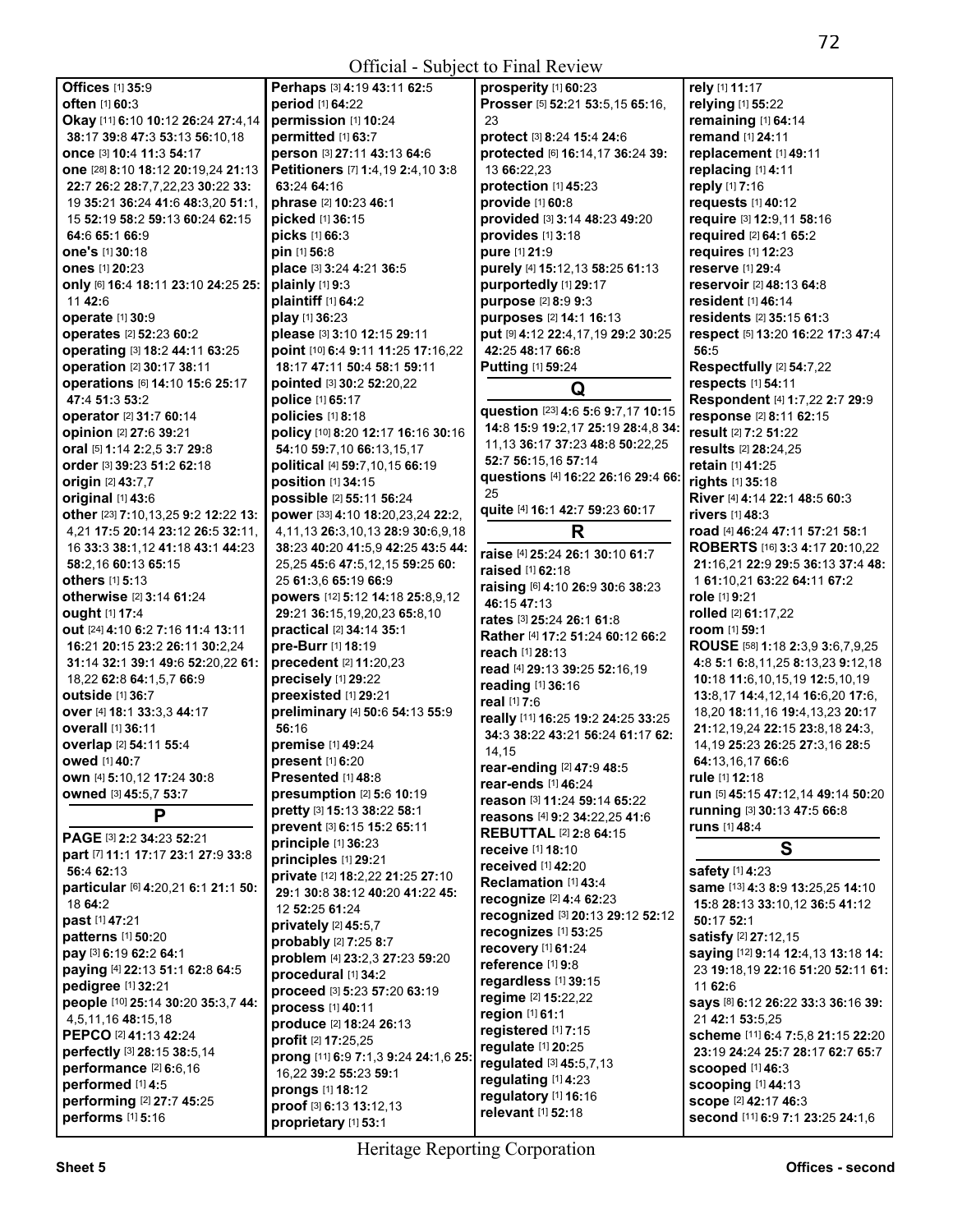Official - Subject to Final Review

| 25:16,22 26:19 39:2 59:6 62:13                 | 4 44:10 51:8,12                              | 14 47:15 60:3,23 61:4 64:18,20,              | type [10] 7:4 8:19 9:25 13:2 24:5,    |
|------------------------------------------------|----------------------------------------------|----------------------------------------------|---------------------------------------|
| second-guess [1] 62:9                          | specify [1] 19:10                            | 21                                           | 23 29:23 30:23 40:8 46:25             |
| second-guessing [2] 15:2 37:2                  | standard [1] 14:11                           | terms [9] 33:15,20 34:4,7 35:10 49:          | types [3] 35:16 39:19 47:20           |
| see [8] 15:16,21 16:19 27:5 43:8               | <b>start</b> [3] <b>5:17 11:3 56:24</b>      | 3 50:17 53:22 58:24                          | typical [3] 46:19,21 61:6             |
| 51:19 54:14 63:14                              | <b>started</b> [4] 7:16 10:4 31:14 66:5      | test [23] 6:9 8:13,16,16 9:19 24:10          | U                                     |
| seemed [1] 10:16                               | <b>starts</b> [1] 4:24                       | 25:3 27:17 28:12 33:9 49:12,14,              |                                       |
| Seems [9] 8:5 10:17 14:10 19:1 39:             | stated [1] 24:21                             | 15 50:9.20 52:15 54:13 55:9 59:2.            | U.S [3] 18:1,20 35:9                  |
| 20 48:24 58:15 62:20 65:23                     | <b>statement</b> [1] <b>53:15</b>            | 3 63:14 64:3,25                              | unable [1] 37:16                      |
| <b>self-funded</b> [2] 17:13 26:5              | STATES [3] 1:1,15 3:13                       | tests [2] 33:17,18                           | unclear [1] 66:3                      |
| <b>sell</b> [2] 18:24 30:9                     | statute [13] 13:3,3 26:19 33:18 35:          | text [1] 23:21                               | under [42] 5:5 6:8,8,25 7:2,19 8:24   |
| selling [1] 44:25                              | 11 42:1,6 49:20 52:8,10,18 61:19             | <b>THACKER [2] 1:3 3:5</b>                   | 9:10,23,23 10:19 12:6 14:16 15:       |
| sense [2] 9:4 65:18                            | 63:1                                         | Thacker's [1] 36:21                          | 23,24 16:9,9,14,18 18:16 19:5 20:     |
| <b>sensible</b> [1] 38:5                       | statutes [1] 8:18                            | there's [26] 4:1 5:14 7:6,8,21 10:           | 5, 13, 20 21: 13 25: 5 28: 11, 12 32: |
| sentence [3] 25:21 52:20 65:16                 | statutorily [2] 48:23 61:2                   | 11 11:13 20:2 21:14 23:3,22 25:4,            | 13 33:17 39:1,2 42:17 45:22 48:7,     |
| separate [2] 4:1 9:19                          | statutory [12] 6:3 7:5,8 21:14 22:           | 23 36:6 38:24 39:17 44:18.18.23              | 9,10 55:24 57:2 63:11 65:6 66:20      |
| separated [1] 36:21                            | 20 23:19 28:16 36:4,17 42:22 46:             | 48:10 53:19 55:3 56:12 57:18,22              | understand [5] 24:8 30:7 43:8 52:     |
| separation [10] 14:18 25:8,9,12                | 962:7                                        | 59:15                                        | 10 60:5                               |
| 29:20 36:14,19,23 65:8,9                       | step [5] 13:6,7,8,8 50:6                     | thinking [2] 25:21 53:5                      | understanding [2] 36:3 42:19          |
| <b>serves</b> [2] <b>16:13 26:3</b>            | steps [2] 5:16 15:4                          | though [6] 23:16 24:1 30:2 54:16             | understood [2] 38:2 42:11             |
| <b>serving</b> [1] 8:8                         | <b>still</b> [2] 56:1 57:2                   | 63:3 65:17                                   | undertaking [1] 65:14                 |
| set [5] 6:2 35:10 55:11 62:20 64:3             | stop [1] 22:14                               | thousand [2] 35:6 44:18                      | unique [1] 32:21                      |
| sets [2] 48:24 49:14                           | strike [1] 38:18                             | three [4] 11:13 26:8 31:22 65:1              | uniquely [1] 36:7                     |
| setting [1] 58:13                              | <b>stripped</b> [2] <b>20:</b> 4,12          | thrown [1] 41:2                              | <b>UNITED [2] 1:1,15</b>              |
| settle [1] 44:19                               | stuck [1] 37:13                              | tomorrow [1] 26:12                           | unless [1] 53:17                      |
| settlement [2] 35:5 44:17                      | stuff [2] 17:23 19:18                        | took [3] 5:15 15:4 32:1                      | unusual $[1]$ 37:5                    |
| <b>shorter</b> [1] 35:11                       | subject [5] 18:8 32:12,13 33:2 50:           | Tort [35] 5:3 6:19 7:19 8:15,16 11:          | unwilling $[1]$ 19:9                  |
| <b>shouldn't</b> [8] <b>16:23 31:23 41:19.</b> | 24                                           | 11 14:14, 16, 19 15:17, 23 22: 24 24:        | up [17] 8:6 10:16 22:4 29:2 32:22     |
| 20,23 53:8 60:7 66:24                          | subjecting [1] 35:15                         | 4 26:20,23 29:22 31:18 32:4,16,              | 36:15 42:25 46:3 48:24 55:3,11,       |
| show [5] 13:12,13 21:7,8 65:1                  | submit [1] 13:13                             | 19,23 34:10 35:21 37:6 42:10,18              | 12 58:13 64:3 66:3,8,9                |
| showing [2] 13:9 25:5                          | submitted [2] 67:3,5                         |                                              | upstream [1] 21:4                     |
| shown [1] 6:14                                 |                                              | 44:14 45:23 46:3,8,25 51:15,17<br>57:10 62:2 | urges [1] 3:18                        |
|                                                | subsequent [1] 7:18<br>sudden [1] 36:18      | tortious [1] 65:17                           | <b>uses</b> [1] 49:3                  |
| shows [6] 18:11 36:3 42:11,19 45:              |                                              |                                              | usual [1] 7:2                         |
| 23 46:5                                        | sue [19] 3:12,15 5:9 10:25 21:17,            | torts [2] 32:17 53:1                         | $UX$ [1] 1:3                          |
| <b>side</b> [2] 7:14 37:5                      | 23 22:5, 10, 10, 14 32: 13 35: 4, 20         | totally [5] 4:1 9:19 45:8 55:3,7             | $\mathbf v$                           |
| signs [1] 48:17                                | 43:13,19 44:7 46:15 47:15 58:20              | tougher [1] 6:18                             |                                       |
| <b>similar</b> [3] 47:20 48:11 57:14           | sue-and-be-sued [10] 8:1 9:4 29:             | traditional [1] 9:20                         | VALLEY [11] 1:6 3:5,11 17:22 35:      |
| simply [2] 24:9 33:5                           | 13 31:16.19 37:25 42:17 45:22 54:            | transmission [3] 45:4 46:16 47:              | 15 44:10 60:24 61:4 64:19,20,21       |
| since [1] 11:25                                | 17 63:3                                      | 13                                           | variety [1] 44:12                     |
| situation $[1]$ 23:17                          | sue-and-to-be-sued [1] 32:11                 | Treasury [1] 18:1                            | Varig [1] 14:23                       |
| slightly [1] 10:23                             | <b>sue-to-be</b> [1] <b>10:24</b>            | treated [1] 17:4                             | versus [5] 3:5 18:20 46:20 48:10      |
| smuggle [1] 65:5                               | sue-to-be-sued [1] 11:17                     | trespass [1] 65:13                           | 58:10                                 |
| social [2] 59:6 66:18                          | sueable [2] 13:11 29:1                       | tried [2] 40:10 48:11                        | victims [1] 60:11                     |
| <b>soft</b> [1] 38:7                           | sued [11] 3:13,15 5:10 10:25 29:15           | truck [1] 46:24                              | view [2] 38:15 50:16                  |
| Solicitor [2] 1:20 15:10                       | 40:6 42:2 54:1,2 63:4 64:22                  | true [3] 12:14 24:22 38:8                    | violate [1] 65:8                      |
| <b>solve</b> [1] 59:20                         | <b>sufficient</b> [1] 38:7                   | try [4] 10:4 14:24 56:1,8                    | violating [1] 25:9                    |
| Somebody [4] 18:22 22:10 47:9                  | suit [13] 7:4 9:25 13:2 25:20 28:15          | trying [8] 8:24 18:6 25:7 51:10 61:          | violation [1] 65:9                    |
| 48:11                                          | 32:12 34:2 35:7 38:9 46:17 47:6              | 14 62:12 65:5,7                              | W                                     |
| somebody's [1] 10:6                            | 53:17 63:18                                  | turn [1] 22:5                                |                                       |
| <b>somehow</b> [1] 7:9                         | Suits [3] 32:8 33:12 63:7                    | turning [1] 18:1                             | wages [1] 40:6                        |
| <b>someone</b> [1] 61:23                       | Suppose [6] 4:18 27:6,14 57:13,              | TV [1] 34:16                                 | waive [3] 29:14 37:16,20              |
| <b>sometimes</b> [2] <b>26:22,24</b>           | 15,16                                        | TVA [77] 3:13,17,18 4:5 7:9,25 11:           | waiver [2] 29:17 44:8                 |
| sorry [4] 3:21 12:16 18:4 23:25                | supposed [3] 5:21,23 15:24                   | 1,12,18 13:21,21 14:24 15:11 16:             | waivers [1] 20:6                      |
| sort [3] 16:24 20:2 40:19                      | <b>SUPREME [2] 1:1,14</b>                    | 12 17:4,4,7 18:11,20,22,24 20:14,            | waives [1] 53:18                      |
| <b>SOTOMAYOR</b> [35] <b>3:21 4:2 7:16</b>     | survive [2] 29:25 38:3                       | 24 21:7,11,17 22:2,5 25:6,24 26:             | walking [1] 47:21                     |
| 10:5,22 11:7,13,16,22 12:8,12,16               | susceptible [1] 8:20                         | 20 27:7 28:24 31:20 32:12,18,23              | wanted [2] 10:16 38:5                 |
| 13:6 14:8 18:4,13 19:1,7,16 30:1               | system [1] 60:2                              | 33:11, 12, 13, 24 34:12, 15, 17 35:4,        | wants [2] 22:2 60:8                   |
| 31:3,6,10,15,21 32:1,7 53:24 54:6,             | T                                            | 13,17,20,22 36:1,7 38:23 40:19               | warn [2] 48:15,17                     |
| 9,18 55:2,6,10,20                              | talked [3] 4:25 20:21 60:1                   | 41:1,4,10,13 43:19 44:13 45:8 46:            | warning [3] 30:23,24 48:14            |
| <b>sought</b> [2] <b>18:22,23</b>              |                                              | 15, 17, 24 47: 10, 16 48: 11 51: 7, 16       | Washington [3] 1:10,21 35:10          |
| <b>sound [2] 4:24 13:17</b>                    | talks [1] 50:17<br>task [1] 45:14            | 52:3 53:8,16 59:23 60:2 62:7,10              | water [8] 4:10 21:2,4 41:2 48:12      |
| sovereign [3] 37:17 40:21 58:17                |                                              | 63:12,25                                     | 52:23 64:7 66:10                      |
| specialized [1] 45:14                          | TAYLOR [5] 1:18 2:3,9 3:7 64:15              | TVA's [7] 16:23 26:11,15 47:4 52:            | waterway [1] 4:23                     |
| specific [3] 6:12 14:23 65:21                  | <b>TENNESSEE</b> [17] <b>1:6 3:5,11 4:14</b> | 10 57:5 64:23                                | way [12] 16:21 22:19 25:13 32:7 48:   |
| specifically [7] 3:14,17 33:24 41:             | 17:22 18:19 22:1 35:15 44:9 46:              | two [5] 4:1 6:2 30:22 55:4 57:19             | 20 49:6 50:16 51:23 55:11,19 58:      |

20 **49:**6 **50:**16 **51:**23 **55:**11,19 **58:**